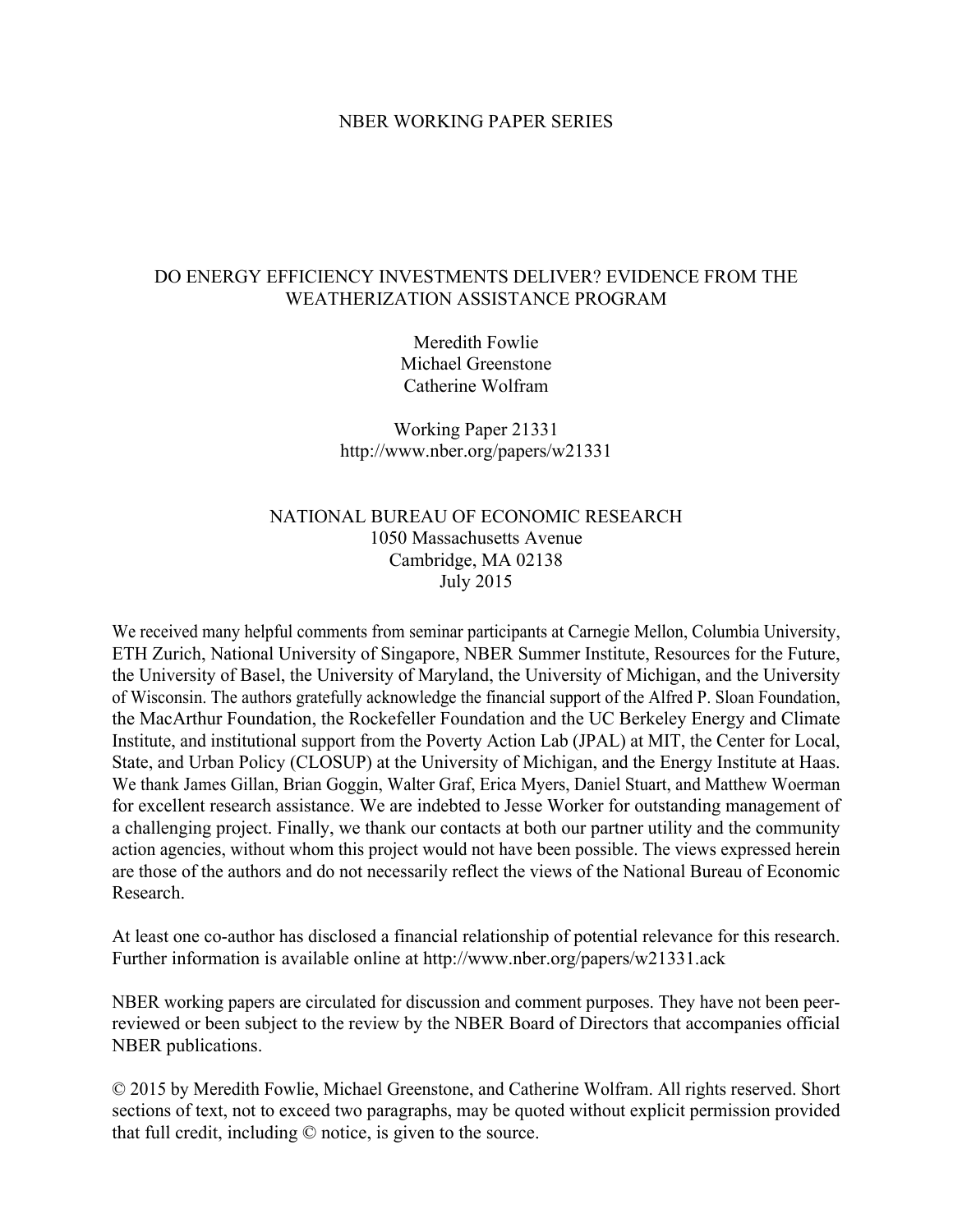Do Energy Efficiency Investments Deliver? Evidence from the Weatherization Assistance Program Meredith Fowlie, Michael Greenstone, and Catherine Wolfram NBER Working Paper No. 21331 July 2015 JEL No. Q4,Q48,Q5

# **ABSTRACT**

Conventional wisdom suggests that energy efficiency (EE) policies are beneficial because they induce investments that pay for themselves and lead to emissions reductions. However, this belief is primarily based on projections from engineering models. This paper reports on the results of an experimental evaluation of the nation's largest residential EE program conducted on a sample of more than 30,000 households. The findings suggest that the upfront investment costs are about twice the actual energy savings. Further, the model-projected savings are roughly 2.5 times the actual savings. While this might be attributed to the "rebound" effect – when demand for energy end uses increases as a result of greater efficiency – the paper fails to find evidence of significantly higher indoor temperatures at weatherized homes. Even when accounting for the broader societal benefits of energy efficiency investments, the costs still substantially outweigh the benefits; the average rate of return is approximately -9.5% annually.

Meredith Fowlie Department of Agricultural & Resource Economics University of California, Berkeley 301 Giannini Hall Berkeley, CA 94720-3310 and NBER fowlie@berkeley.edu

Catherine Wolfram Haas School of Business University of California, Berkeley Berkeley, CA 94720-1900 and NBER wolfram@haas.berkeley.edu

Michael Greenstone University of Chicago Department of Economics 1126 E. 59th Street Chicago, IL 60637 and NBER mgreenst@uchicago.edu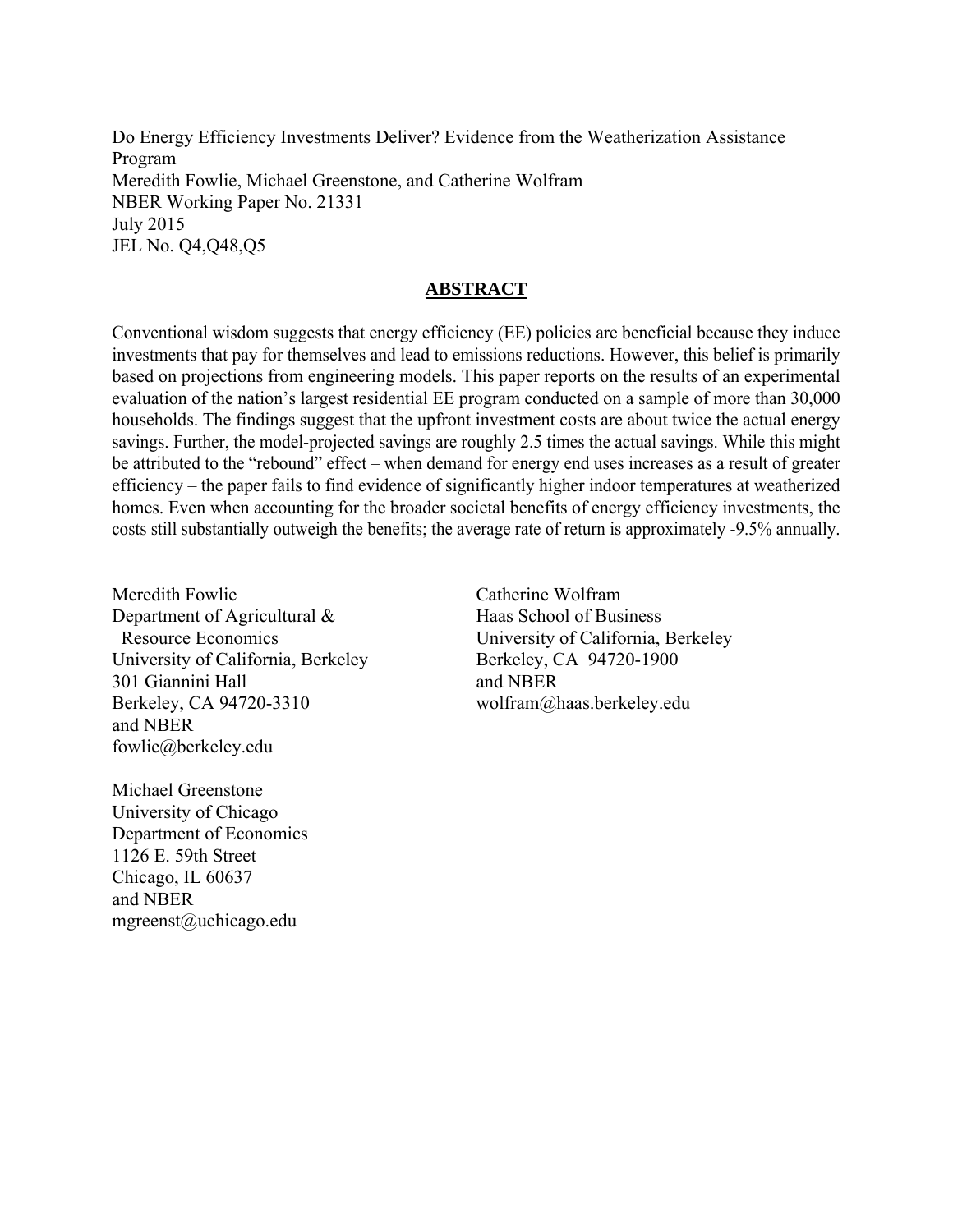# **1 Introduction**

Energy efficiency investments are widely believed to offer the rare win-win opportunity. Detailed engineering projections, such as those summarized by the well-known McKinsey curves (McKinsey & Company, 2009), routinely project that investments pay for themselves through the energy saved alone (win  $\#1$ ). Moreover, by reducing the energy necessary to achieve a given level of energy services (e.g., indoor heating), these investments promise to decrease the greenhouse gas emissions causing climate change and other pollutants that compromise human health (win  $\#2$ ).

Despite these apparent opportunities, there is a large and persistent difference between the levels of investment in energy efficiency that are projected to save consumers money and the investments that individuals actually pursue. This has become known as the "efficiency gap." Over the last three decades, a wide variety of explanations have been offered for this apparent failure of consumers to avail themselves of profitable investment opportunities. The most popular explanations have emphasized the possibility of market failures, such as imperfect information, capital market failures, split incentive problems, and behavioral explanations, including myopia, inattentiveness, and prospect theory and reference-point phenomena (see, for example, Allcott and Greenstone, 2012; Gillingham and Palmer, 2014; Gerarden et al., 2015). In contrast, relatively little attention has been paid to the more pedestrian possibility that the real world returns on energy efficiency investments are lower than the engineering models indicate.<sup>1</sup>

Mounting concern about climate change has increased the urgency of understanding this phenomenon. Governments around the world are pursuing a wide range of policies designed to narrow or close this gap. For example, the International Energy Administration has outlined a suite of policies that do not harm economic growth and limit warming to the 2 degrees C recommended by climate scientists; in this scenario, end-use energy efficiency improvements account for 49% of the greenhouse gas emissions abatement in  $2020$  (IEA,  $2013$ ).<sup>2</sup> Further, energy efficiency investments are a critical part of the U.S. government's proposed Clean Power Plan (ICF, 2014), U.S. electric

<sup>1</sup>Early work by Joskow and Marron (1992) raised concerns about overstated efficiency potential and underscored the importance of using ex post measures of consumer behavior to estimate energy savings. Subsequent work uses panel data on household energy expenditures to estimate realized returns on efficiency investments (see, for example, Metcalf and Hassett, 1999; Jacobsen and Kotchen, 2013; Graff Zivin and Novan, 2015).

<sup>&</sup>lt;sup>2</sup>Indeed, energy efficiency is a central plank for virtually all serious climate mitigation plans (Loftus et al., 2015).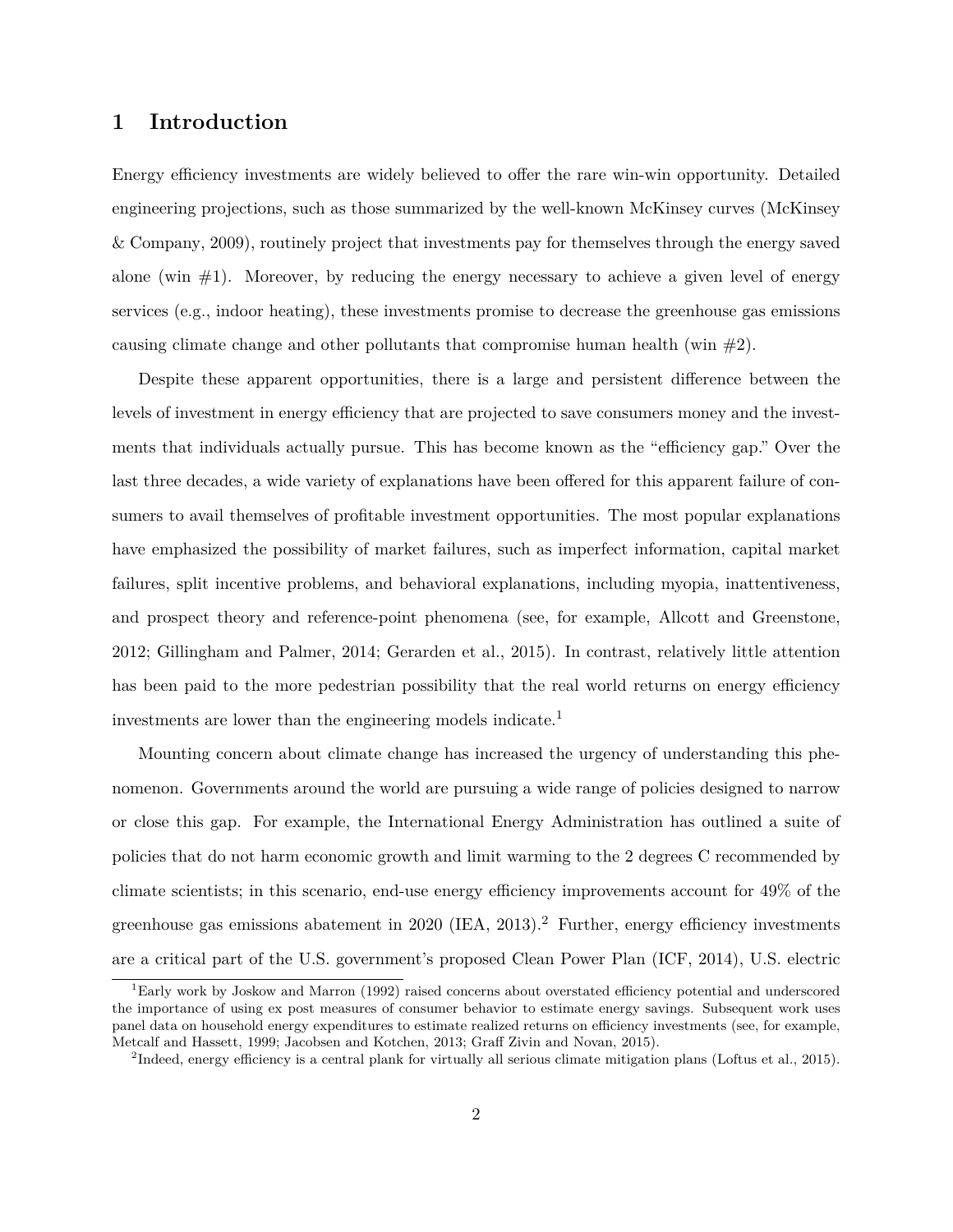utilities are rapidly expanding their energy efficiency programs (Barbose et al., 2013), and federal and state regulators routinely tighten energy efficiency building codes, appliance standards, and fuel economy standards for automobiles and trucks.

This paper provides the first large-scale field evidence on the returns to energy efficiency investments from a randomized controlled trial. Specifically, we use experimental, as well as quasiexperimental, variation in participation in the federal Weatherization Assistance Program (WAP), to identify the returns to these investments. WAP is the nation's largest residential energy efficiency program and has provided over 7 million low-income households with weatherization assistance since its inception in 1976. Recipient households in our study received approximately \$5,150 worth of home improvements on average, at zero out-of-pocket costs. The most common measures included furnace replacement, attic and wall insulation, and infiltration reduction. Importantly, WAP only pays for energy efficiency measures that pass a cost-benefit test, based on ex ante engineering estimates, with the aim of ensuring that only beneficial investments are undertaken.

The randomized encouragement design experiment was conducted on a sample of over 30,000 Michigan households that were presumptively eligible for participation in WAP. Approximately one quarter of these households were randomly assigned to a treatment group that was encouraged to apply for the program and received significant application assistance. The control households were free to apply for WAP but were not contacted or assisted in any way by our team.

There are three primary findings. First, an aggressive encouragement intervention increased WAP participation from less than 1% in the control group to about 6% in the encouraged group. The encouragement was implemented by a firm with extensive experience managing outreach campaigns and neighborhood canvassing operations, including among low-income populations. The field activities included almost 7,000 home visits, more than 32,000 phone calls, and 2,700 followup appointments. Ultimately, these extensive efforts only managed to increase the participation rate by 5 percentage points at a cost of more than \$1,000 per weatherized household (Fowlie et al., 2015), revealing low demand in the eligible population for a program with considerable potential benefits.

Second, the findings suggest that the benefits of these investments are substantially less than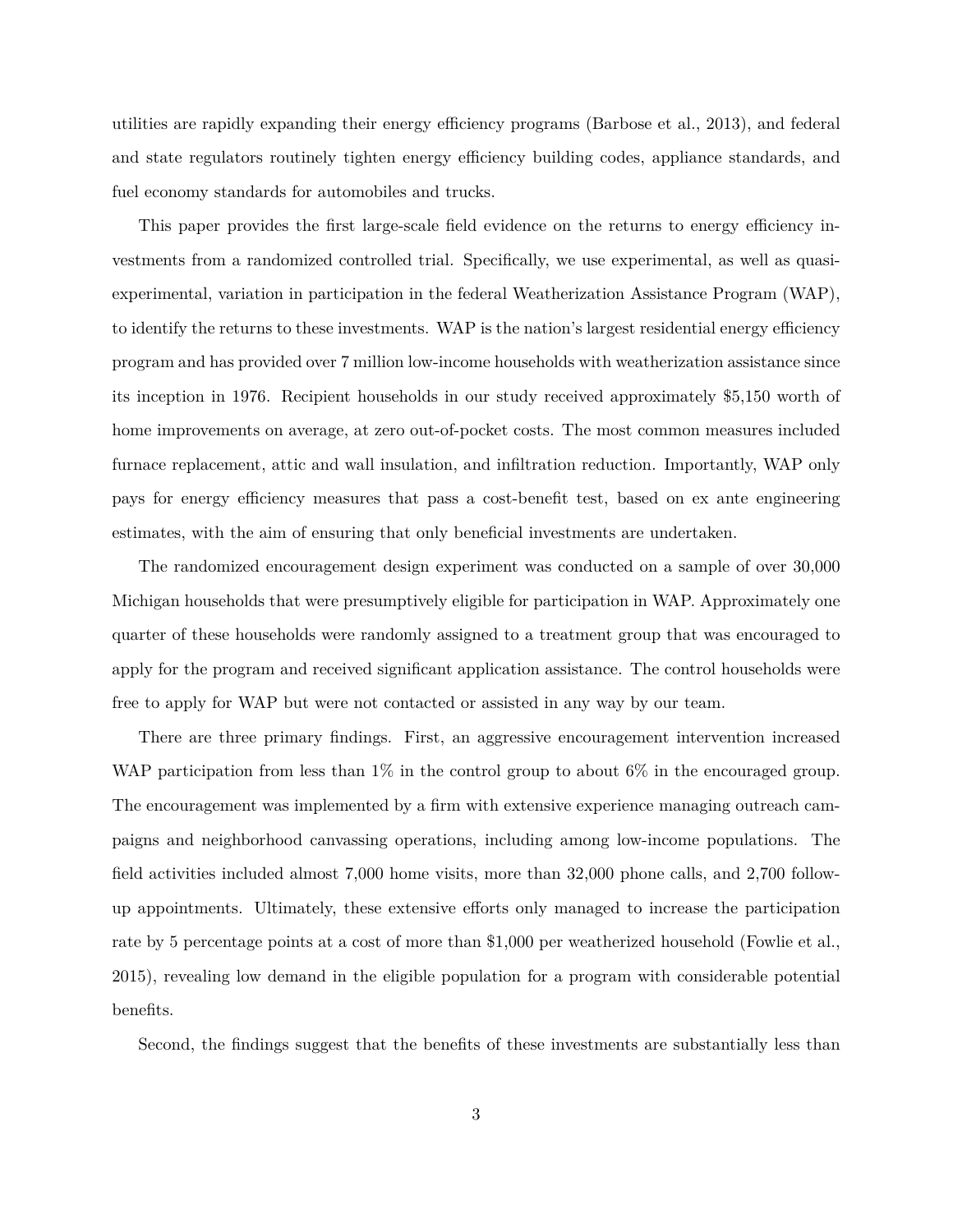the upfront costs. We estimate that the WAP energy efficiency investments reduce monthly energy consumption by 10-20% on average. Although this surely provides a substantial assist to participating low-income households in the form of reduced energy bills, the upfront investment costs are about twice the realized energy savings. Further, the model-projected savings are roughly 2.5 times the actual savings.

Third, while the modest energy savings might be attributed to the "rebound" effect, when demand for energy end uses increases as a result of greater efficiency, the paper fails to find evidence of significantly higher indoor temperatures at weatherized homes. This finding comes from a novel survey of measured indoor temperatures and thermostat set points that we conducted in the study population. Though the existence of the rebound effect has been the subject of much debate (Gillingham et al., 2013), our study is the first to provide a direct field test of this phenomenon for a broad spectrum of residential energy efficiency investments.<sup>3</sup>

Across a variety of metrics, the WAP energy efficiency investments appear to be poor performers on average. While these investments were free to participating households, we can nevertheless estimate the private returns if households had been responsible for the upfront costs, which is the case for households that do not qualify for WAP. Counting private returns - a household's reductions in energy bills and willingness to pay for any change in indoor temperatures – the annual internal rate of return that would rationalize these efficiency investments is -2.2%. This finding of low, indeed negative, returns suggests that, at least for residential home retrofits, there may not be much of an efficiency gap to explain. Rather just like in all other sectors of the economy, investments with low returns are not taken-up frequently. Importantly, the engineering model used by WAP is similar, and in some cases identical, to those used to develop recommended residential efficiency investments in the broader population (i.e., not just low-income households).

These investments could still be beneficial socially, although this turns out not to be the case, on average, with the measures we evaluate. In contrast to the private calculation, the social one accounts for the benefits of reduced greenhouse gas and local pollutant emissions and the fact that part of households' energy savings is a transfer from other energy consumers, rather than genuine

 $3$ Davis (2008) - a study of clothes washers - is a notable exception.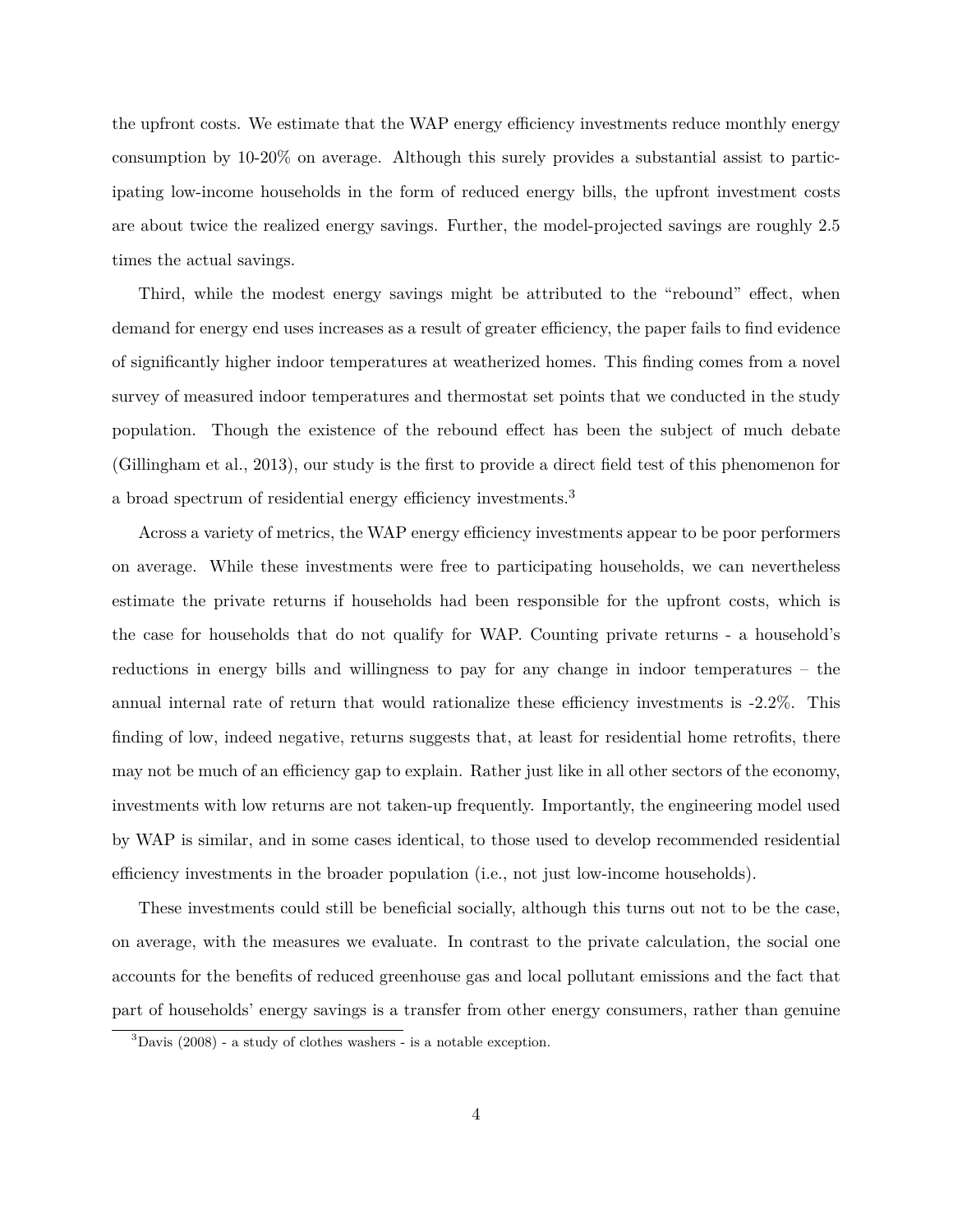social savings. When the monetized reduction in environmental damages are added to the private benefits, the annual internal rate of return that would justify these investments is -0.8%, still far from what is considered an attractive rate of return. The annual social internal rate of return that also removes transfers from the calculation of benefits is -9.5%. Finally, we also calculate the average cost per ton of avoided  $CO<sub>2</sub>$  under a range of assumptions. The most plausible estimates are \$329/ton, which is about an order of magnitude larger than the U.S. government's estimate of the social cost of carbon of roughly \$38 (Greenstone et al., 2013).

The paper proceeds as follows. Section 2 introduces a conceptual framework useful for valuing energy efficiency investments, including any behavioral adjustments they may cause. Section 3 outlines key details on the Weatherization Assistance Program and describes our study design. Section 4 describes the data sources and provides summary statistics. Section 5 reports the main results on actual savings and on observed rebound effects. Section 6 develops measures of the return to energy efficiency investments based on the previous section's findings and Section 7 concludes.

# **2 Conceptual Framework**

The standard definition of the 'energy efficiency gap' refers to the difference between actual and cost-effective energy use. In other words, a gap exists if individuals systematically overlook energy efficiency investments that confer benefits in excess of costs. Our primary objective is to estimate the value of ex post realized benefits derived from a set of policy-induced efficiency investments. This section introduces the conceptual framework underlying our valuation exercise.

Gains from an investment in energy efficiency are realized through two main channels: reduced energy consumption and increased consumption of energy services (e.g. lighting, space heating, air conditioning) due to reductions in the price of energy services. With respect to the first channel, any reduction in dollars spent on energy can be allocated to other forms of welfare-enhancing consumption. The second channel becomes important when an efficiency-induced reduction in energy end-use costs leads to an increase or "rebound" in the demand for the energy service. For utility-maximizing agents, any re-optimization of consumption that occurs in response to an efficiency improvement will be (weakly) welfare improving.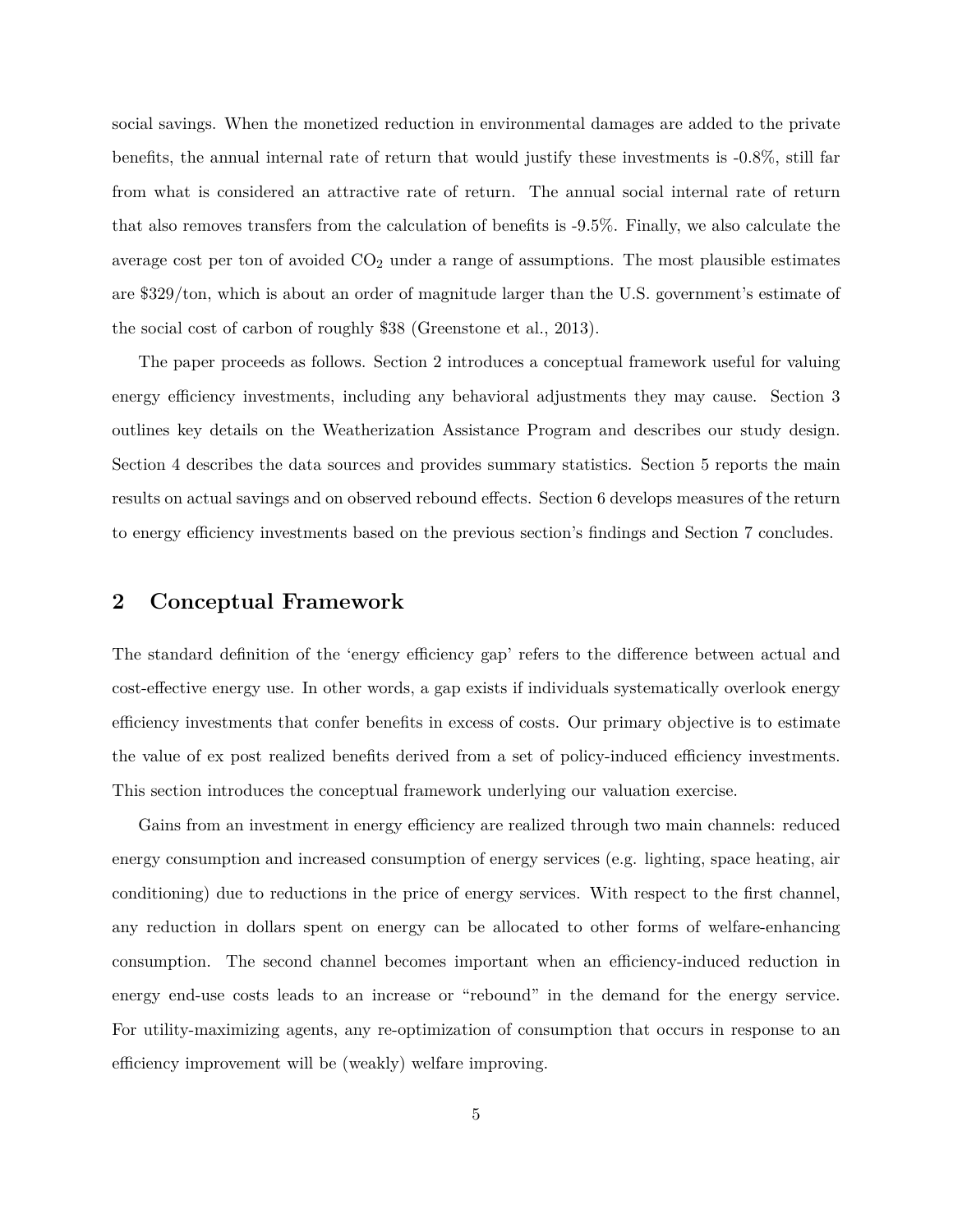These basic ideas are illustrated in the upper quadrant of Figure 1, which plots consumption of a particular energy service, home heating, on the horizontal axis and consumption of the numeraire (i.e., all other goods), *X*, on the vertical axis. The figure focuses on home heating because it is a particularly important end-use in our empirical setting; over 93% of projected energy savings from the weatherization investments we analyze are heating related.

The two downward sloping lines in the upper quadrant of the figure reflect budget constraints, the lower before the efficiency improvement (i.e., the status quo) and the higher after weatherization. The budget constraint pivots post-weatherization because the price of heating services (e.g., the price of keeping the house at a certain indoor temperature in winter) has fallen; energy efficiency improvements reduce the cost of purchasing any given level of thermal comfort.

The figure also illustrates a family of indifference curves for a representative consumer, each of which trace out the bundles of the numeraire,  $X$ , and heating services,  $H$ , that deliver the same level of utility. The shape of the indifference curves reflects that households do not like to be too hot or too cold. In the status quo (i.e., absent an efficiency improvement), the representative agent will maximize utility through the choice of  $H_0$  and  $X_0$ . The weatherization-induced expansion of the budget constraint allows the agent to move to a higher level of utility associated with the bundle of  $H_1$  and  $X_1$ . In the figure, status quo consumption occurs below the satiation point for thermal comfort. Thus, when the price falls, demand for heating services increases by  $H_1 - H_0$ . The positive income effect also increases consumption of the numeraire by  $X_1 - X_0$ .

The paper's empirical challenge is to measure the welfare gains conferred by weatherization investments. Our empirical setting allows us to develop a measure of willingness to pay (WTP) for weatherization that accounts for both reductions in energy expenditures and the increased consumption of heating services. The effect of energy efficiency improvements on other consumption can be measured using data on monthly energy expenditures which vary one-for-one with the consumption of the numeraire. Put another way, a \$1 decrease in energy expenditures allows for a \$1 increase in consumption of all other goods. Measuring willingness to pay for the increase in heating services (i.e., the direct rebound effect) is more challenging because demand for energy services, such as heating, is not readily observable in household energy consumption or expenditure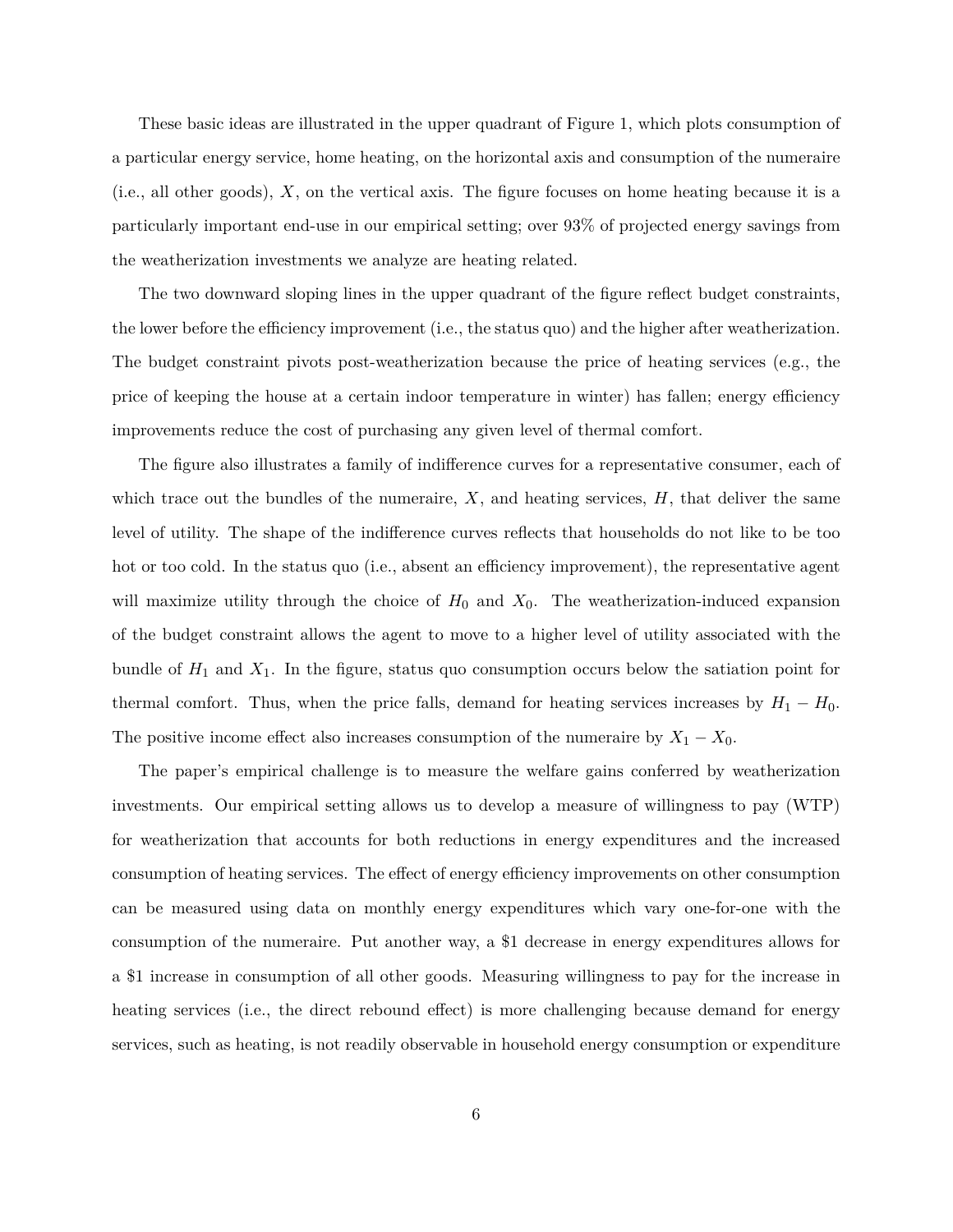data.

To obtain an estimate of the efficiency-induced increase in demand for heating  $(H_1 - H_0)$  in the figure), we conduct a survey of indoor temperatures in weatherized and non-weatherized homes. With this estimate of the treatment-induced change in indoor temperatures in hand, we can construct bounds for the welfare consequences of any observed increase in warmth by imposing some structure on the relationship between energy demand and heating services.<sup>4</sup> The bottom quadrant of Figure 1 plots a representative building-specific relationship between heating services and the energy required to achieve that temperature, *E*, holding constant outdoor temperatures and building characteristics,  $Z^5$  Efficiency improvements to the building envelope (e.g., insulation improvements, window sealing, a furnace upgrade) reduce the energy required to deliver any given level of heating services. This implies that the slope of the relationship between heating services and energy consumption becomes less steep following an efficiency improvement, depicted as the pivot in the function that determine energy consumption from  $E(H; SQ, Z)$  to  $E(H; W, Z)$  in the figure. Section 5.3 details our approach to empirically estimating the relationship between energy consumption and heating demand, which, in practice, is measured as indoor temperature.

We use the empirical relationship between indoor temperatures and energy consumption to construct bounds on the utility gains from any efficiency-induced increase in the demand for indoor temperature using revealed preference logic. Since the agent chooses to increase heating services from  $H_0$  to  $H_1$  following the efficiency improvement, it follows that a lower bound for the increased utility derived from this increase is the associated increase in heating costs incurred after weatherization. This value is represented by  $P_E^*(E_{1,W} \text{-} E_{0,W})$  in the figure, where  $P_E$  is the exogenous price of energy. Note that the agent chose less heating than  $H_1$  prior to the efficiency

<sup>4</sup>Our measure of the returns to weatherization investments accounts for a household's valuation of increased warmth, but we do not account for any increase in comfort conditional on indoor air temperature. Researchers have noted that improvements in insulation enhance comfort by reducing drafts and increasing humidity (Schwarz and Taylor, 1995). If a home is less drafty and more humid, a consumer may be able to achieve the same comfort at a lower indoor temperature. Consequently, what we measure here is the net effect of efficiency improvements on heating demand. We return to this point below.

<sup>&</sup>lt;sup>5</sup>We assume a linear relationship between air temperature and energy demand over the relevant range of temperatures; we provide empirical support for this assumption in Section 5. Also, for ease of exposition, this figure depicts the limited range of indoor air temperatures over which energy consumption is increasing in indoor temperatures. This range is bounded from below by the outdoor air temperature (if the thermostat is set below the outdoor air temperature, no heating services are required). The lines stop where the capacity of the home heating system binds. Beyond this point, increased energy consumption ceases to generate heating services.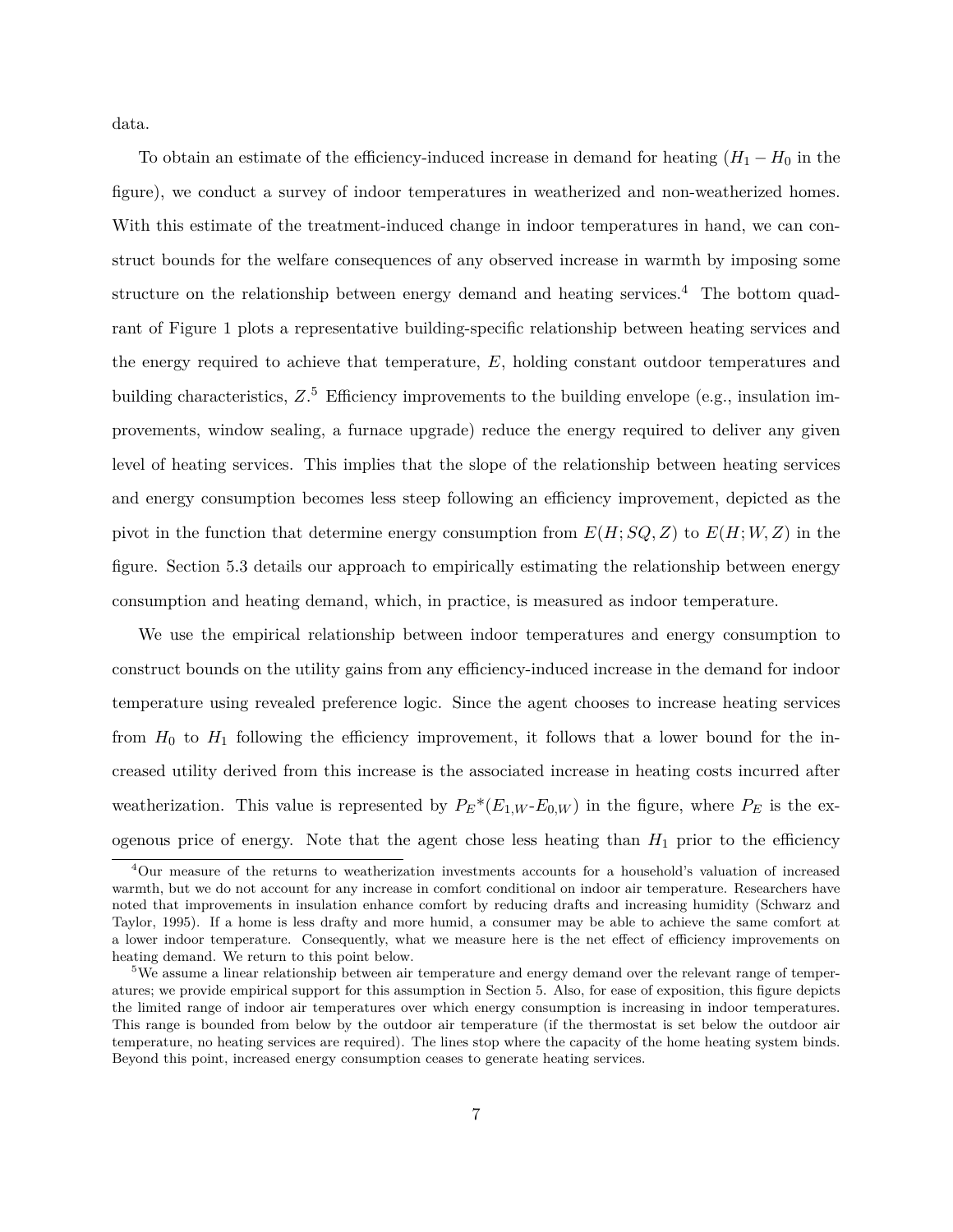improvement. Thus, the cost of the change in heating services prior to weatherization, measured by  $P_E^*(E_{1,SQ} - E_{0,SQ})$ , provides an upper bound on the welfare gain. Preferences revealed prior to the efficiency improvement suggest that the agent values the increase in heating services less than this incremental cost.

With this conceptual framework as a guide, the paper will estimate the causal effect of WAP participation on annual energy consumption and willingness to pay for changes in heating services.

# **3 Background and Study Design**

This section provides background information on WAP. It also details the quasi-experimental and experimental designs that we use to evaluate the consequences of the energy efficiency measures for WAP participants.

## **3.1 Weatherization Assistance Program**

The Weatherization Assistance Program (WAP) is the nation's largest residential energy-efficiency program. WAP supports improvements in the energy efficiency of dwellings occupied by lowincome families. Since its inception in 1976, over 7 million low-income households have received weatherization assistance through the program. Proponents credit the program with saving energy, creating jobs, reducing emissions, and assisting low-income households. The American Recovery and Reinvestment Act PL111-5 (ARRA) dramatically increased the scale and scope of WAP.<sup>6</sup> Our analysis seeks to estimate the impacts of weatherization assistance over the ARRA-funded time period.

WAP funds are distributed to states based on a formula tied to a state's climate, the number of low-income residents, and their typical energy bills. The states distribute WAP money to over 1,000 local sub-grantees, which are typically community action agencies (CAAs) or similar nonprofit groups. These sub-grantees are then tasked with identifying and serving eligible households. Participating WAP households receive free energy audits and a home retrofit that typically includes some

 $6$ Funding increased from \$450 million annually in 2009 to almost \$5 billion for the 2011-2012 program years. Under the ARRA-funded program, all owner-occupied households at or below 200% of the poverty line were eligible to apply for assistance.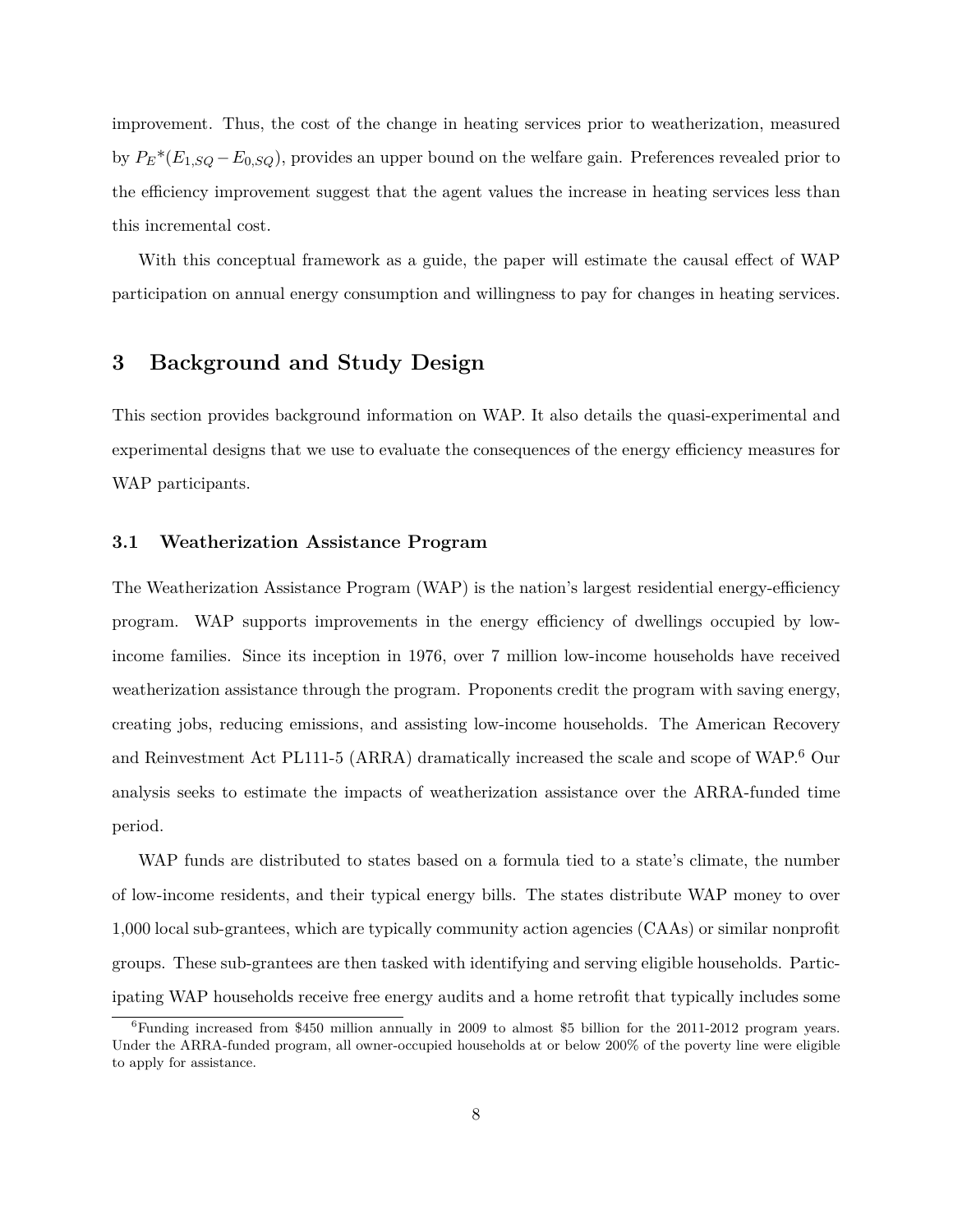combination of insulation, window replacements, furnace replacement, and infiltration reduction. The average participating household in our data received an average of \$4,143 of energy efficiency investments and over \$1,000 worth of additional house improvements at zero out-of-pocket costs.<sup>7</sup>

Before implementing a weatherization retrofit, CAA program staff conduct an energy audit of the home. The purpose of the audit is to make recommendations regarding which efficiency improvements should be implemented at the home. During the visit, program auditors collect detailed information about the building structure and other construction details, heating and cooling systems, appliances, ventilation, etc. This information is combined with local climate conditions and retrofit measure costs, then fed into a computer-based audit tool: the National Energy Audit Tool (NEAT). This tool uses engineering algorithms to model the energy use of single-family and small multi-family residential units. NEAT is the most widely used tool for weatherization audits; it is used by state and local WAP sub-grantees, utility companies, and home energy auditors (EERE, 2010).

NEAT produces an estimate of the energy savings and costs associated with different combinations of efficiency measures. The present value of energy savings are calculated using a discount rate of 3% and an engineering estimate of the lifespan of the measures. The 3% discount rate is consistent with OMB guidance on how to evaluate benefits of federal spending but is substantially lower than the cost of borrowing for most households, especially low income ones. The WAP program requires that all recommended measures return a minimum of \$1.00 in incremental savings for every \$1.00 expended in labor and material costs. The process of applying for weatherization is highly onerous and time intensive, at least partially to prevent fraud. Applicants must submit extensive paperwork documenting their eligibility, including utility bills, earnings documentation, social security cards for all residents of the home and deeds to the home. The process that determines which applicants receive weatherization assistance is not purely random. Local agencies often identify potential applicants from the pool of households that are receiving other social services, although walk-in clients are routinely admitted. Local agencies screen potential applicants

<sup>7</sup>During the course of the retrofit, additional costs are incurred to ensure the safe and effective installation of the weatherization measures. For example, electric wiring updates or asbestos removal may be required to ensure a safe working environment. Once these safety measures are accounted for, the average cost per household is \$5,150.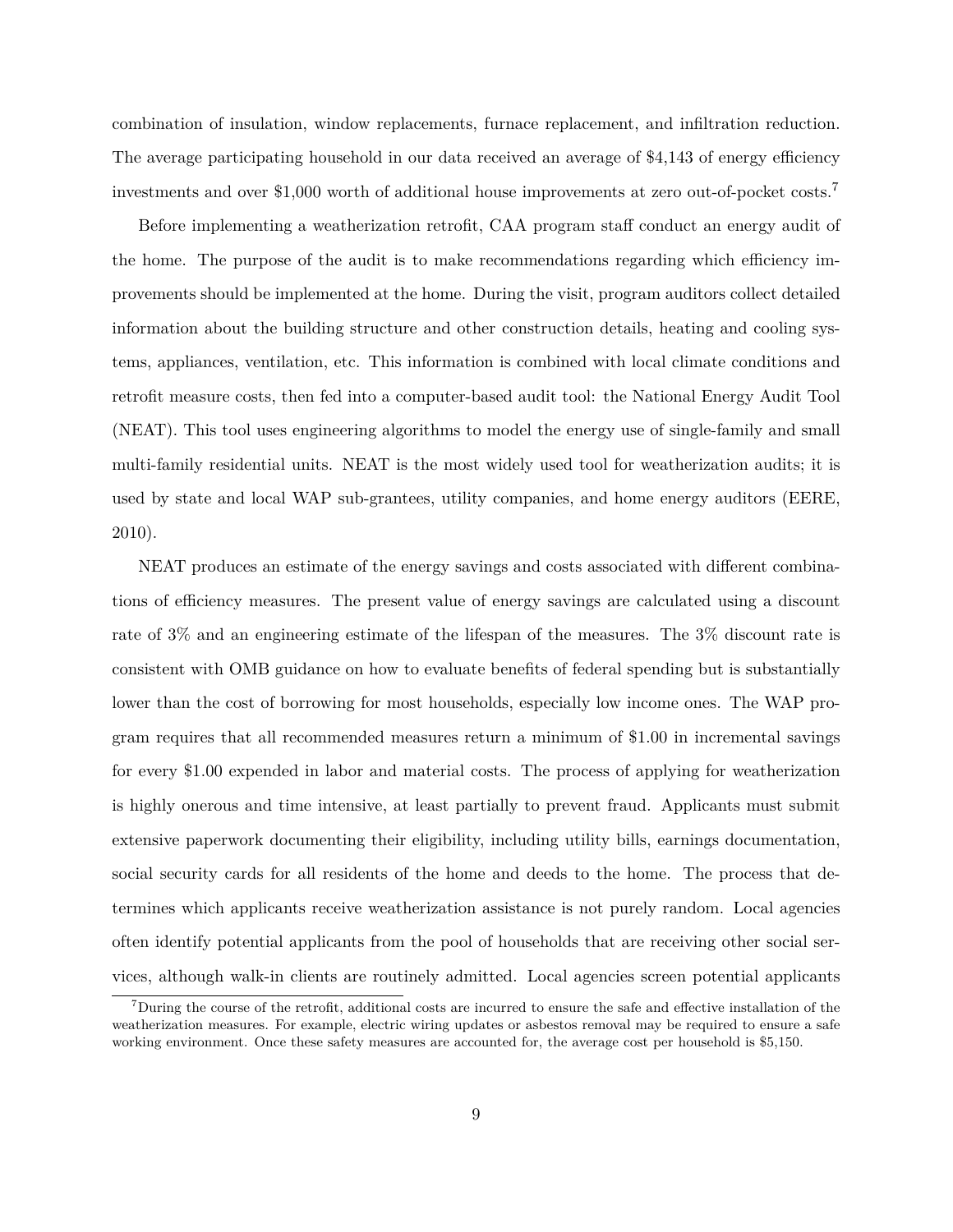for eligibility. Eligible applicants are then prioritized following guidelines that recommend CAAs assign the household a high rank if it has an elderly resident, a person with disabilities or children, or where the occupants typically face a high energy burden (energy as a share of income) or have high residential energy use (see 10 CFR 440.16(b)  $(1-5)$ ).<sup>8</sup> Given the nature of the process by which households end up in the program, any comparisons of energy consumption across weatherized and un-weatherized households risks confounding the effect of the program with pre-existing differences in determinants of energy consumption.

## **3.2 Research Design**

The paper's empirical challenge is to obtain causal estimates of the effect of participation in the WAP program on energy consumption and indoor heating. We use both quasi-experimental and experimental approaches to address the potentially confounding effects of non-random selection into the WAP program and compare the results across specifications.

Our analysis focuses on a sample of low-income Michigan households. Michigan is one of the largest recipients of WAP program funding on account of its cold winters and large low-income population. Further, we were able to secure collaborative agreements with a major Michigan utility and five Community Action Agencies (CAAs) working in this utility's service territory. This allowed us access to detailed, household-level energy consumption and weatherization program data. A close collaboration with two of these agencies allowed us to implement a large-scale field experiment.

Michigan received over \$200 million in ARRA funding for weatherization assistance. A series of bureaucratic delays - for example, ensuring that contractors were paid prevailing wages - delayed spending until early 2011 (Radnofsky, 2010). Around March 2011, weatherization activities in Michigan increased markedly. All stimulus funds had to be spent by March 2012. After that point, the pace of weatherization activity dropped precipitously. We stopped collecting data in April 2014. A number of households that applied for WAP had not yet received services by the end of our study period.

<sup>8</sup>Given the high ARRA funding levels during our study period, the prioritization scheme was less binding as compared to lower funding periods.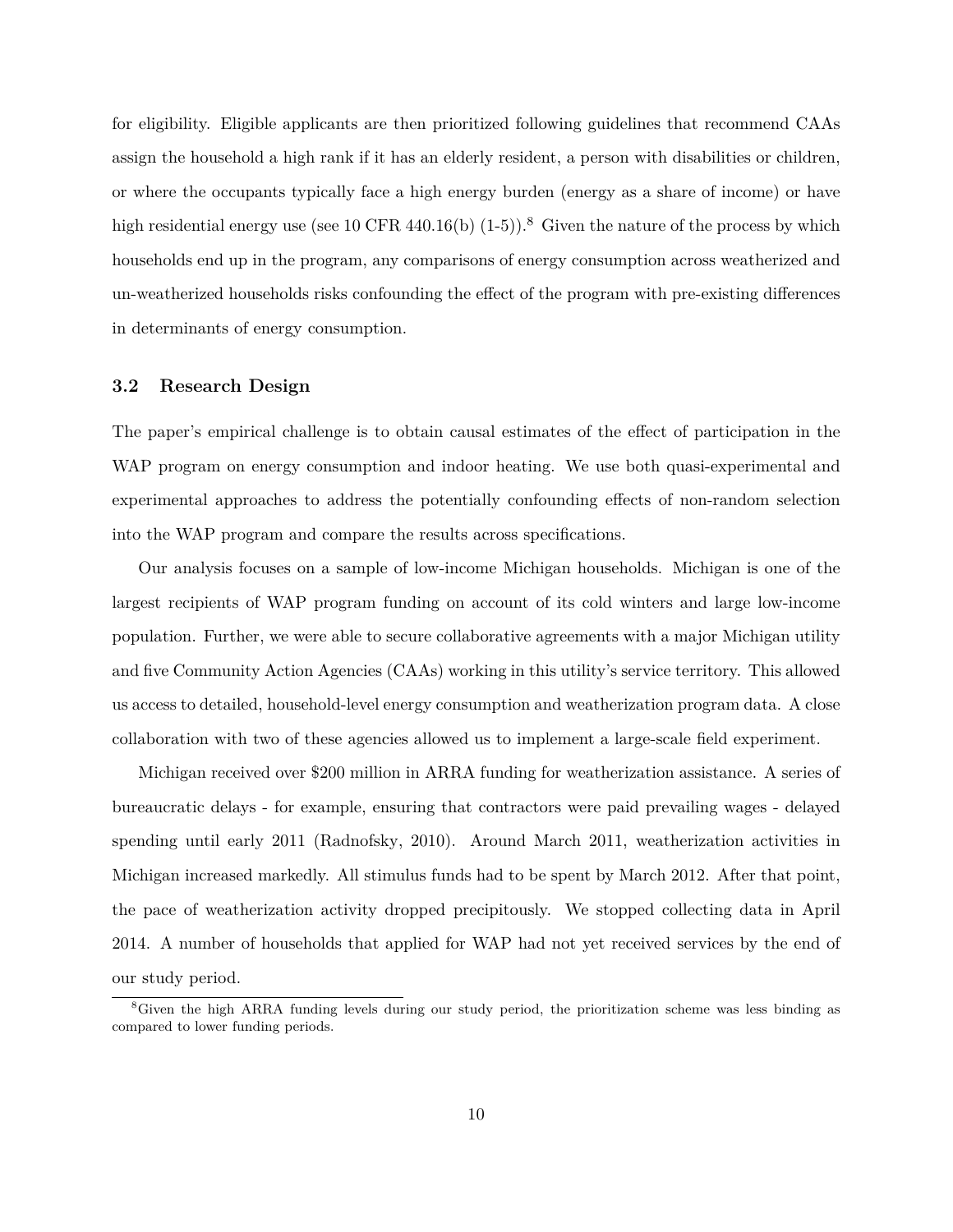#### **3.2.1 Quasi-Experimental Design**

The quasi-experimental research design uses data on all of the households that applied for WAP after March 2011 with one of the five CAAs that shared data with us. In this sample of households, we compare patterns in energy consumption among weatherized households and households that applied for WAP but had not been weatherized by mid-2014, when our data ends. Forty percent of applicants were weatherized through WAP during this period.

A critical issue for the validity of the estimates from this design is how households in this sample were chosen for weatherization. The road from application to energy efficiency investments is long and there are many potential off-ramps. Applicant households may fail to complete the necessary – and involved – paperwork or may be deemed ineligible based on the information they provide. Once paperwork is completed successfully, households are put on a list where the waiting times can exceed one year. After rising to the top of the list, homeowners must accommodate scheduling of energy audits. Households may fail to receive weatherization if they miss an audit appointment, or if the auditors discover risks to WAP contractors (e.g., asbestos in the home). Because of significant delays in ramping up weatherization activities under ARRA, the agencies were unable to complete the weatherizations they anticipated prior to the March 2012 ARRA deadline, which helps to explain why fewer than half of the applicants in our sample were weatherized by mid-2014. Some of the explanations for variation in treatment status among applicants are orthogonal to household characteristics that determine energy consumption patterns, while others clearly are not.

We estimate the following equation designed to control for the effects of unobservable factors that determine energy consumption trajectories at households that apply for weatherization assistance:

$$
ln (y_{imt}) = \beta \mathbf{1} \{WAP\}_{imt} + \alpha_{im} + \alpha_{mt} + \epsilon_{imt}, \tag{1}
$$

where  $ln(y_{imt})$  measures the natural log of energy consumption (natural gas, electricity, or a combined measure) at household *i* in month *m* and year *t*. The WAP indicator variable switches from zero to one in the month after a household's weatherization retrofit is complete.<sup>9</sup> The equation

 $9$ For approximately 70% of households we observe the date that the work is reported complete, the post-inspection is complete, and the job is finally "closed out." For those households for whom we observe all three dates, these dates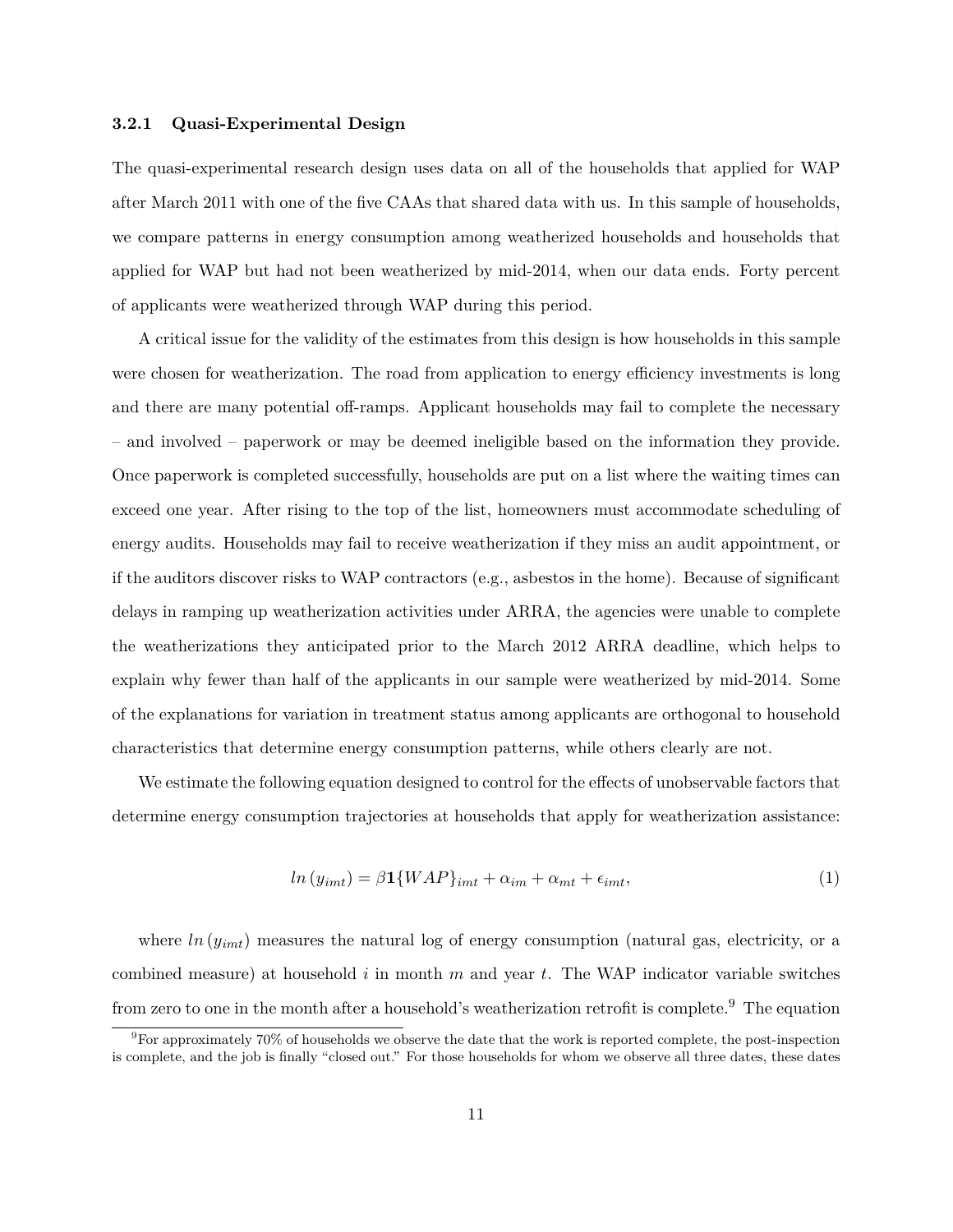includes household-by-month-of-year fixed effects, *αim*, to account for permanent differences in a household's energy consumption across months. It is possible to include such a rich set of fixed effects that account for household-specific seasonal variation in energy consumption because we observe households across multiple years. The model also includes month-by-year fixed effects,  $\alpha_{mt}$ , to adjust for the average effects of time-varying factors (e.g., winter temperature) that generates variation in average consumption across all households.<sup>10</sup>

The parameter of interest is  $\beta$ , which measures the mean difference in energy consumption subsequent to the completion of WAP energy efficiency investments, after adjustment for the fixed effects. It is a difference-in-differences estimator that compares the change in energy consumption after weatherization to before, relative to consumption among households that have either not yet weatherized through WAP or never did during our sample period.

In equation (1), the primary threat to consistent estimation of  $\beta$  is the possibility that timevaring factors that affect household demand for energy also influence WAP participation. For instance, households may push forward their WAP application more aggressively when they anticipate an increase in their demand for energy as would be the case when the number of people in their household increases or they lose a job and expect to spend more time at home. While the quasi-experimental approach does not have a direct solution to this threat to identification, we take steps to balance observable characteristics and trends across weatherized and unweatherized households. To evaluate the robustness of our findings, we re-estimate equation (1), using alternative sets of controls and regression weights. Our preferred quasi-experimental specification re-weights control observations in order to achieve covariate balance across weatherized and un-weatherized controls, explained in more detail below.

typically fall within a month of each other, although we observe gaps between the complete date and the final closeout date as long as five months. For less than three percent of households, only a final close-out date is reported. For these households we assume that the weatherization work was completed the month before.

<sup>10</sup>We also estimate more highly saturated specifications that include month-by-year-by county and month-by-yearby-billing segment fixed effects.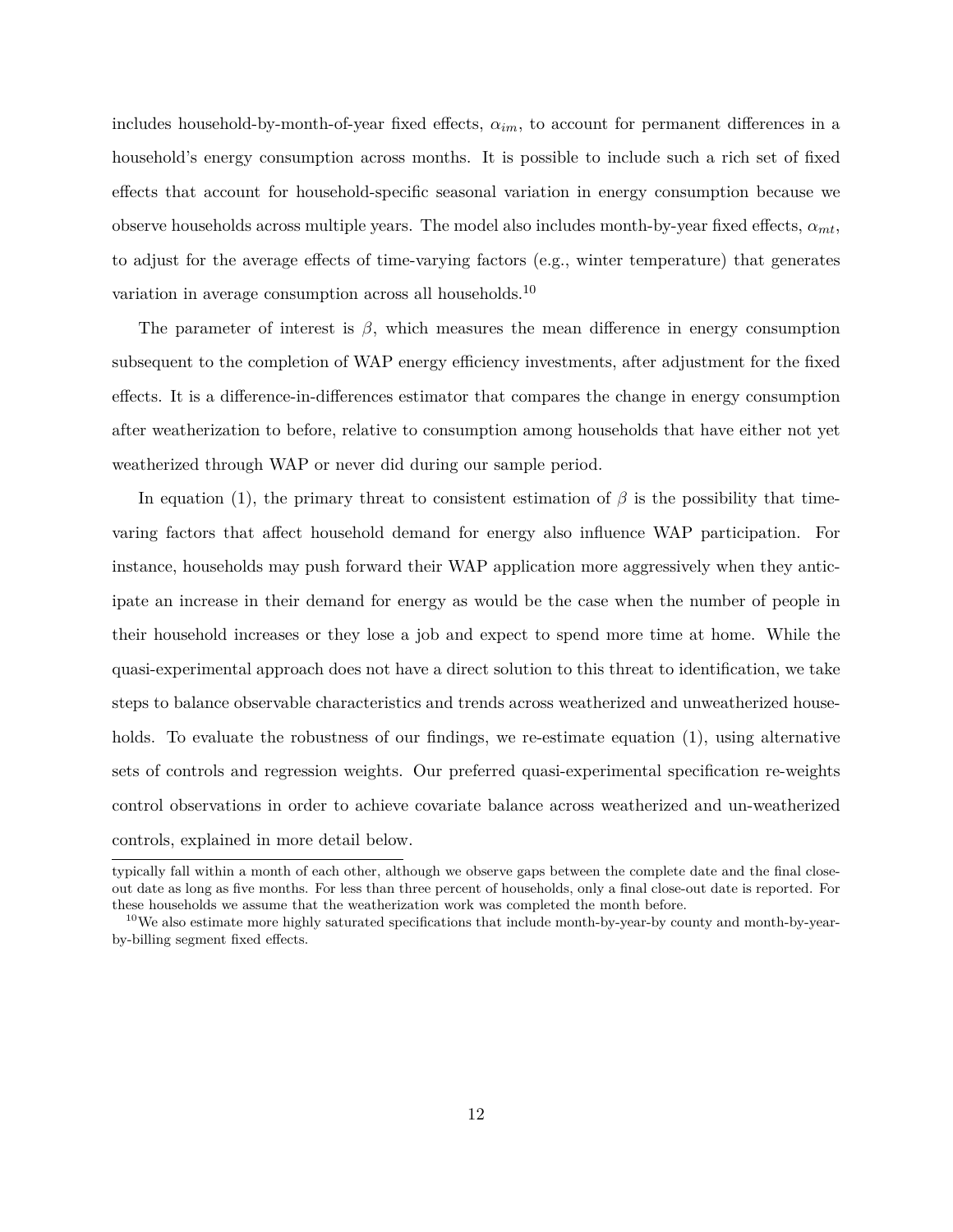#### **3.2.2 Randomized Encouragement Design**

The paper's primary empirical estimates are derived from an experimental research design. The basis of the experiment is a randomly assigned encouragement intervention that aims to increase the probability of treatment households' participation in WAP through recruitment and significant application assistance. The recruitment and assistance was conducted by FieldWorks LLC, a private company that specializes in running neighborhood canvassing operations and managing outreach campaigns. Importantly, we chose them because they had substantial experience working with lowincome populations and their staff had generated millions of phone calls and knocked on millions of doors in previous engagements.

The experimental sample comprised 34,161 households that were both presumptively eligible for WAP and located within the counties served by the two CAAs that we established a close partnership with. Beyond sharing data, these agencies agreed to work with our field staff to process the applications we helped households complete. Approximately one quarter of these households were randomly assigned to our encouragement "treatment." FieldWorks encouraged the treated households to apply for WAP and offered them extensive application assistance. For the remaining households assigned to the control group, we simply observe energy consumption and program participation decisions. The Data Appendix and Fowlie et al. (2015) provide more details on the encouragement and application assistance programs.

The encouragement campaign got underway as ARRA funds began flowing to the implementing agencies. Encouragement activities ran from March to May 2011. Table 1 summarizes our encouragement and enrollment activities in detail. During the encouragement phase, field staff made almost  $7,000$  initial, in-person house visits.<sup>11</sup> These ground operations were complemented with 23,500 targeted "robo-calls" to raise awareness of both the weatherization program and our encouragement campaign.

After an initial encouragement phase designed to generate interest in the program, we transitioned to an enrollment phase, which lasted through February 2012. The application process requires households to provide extensive documentation, including utility bills, social security cards

 $11$ Most- but not all- houses assigned to the treated group were contacted. A small fraction were deemed inaccessible (e.g., because of a locked gate).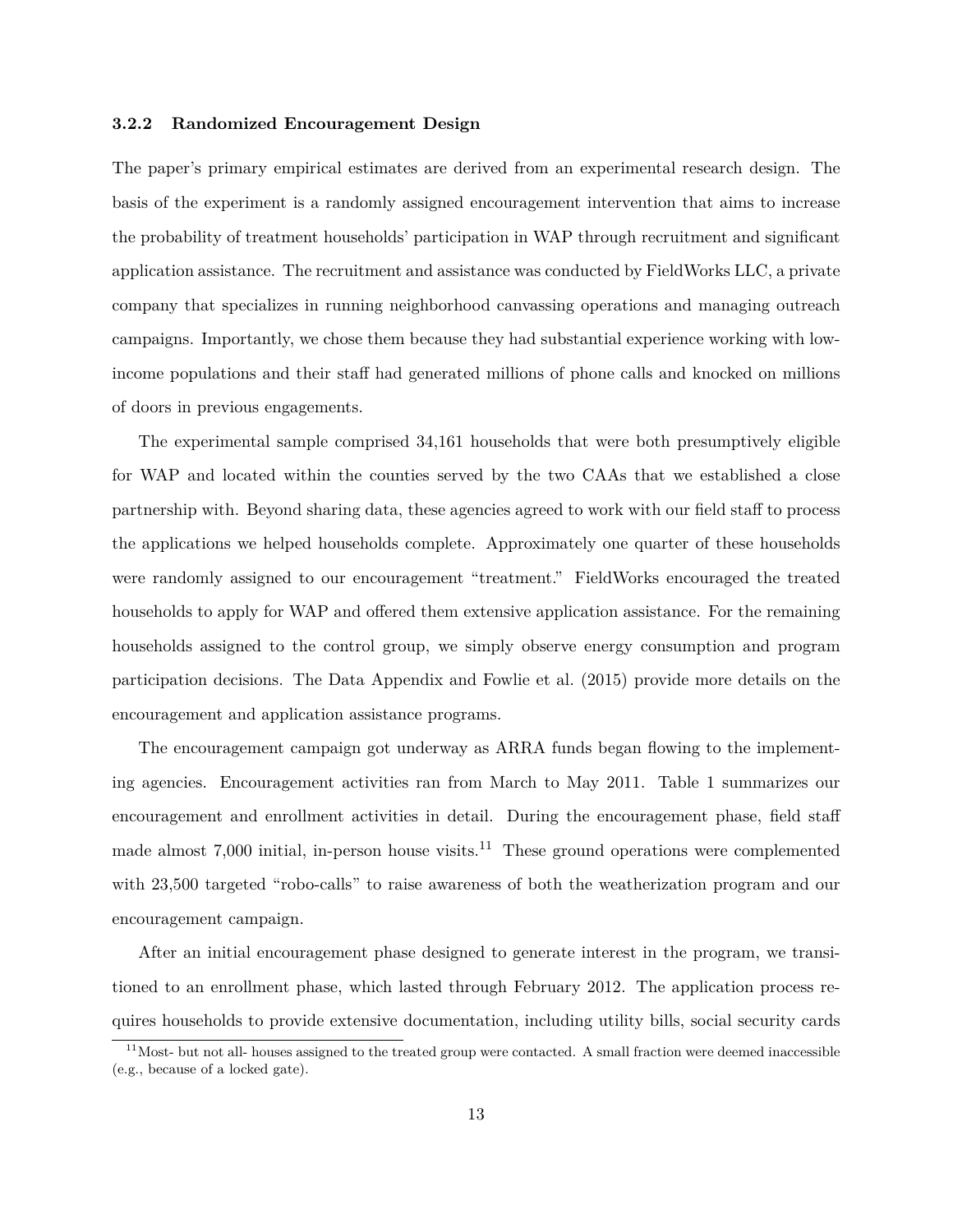for all household members, and the deed for the house. Further, a minority of applicants were required to provide further documentation or to correct something on their initial application. Our staff made over 9,000 personal phone calls to provide assistance and to coordinate in-person meetings. Over the course of 2,720 home visits, our field staff helped individuals assemble documentation and complete paperwork. In some cases, our field staff provided transportation to and from the program agency offices.

The final row of Table 1 reports that we spent around \$475,000 on the encouragement or a little more than \$55 per household in the treatment group. It is noteworthy that we did not initially intend to devote such extensive efforts and resources to the encourage and enrollment phases. However, the early results suggested that we were failing to have a substantial impact on applications and concerns about the ultimate precision of our estimated treatment effects motivated us to raise additional funds to expand the share of treated households.<sup>12</sup>

We use the random assignment to encouragement as an instrumental variable for weatherization status. In a first stage, we use OLS to estimate:

$$
\mathbf{1}\{WAP\}_{imt} = \theta \mathbf{1}\{Encouraged\}_{imt} + \delta_{im} + \delta_{mt} + \eta_{imt},\tag{2}
$$

where the dependent variable is as described in the previous subsection. The indicator variable, **1**{*Encouraged*}*imt* is set to zero for all households prior to the encouragement intervention. After March 2011, this indicator switches to 1 for the 25% of the households randomly assigned to the treatment group.

We substitute  $\mathbf{1}\{W\hat{A}P\}_{imt}$  from the estimation of equation (2) to fit equation (1) and obtain  $\hat{\beta}_{IV}$ . In this instrumental variables (IV) framework,  $\hat{\beta}_{IV}$  is identified using the exogenous variation in program participation that is generated via the random assignment of encouragement.

If there is heterogeneity in how weatherization retrofits impact residential energy consumption, the expectation of unbiased quasi-experimental and experimental estimates of *β* need not be

 $12$ On the one hand, our encouragement costs may have been higher than necessary. To our knowledge, ours was the first encouragement program for WAP, and we learned by doing. On the other hand, the costs in Table 1 do not reflect the time that the research team devoted to overseeing the encouragement effort.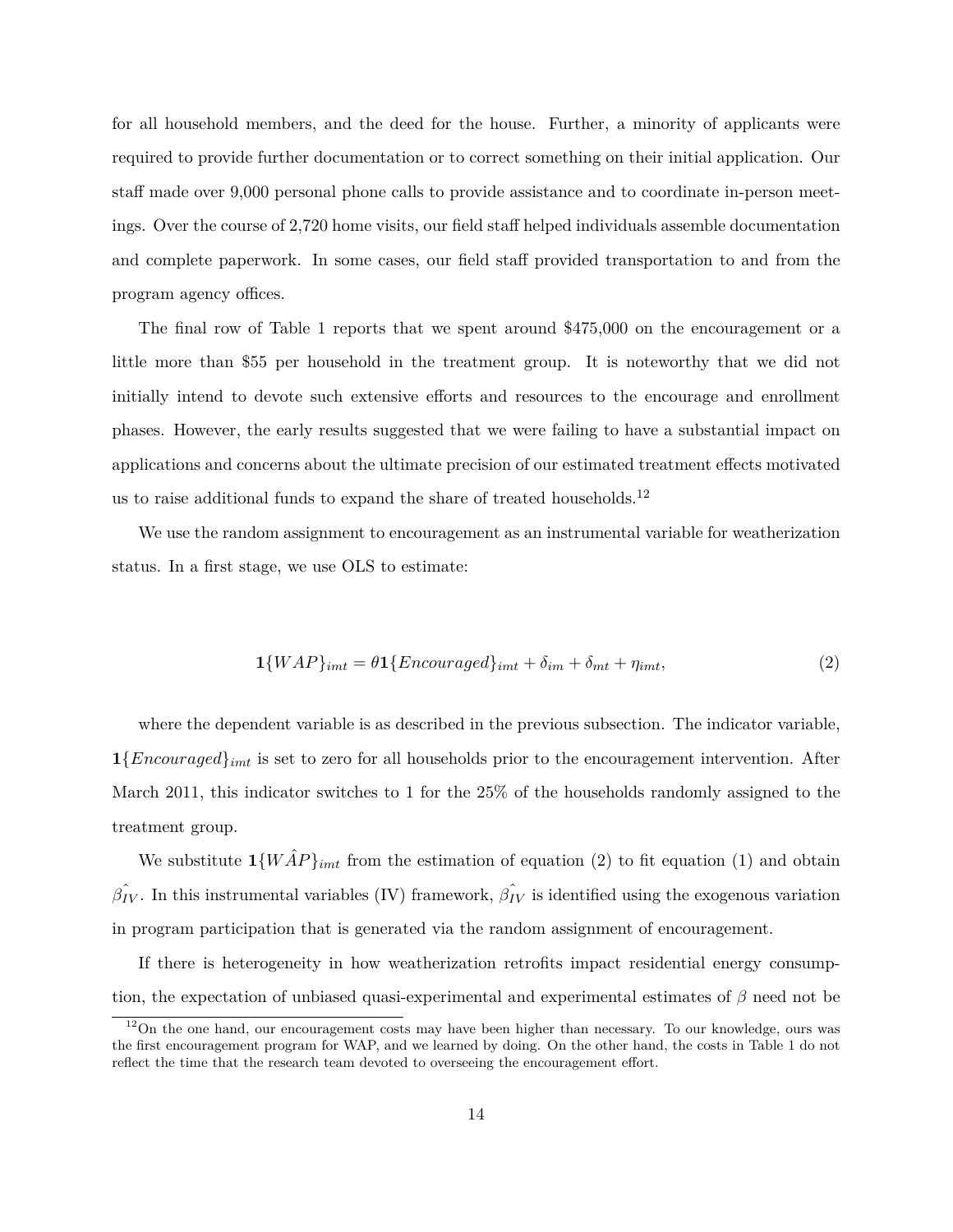equivalent. Our quasi-experimental approach is designed to provide an estimate of the average treatment effect on all treated households (ATET), or an average across the full distribution of treatment effects. In contrast, the randomized encouragement design estimates the so-called local average treatment effect (LATE), or the average effect for the subset of the population who must be encouraged to participate in the program (i.e., the compliers) (Angrist, Imbens, and Rubin, 1996). In other words, significant differences in the quasi-experimental and experimental estimates could be due to bias in the former or differences in the LATE and ATET.

# **4 Data Sources and Summary Statistics**

#### **4.1 Data Sources**

The data collected to support this analysis correspond to two overlapping groups of households. The first group comprises the 34,160 households in our experimental sample drawn from the counties served by two agencies. The second group of households corresponds to our quasi-experimental research design. As this design did not require the same degree of coordination with our agency partners, we were able to expand the scope of this sample by collecting detailed data from three additional implementing agencies. The quasi-experimental sample includes the 7,304 households that applied for weatherization assistance at these five agencies. The quasi-experimental sample is smaller overall but has a larger number of applicants and weatherized households, relative to the experimental sample. The two groups overlap as 1,773 applicant households are also part of our experimental sample.

#### **4.1.1 Energy Consumption Data**

We obtained monthly natural gas and electricity consumption data over the period June 2008 to May 2014. This period includes at least two years of pre-retrofit data for all weatherized households in our sample.<sup>13</sup> The utility data track monthly kilowatt-hours (kWh) of electricity and thousand cubic feet (Mcf) of gas used at the dwelling. We convert both of these variables to million British

 $13$ We identify a household as a particular account number at an address. For a small number of addresses, we have data on multiple accounts if one household moved out and another moved in.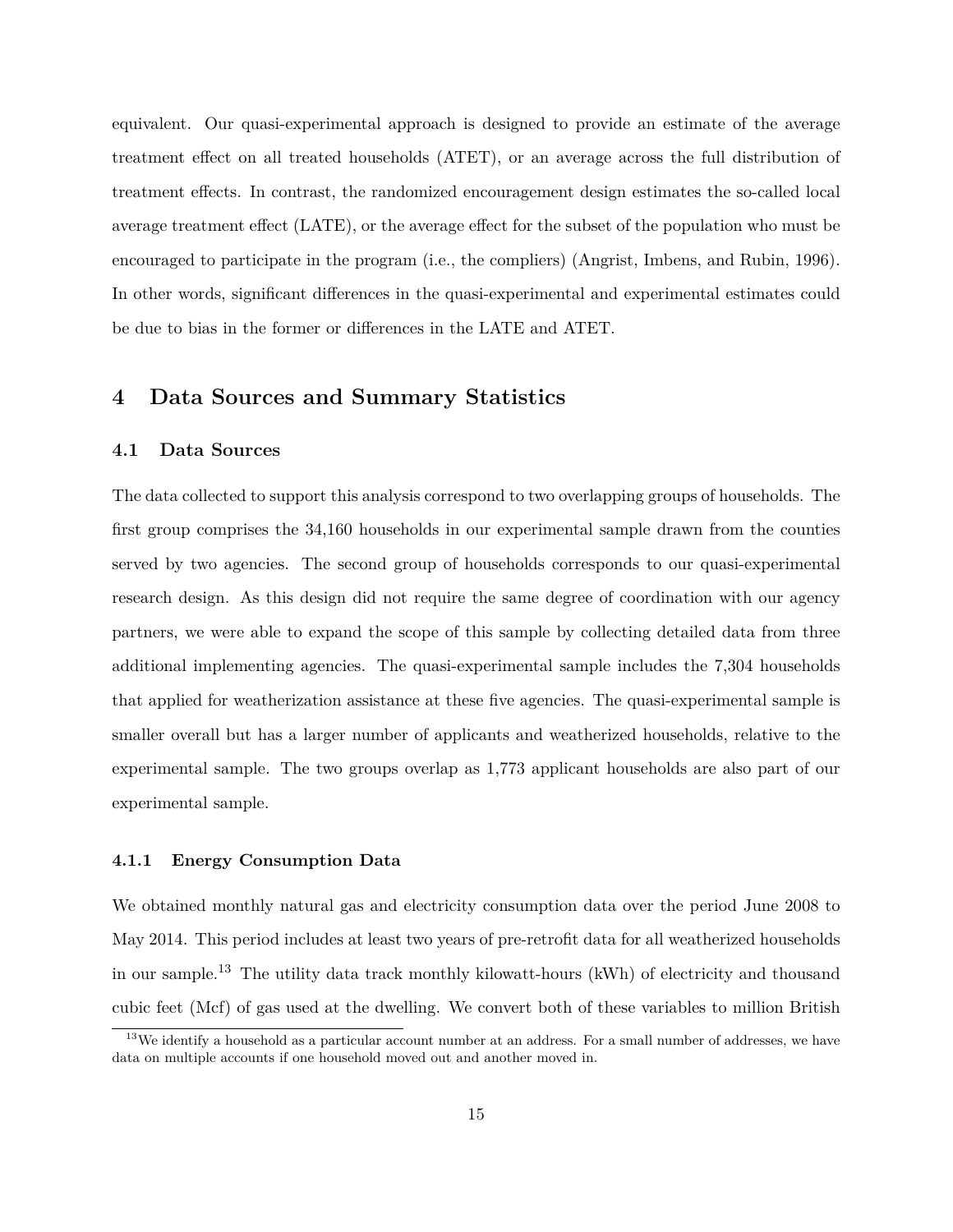thermal units (MMBtu) using the standard conversion factors employed by the WAP program.<sup>14</sup>

Energy consumption records obtained from the utility are merged with households in our experimental sample and the applicant data obtained from the five implementing agencies. Data are merged using detailed name and address information. Not all households find an exact match in consumption records. Match rates are 85% and 69% in our experimental and quasi-experimental samples, respectively. The higher match rate in our experimental sample is to be expected; when selecting this sample we focused exclusively on zip codes within the territory of our partner utility.

### **4.1.2 Energy Efficiency Measures**

The primary output of the household-level energy audits, which are part of the WAP implementation as described above, is the list of energy efficiency measures for which projected energy savings exceed costs. These are the measures that are eligible for implementation through WAP. In addition to the household-specific list of recommended measures, we also acquired the work summaries that are filed after the work at each house is completed. These data allow us to confirm that the recommended measures were installed and to compare realized costs with projections.

#### **4.1.3 Indoor Temperature Data**

Two years after the encouragement effort was initiated, we randomly selected a subset of weatherized and unweatherized households for a field survey. These households were selected from the quasiexperimental sample. The primary purpose of the survey was to collect measurements of thermostat set points and indoor temperatures that can be used to test for a direct "rebound effect."

Michigan field staff attempted to contact 6,400 households on cold days (projected maximum temperature below 45 degrees Fahrenheit) in March and early April 2013. Survey questions were

<sup>&</sup>lt;sup>14</sup>We also reconfigure the data to account for the fact that consumption records correspond to billing cycles or segments versus calendar months. The utility assigns households to one of 21 billing portions. In a given month, each portion maps to a different set of calendar days. For example, one household's June bill may reflect consumption in all of June, whereas another household's June bill captures the last half of May and the first half of June. The utility provided us with a detailed mapping of billing segments to calendar days over the duration of our study period. For each customer and for each billing cycle, we divide meter reads evenly across days in the cycle. These "meter-day" measures are then aggregated by calendar month to construct estimates of monthly consumption at the household. We also estimate regression equations that include month-by-year-by-billing segment fixed effects using unadjusted data. Coefficient estimates are unaffected.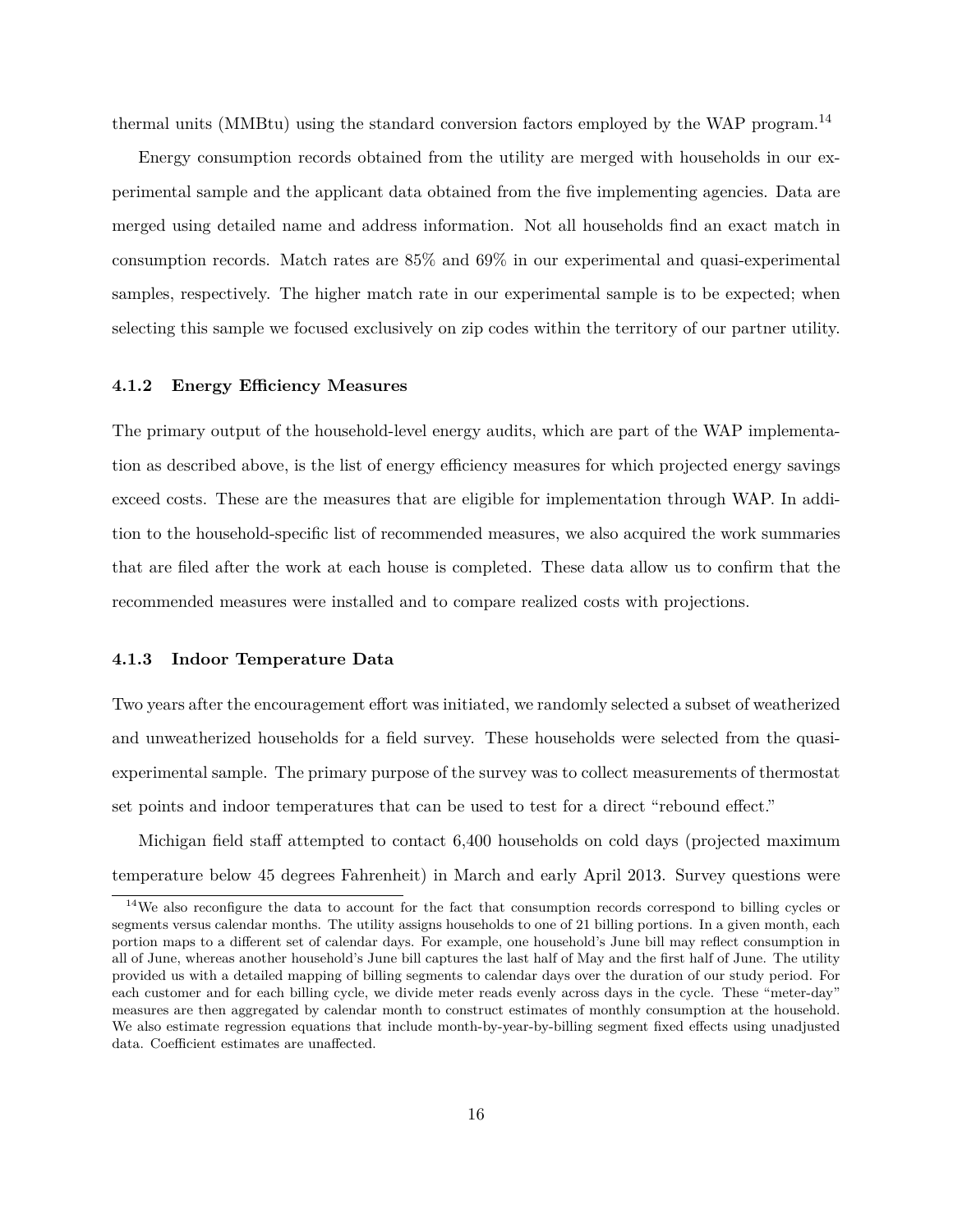designed to collect information about thermostat set points and, where applicable, household's experience with weatherization. With the homeowner's permission, surveyors entered the home, closed the door, moved to the center of the room, and recorded multiple indoor air temperature measurements using two different thermometers. Of our initially targeted sample, surveyors spoke with 1,658 homeowners. Of these, 899 allowed us to enter their homes and record their thermostat set point and 688 allowed us to close the door, and collect two or more indoor thermometer readings. We obtained thermometer readings from a slightly larger share of the weatherized households in the survey compared to households that did not participate in WAP.

## **4.2 Summary Statistics**

Table 2 summarizes pre-treatment information on the households in both the RED and quasiexperimental samples. The top panel summarizes monthly energy consumption during the two years immediately preceding the treatment period. The first two columns summarize means for the randomized encouragement and experimental control groups, respectively. The third column reports differences between the treatment and control groups as well as the standard error of the difference (in parentheses).

There are seasonal patterns in energy consumption that differ for natural gas and electricity. Across all groups, winter natural gas consumption (which is dominated by space heating) is significantly higher than summer gas use (comprised primarily of hot water heating and cooking). Electricity usage, also measured in MMBtu, is fairly consistent across seasons.<sup>15</sup>

Because households in the experimental sample were randomly assigned to the encouraged and control groups, it is unsurprising that differences in pre-March 2011 natural gas and electricity consumption across these two groups, reported in column 3, are all small and statistically indistinguishable from zero. The table also provides an opportunity to judge the credibility of the comparisons that underlie the quasi-experimental estimates that complement the paper's experimental estimates. The fourth column reports on all weatherized households in the territory covered

<sup>15</sup>Overall, the lower income households in our sample consume less energy on average than the typical household served by our partner utility. In our sample, average monthly natural gas consumption is approximately 7.33 MMBtu. Across the entire service territory, the annual residential natural gas consumption averages 7.75 MMBtu per month.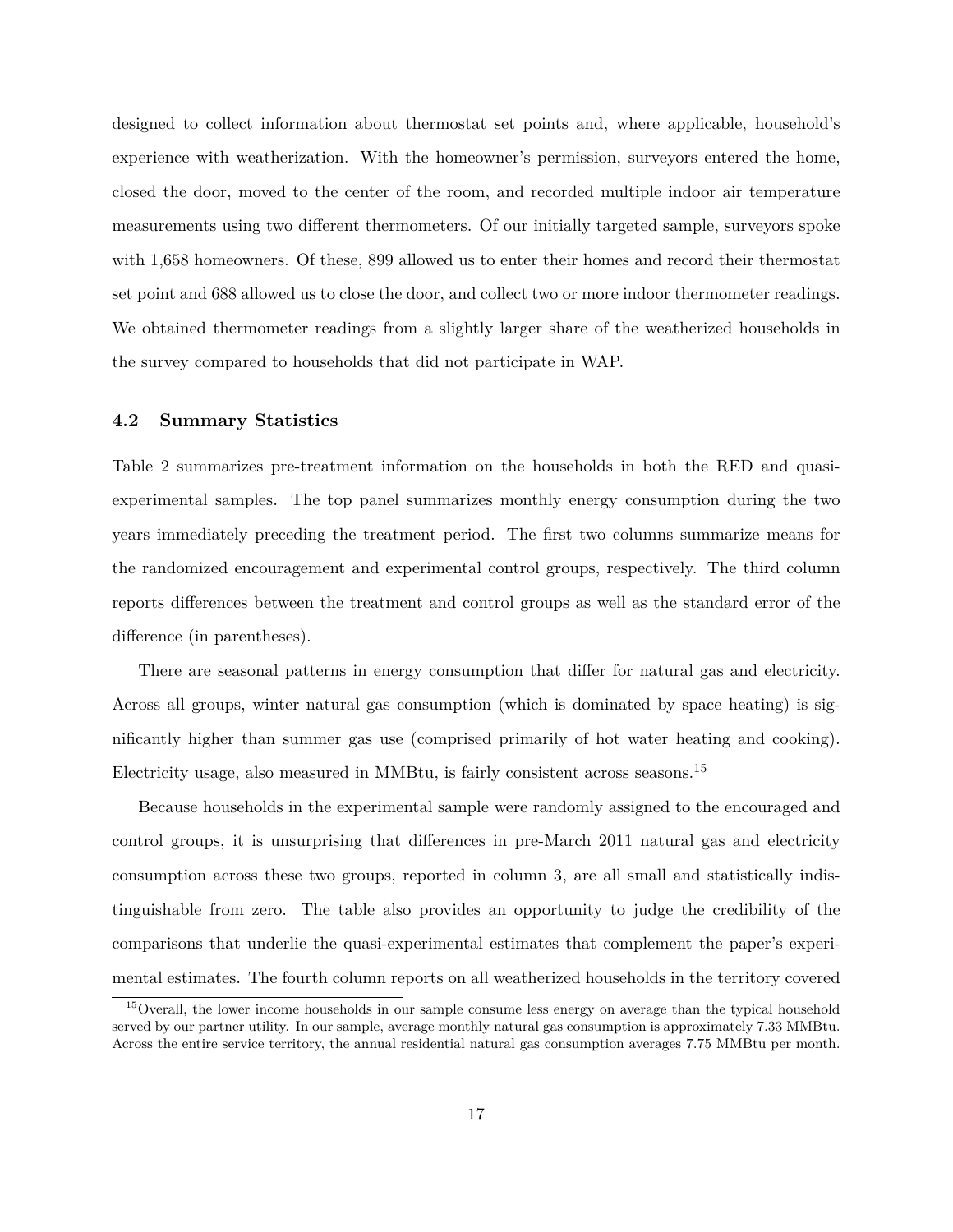by the five community action agencies that provided us with data. The fifth column summarizes households in these territories that applied for weatherization but had not received weatherization assistance as of April 2014. In practice, the variation in the weatherization dates means that the identification of the quasi-experimental estimator is not just based on comparisons between the samples summarized in columns (4) and (5), but also relies on within household comparisons. It is nevertheless informative to compare these two sets of households.The mean differences in column (6) show that weatherized households have historically consumed significantly less natural gas than the unweatherized applicants during both winter and summer months

Panel B of Table 2 summarizes the detailed demographic information and dwelling characteristics that are collected for most clients as part of the application process and also documents important differences between the weatherized and unweatherized applicant subsamples. Our summary of these variables focuses exclusively on program applicants because these data are not available for the majority of households in the experimental sample that did not apply to the program. Weatherized households have higher incomes in an absolute and relative sense as compared to unsuccessful applicants.<sup>16</sup> Weatherized households also report having more children, are more likely to report an elderly resident, and are more likely to use natural gas as their primary heat source. They are less likely to report a disabled resident.

The significant differences between the weatherized and unweatherized applicants motivate us to re-weight observations in the control group so that observable factors are distributed similarly in the weatherized and unweatherized applicant groups. Although our preferred specifications includes household-by-month-of sample fixed effects that control for all time invariant differences between households, we are concerned that observable fixed differences might be correlated with timevarying differences. We use an estimated propensity score to balance covariates that presumably play a role in determining program take-up. Section 10.2 provides exact details on the participation equation but the set of controls includes income, demographics, and levels and trends in energy

 $16P$  Program eligibility is based on the household's income, relative to the poverty line. The Census Bureau definition of the poverty line varies by family size and composition. To qualify for the program, a household's income cannot exceed 200% of poverty. Applicants fall well below this threshold on average. In addition to having higher incomes, applicants who ultimately receive weatherization are farther above the poverty line than the unsuccessful applicants.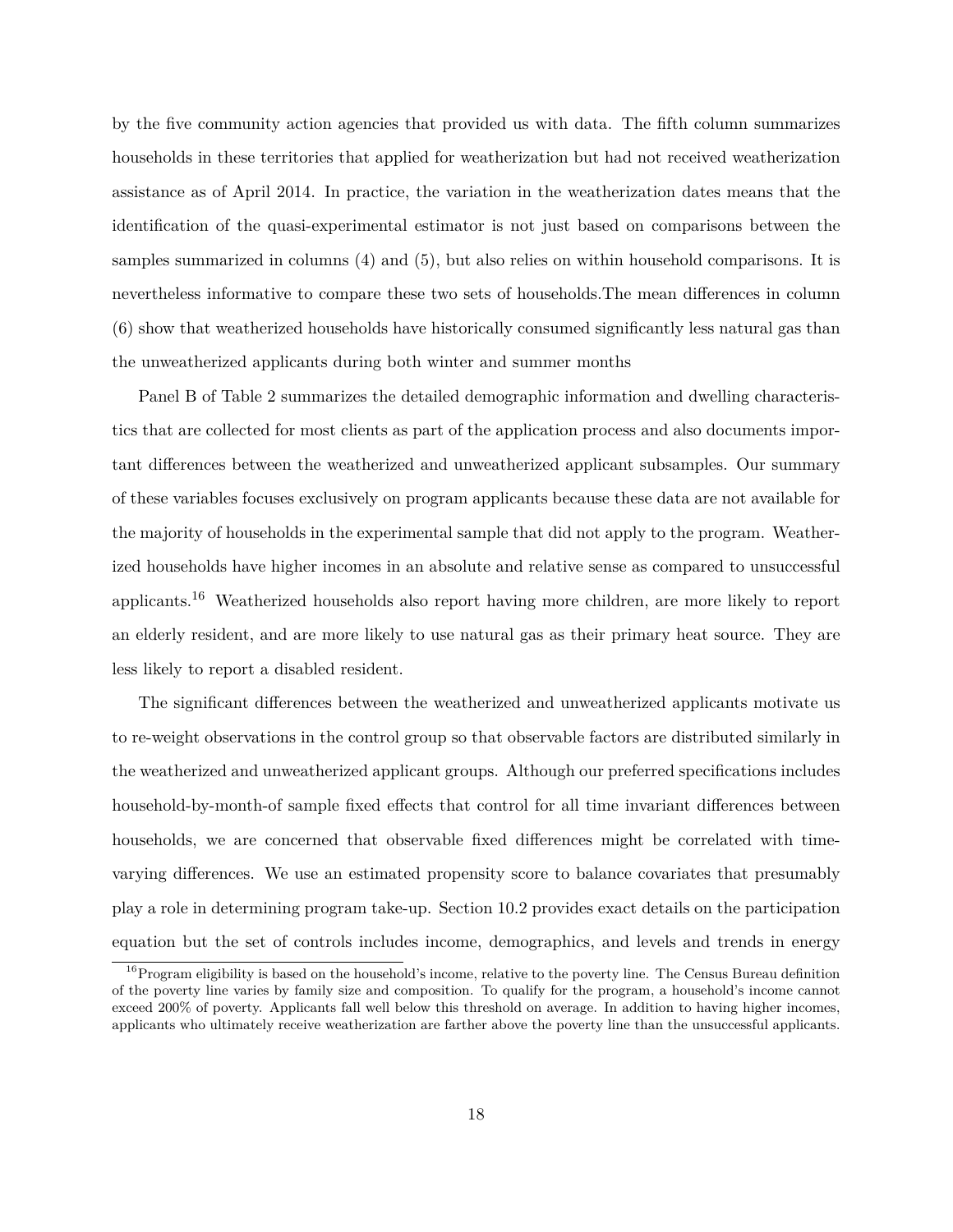consumption.<sup>17</sup>

Appendix Table 1 summarizes some of the detailed information collected during the household energy efficiency audits. The entries are based on 1,638 households or roughly 75% of the households that participated in WAP in the quasi-experimental sample.<sup>18</sup> A typical weatherization retrofit involved several measures such as furnace replacement (34% of retrofits), attic insulation (85%), wall insulation  $(44\%)$ , and inflittration reduction  $(76\%)$ . The NEAT model predicts that on average these investments will reduce natural gas consumption by 46% and electricity consumption by 15%. The average project involved over \$5,100 in total expenditures. This includes materials, labor, and construction costs, but does not include any program overhead. Using a 3% discount rate, the projected net present value of energy bill savings average \$10,689. The average projected savings:investment ratio (across measures) exceeds 2:1.

## **5 Results**

#### **5.1 Quasi-Experimental Estimates of Energy Savings**

Table 3 presents the quasi-experimental estimates based on the estimation of equation (1). The dependent variable in all regressions is the log of monthly energy consumption (i.e., the sum of electricity and natural gas both measured in MMBtu). The first two columns use data from all weatherization applicants, with the second specification allowing time period effects to vary across counties. Columns (3) and (4) trim the sample to obtain estimates that are more directly comparable to the experimental estimates. Specifically, this sample is limited to the implementing agencies that participated in the experiment and to applicants that applied after the encouragement intervention was initiated. Columns  $(5)$  and  $(6)$  report estimates comparable to columns  $(1)$  and  $(2)$ reweighted by the propensity score.<sup>19</sup> All specifications include household-by-month fixed effects

 $17$ Reassuringly, none of the differences in average covariate values across weatherized households and propensityscore weighted controls are statistically significant.

<sup>&</sup>lt;sup>18</sup>Only 1,638 of the NEAT data files could be confidently matched with weatherized households (leaving 436 weatherized households in our data with no match in the NEAT audit data). We applied fairly strict matching criteria so as not to mismatch weatherized households with audit information. Occupant names were often not included in the audit files. Addresses appear to have been miscoded in several instances.

<sup>&</sup>lt;sup>19</sup>Because some of the covariates included in the propensity score estimating equation (e.g., reported disability and number of children) are not reported by all households, this sample is somewhat smaller.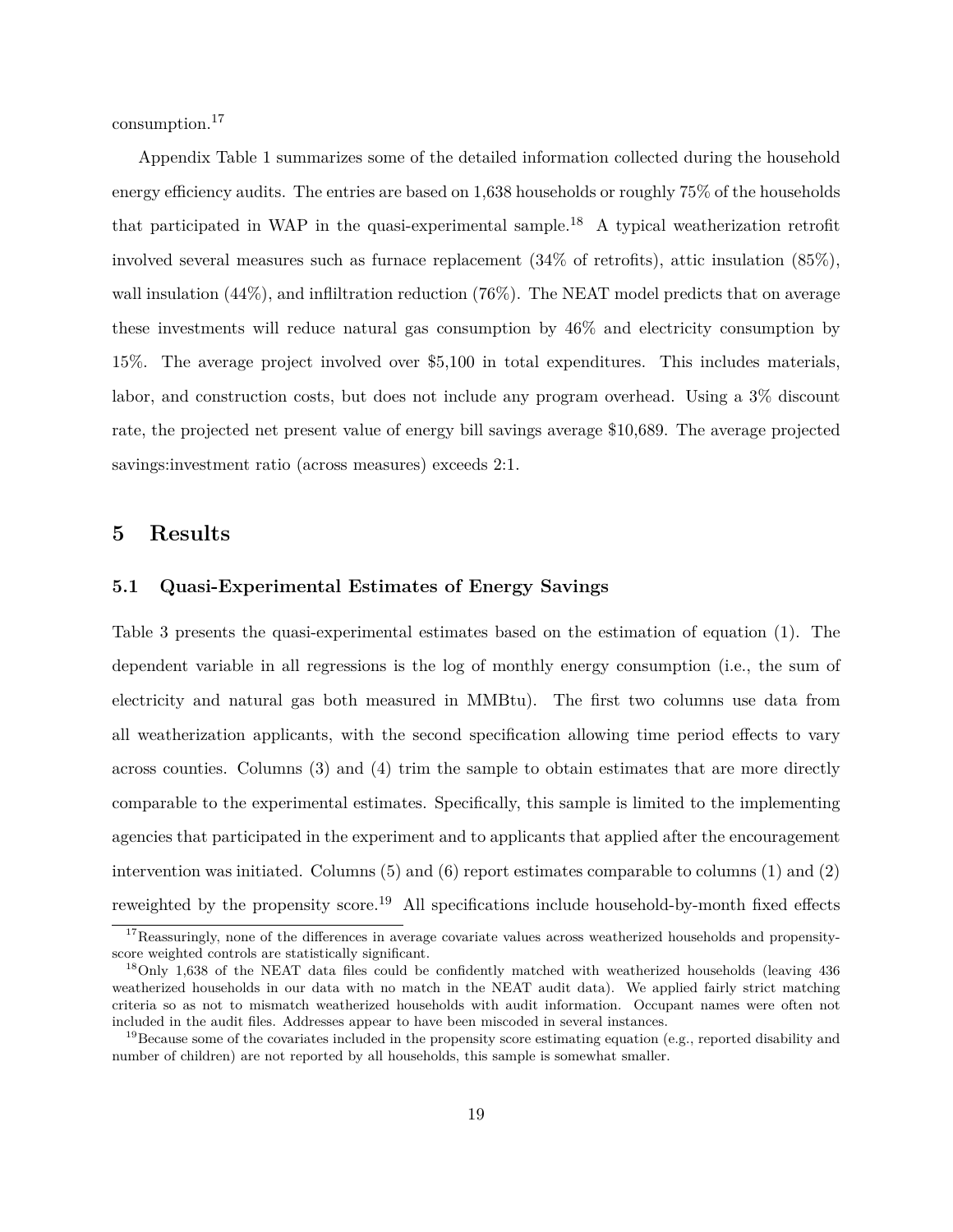and standard errors are clustered by household in all specifications.

The first row in Table 3 reports the estimated average treatment effect. Across the columns, the estimates suggest that WAP participation reduces energy consumption by roughly 8-10%. This is the first indication that the realized savings from the WAP-induced energy efficiency investments are substantially smaller than the projections from the engineering model. These estimated energy savings are approximately 25% of projected savings (measured in mmbtu).

Figure 2 provides another perspective on the results in Table 3. Specifically, this figure reports on the estimation of a version of the column (1) specification, except the weatherization indicator is interacted with indicator variables for each of the potential quarters before and after weatherization was completed (the time zero effect captures energy consumption in the month of weatherization). We also interact the quarter indicators with heating degree days (HDD) and HDD squared, to account for the fact that weatherization retrofits may lead to higher energy savings during colder quarters.<sup>20</sup> The figure then plots the coefficients on the quarter dummy varaibles plus the coefficients on the HDD and HDD squared variables multiplied by the average HDD and HDD squared in our data. We also plot 95% confidence intervals associated with these coefficient sums. The decline in energy consumption is apparent and seems roughly constant throughout the period of our study.

Panel B of Table 3 computes the present value of the estimated energy savings under alternative assumptions about investment time horizons and discount rates. To express the estimates of monthly energy savings in dollar terms, we first construct estimates of fuel-specific savings (see Appendix). We use these estimates to construct fuel-specific savings in percentage terms. Estimates of average monthly natural gas savings are multiplied by the product of monthly gas consumption in the control group and the residential retail price of natural gas in Michigan in 2013 (EIA,  $2015$ .<sup>21</sup> Similarly, average 2013 electricity savings (in percentage terms) are multiplied by the

<sup>&</sup>lt;sup>20</sup>Heating degree days reflect the difference between the outdoor temperature and a base temperature of  $65^{\circ}$  F. A day's HDD equal zero for days when the hourly temperature exceeds 65° F for all hours of the day. It is equal to a weighted difference between 65° F and hourly temperatures when the temperature dips below the base. Weights are determined by the share of hours at each temperature. Quarterly HDDs sum daily HDDs over all days in the quarter.

<sup>&</sup>lt;sup>21</sup>The average retail price of natural gas in Michigan in 2013 was  $$10.46/MM$ btu (expressed in \$2013). This is higher than the average price charged by this utility over the entire treatment period (\$7.98/MMBtu). Natural gas prices were at historic lows over this period, so using the observed average price would likely underestimate the real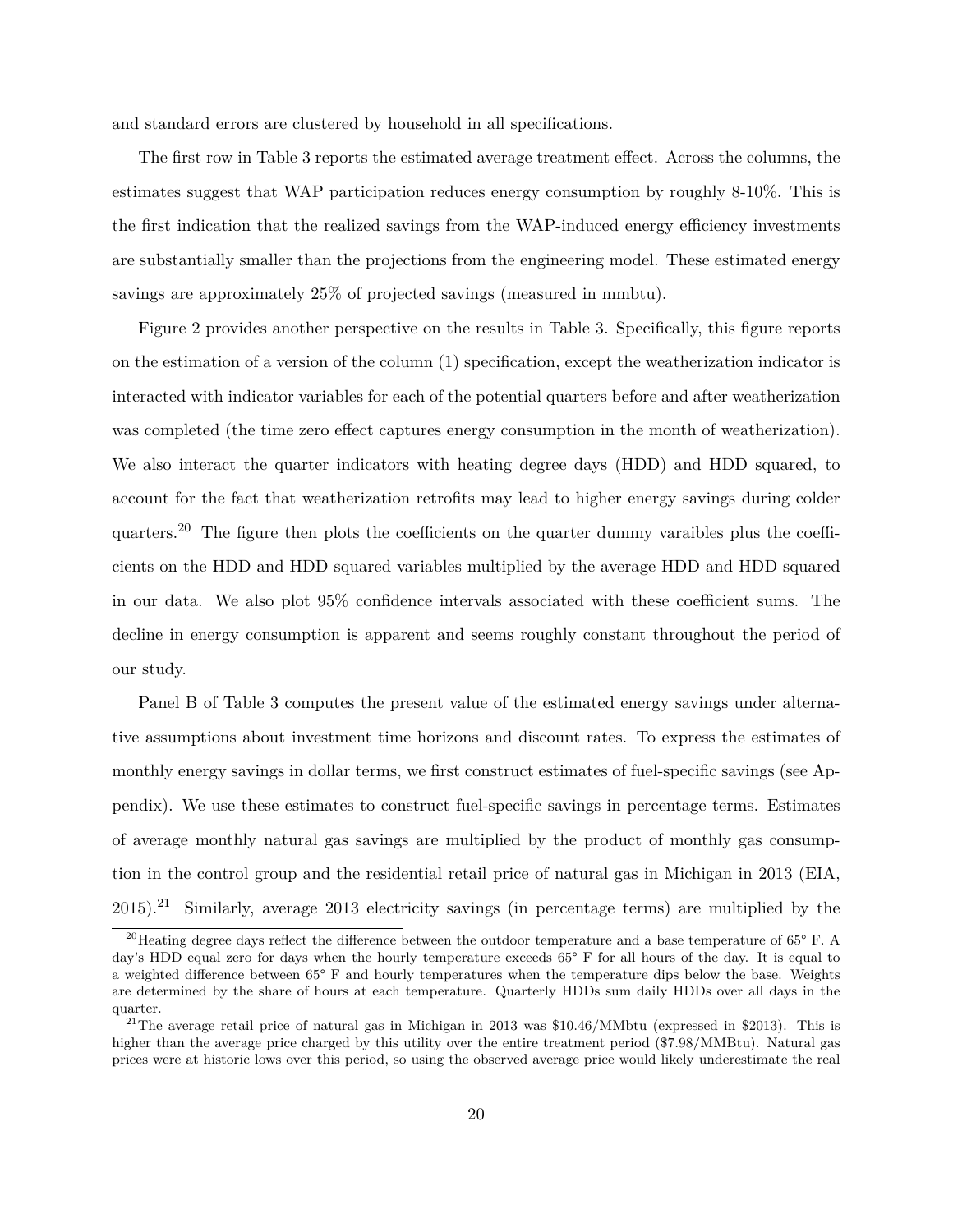product of average monthly electricity consumption in the control group and retail electricity price  $(\text{\$0.11/kWh})$ .<sup>22</sup> Taken together, our estimate of average energy savings is approximately \$155 per year.

To compute the net present value of energy savings over the useful life of the improvements, we invoke some additional assumptions. First, we rely on the NEAT simulation program's assumptions about measure-specific lifespans. These projected lifespans range from 3 years (for a furnace tuneup) to 20 years (for attic insulation). The energy savings-weighted average lifespan for installed measures in our dataset is 16 years. In the table, we report discounted benefits with assumed lifespans of 10, 16, and 20 years. We also assume that the effect of weatherization on energy consumption - and real energy prices - do not vary over the life of the measure. Discounted benefits are calculated at discount rates of 3%, 6%, and 10% (see columns).

The energy savings are small relative to the upfront costs. The nine estimates of the present value of the savings range from just below \$1,000 (high discount rate and short time horizon) to about \$2,300 (low discount rate and long time horizon). These estimates are between 20% and 45% of the average upfront cost of the energy efficiency retrofits.

## **5.2 Experimental Estimates of Energy Savings**

#### **5.2.1 First-Stage: Program Take-Up**

It may seem straightforward to encourage households to participate in a program that provides free efficiency retrofits worth an average of approximately \$5,000 that are designed to significantly reduce energy expenditures. In our experience, that was hardly the case. The impact of reducing barriers to participation (e.g., information and process costs) on program uptake is of independent interest both to policymakers and researchers. This section evaluates the impact of our intervention on a multi-stage participation process.

prices that will prevail over the life of these investments. Prices in 2013 are somewhat lower than the average real prices over the period 2000-2013. The shale gas boom has arguably ushered in a new domestic price regime, such that a longer average real price will overestimate future prices.

<sup>&</sup>lt;sup>22</sup>The NEAT program audits assume an electricity price of \$0.11/kWh and a natural gas price of \$11.46/MMBtu. The higher gas price is presumably based on 2006 prices which averaged around \$11.50/MMBtu in this service territory in 2006.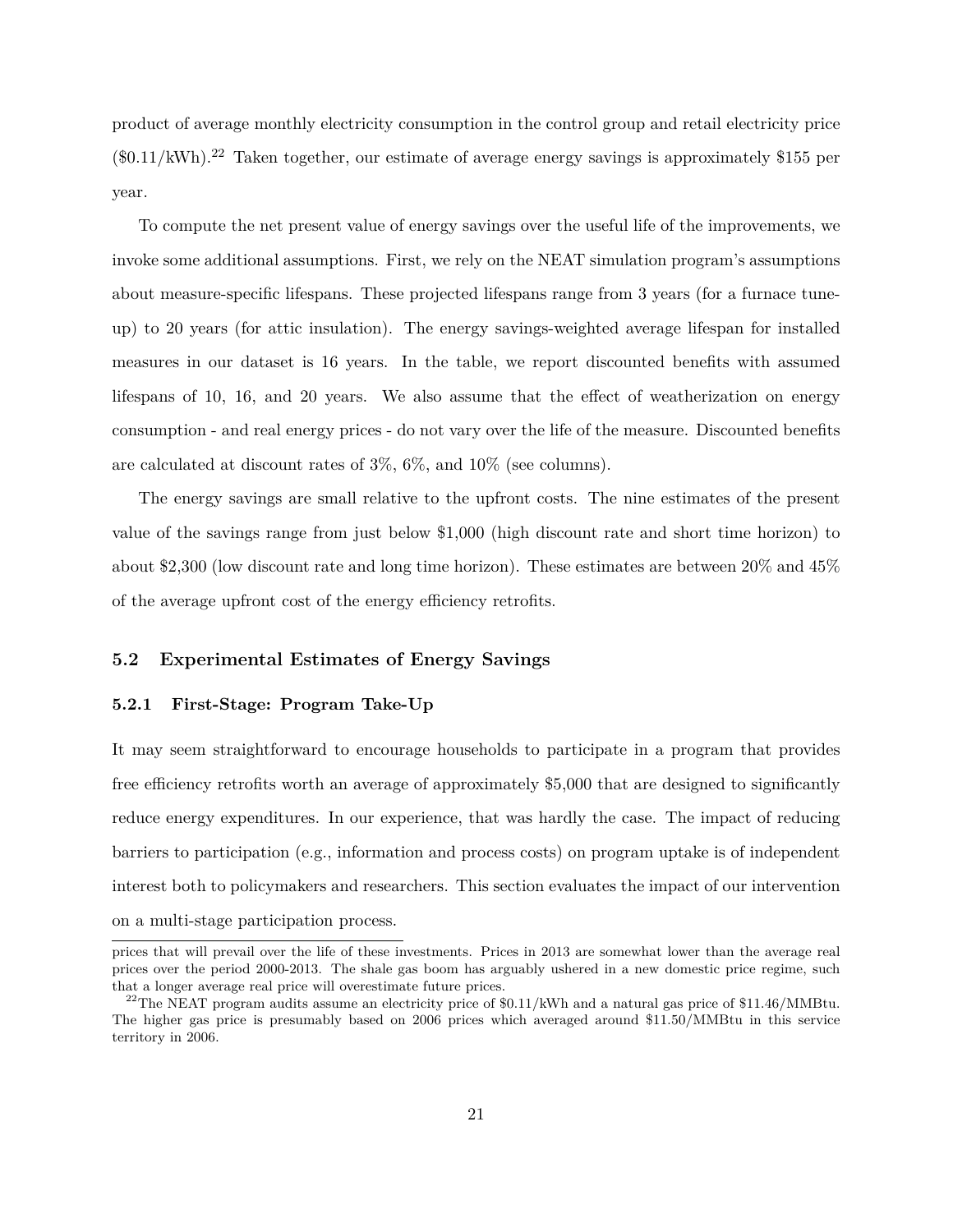Table 4 summarizes program take-up at three separate stages. In the first stage, our goal was simply to increase the share of households filing applications. The coefficient estimate in column (1) indicates that the encouragement intervention increased the rate of application to the program by 13 percentage points from the control group mean of 2%.

Once a household's application is approved, the energy audit is the critical next step. Several months can elapse between application approval and energy audit scheduling. Audits are only scheduled when the implementing agency is in a position to hire the construction crews and allocate any other resources needed to implement a weatherization retrofit at the home. Column (2) reveals that the fraction of households who received an energy audit was 5 percentage points higher in the encouraged group (off a base of about  $1\%$ ). As we discussed above, several factors can explain why so many households that submit an application are not audited, including if the household fails to follow through on requests for more information or if the submitted information indicates that the household does not meet the program's eligibility requirements.

Column (3) of Table 4 documents that the treatment increased the fraction of households that were successfully weatherized by about 5 percentage points, against a  $1\%$  rate in the control group.<sup>23</sup> The encouragement treatment is a statistically significant predictor of weatherization, which we will use to instrument for program participation.

The low take-up rates in the encouraged group are quite striking. Program participants recieve substantive home improvements, yet incur no out-of-pocket expenses. All households in the encouraged group received some information about the program via a phone call or door hanger. A majority of households (i.e., those who spoke with our canvassers in person or by phone) received further information about our offer of application assistance. Given that households had detailed, specific information about the program, it seems reasonable to surmise that some combination of high perceived costs of applying for the program, low expectation of an application leading to a weatherization, high unmeasured process costs, and low expected benefits of participating in the program are impediments to WAP participation. In the end, the average cost of encouragement per completed weatherization was about \$1,050, which is more than 20% of the average costs of

<sup>&</sup>lt;sup>23</sup>A small fraction of households get audited but not weatherized, primarily because the auditors deem the home a possible danger to weatherization contractors (e.g., due to the presence of asbestos).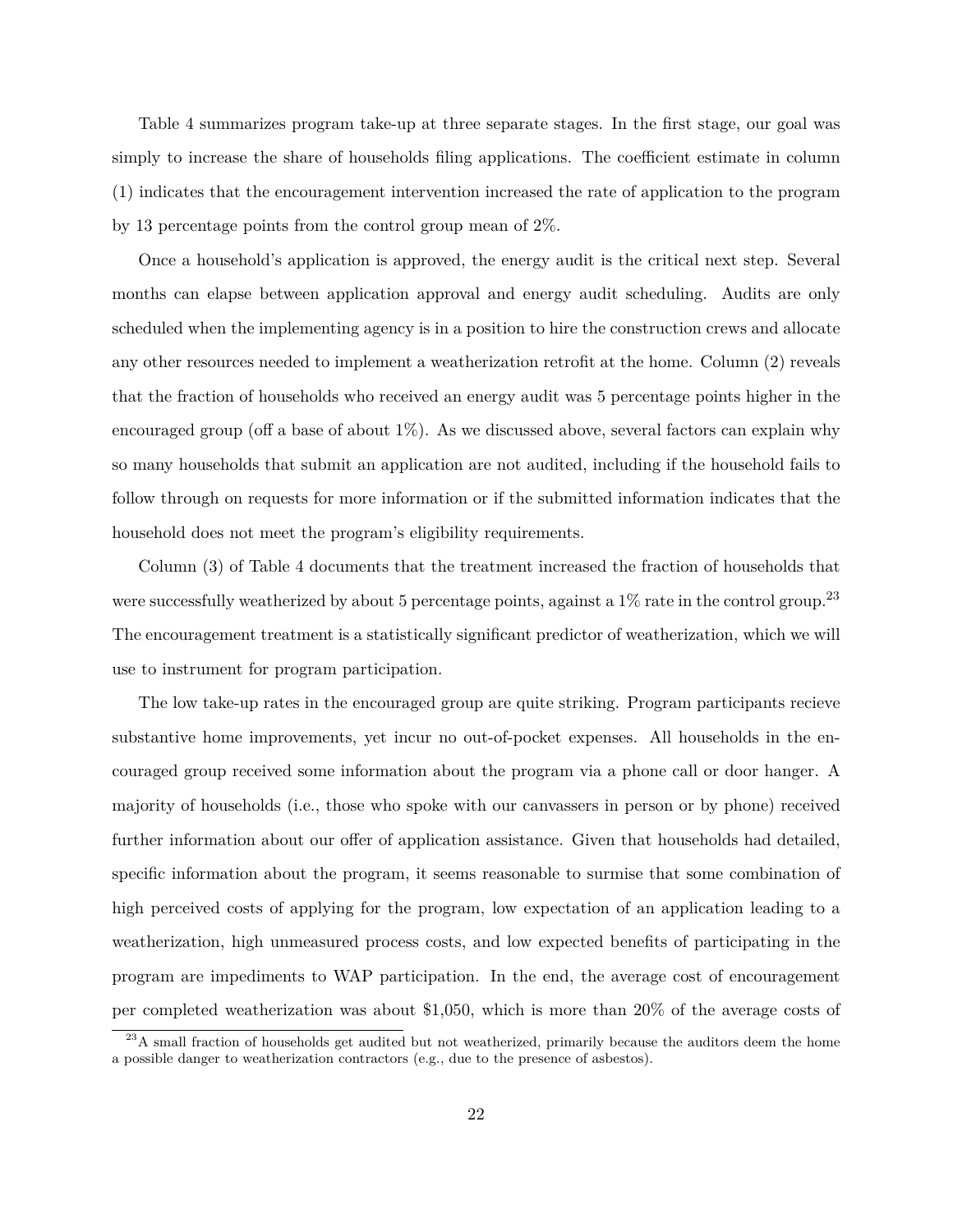measures installed. See Fowlie et al. (2015) for further details.

### **5.2.2 Instrumental Variables Estimates of Energy Savings**

This section presents the experimental estimates of the impact of weatherization on energy consumption, using random assignment to the encouragement group as an instrument for program participation. Figure 3 provides a graphical overview of this IV design. The broken line shows the cumulative effect of the randomly assigned encouragement intervention on the monthly rate of weatherization, relative to the control group which received no encouragement. This effect increases over time as the treatment households submit applications and receive weatherization assistance. The figure also plots month-by-month estimates of intent to treat (ITT) effects on energy consumption. Conceptually, monthly estimates of the local average effect of weatherization on energy consumption can be constructed as a ratio of the monthly ITT estimates and the corresponding effect of encouragement on program participation.

Panel A of Table 5 summarizes results that relate measures of energy consumption to the WAP participation indicator. In the first two columns, the dependent variable is the log of total energy consumption (MMBtu/month). In the third and fourth columns, the dependent variables are the log of natural gas and electricity consumption, respectively.

The first column reports on the application of one conventional associational approach. Specifically, it reports on the coefficient associated with the WAP indicator from an OLS regression with month-of-sample and household-month fixed effects that is fit to the experimental sample. This specification indictes that WAP participation is associated with a 9.5% decline in energy consumption, which is similar to the quasi-experimental estimate in Table 3.

The IV estimates based on our randomized encouragement design are reported in columns (2) - (4). The estimate in column (2) indicates that WAP participation causes a reduction in monthly energy consumption of approximately 19% among households that were encouraged into the WAP program. The experimental point estimate of energy savings is twice as large the nonexperimental estimate. Columns (3) and (4) report local average treatment effects for natural gas and electricity, respectively. Natural gas accounts for 94% of projected savings (measured in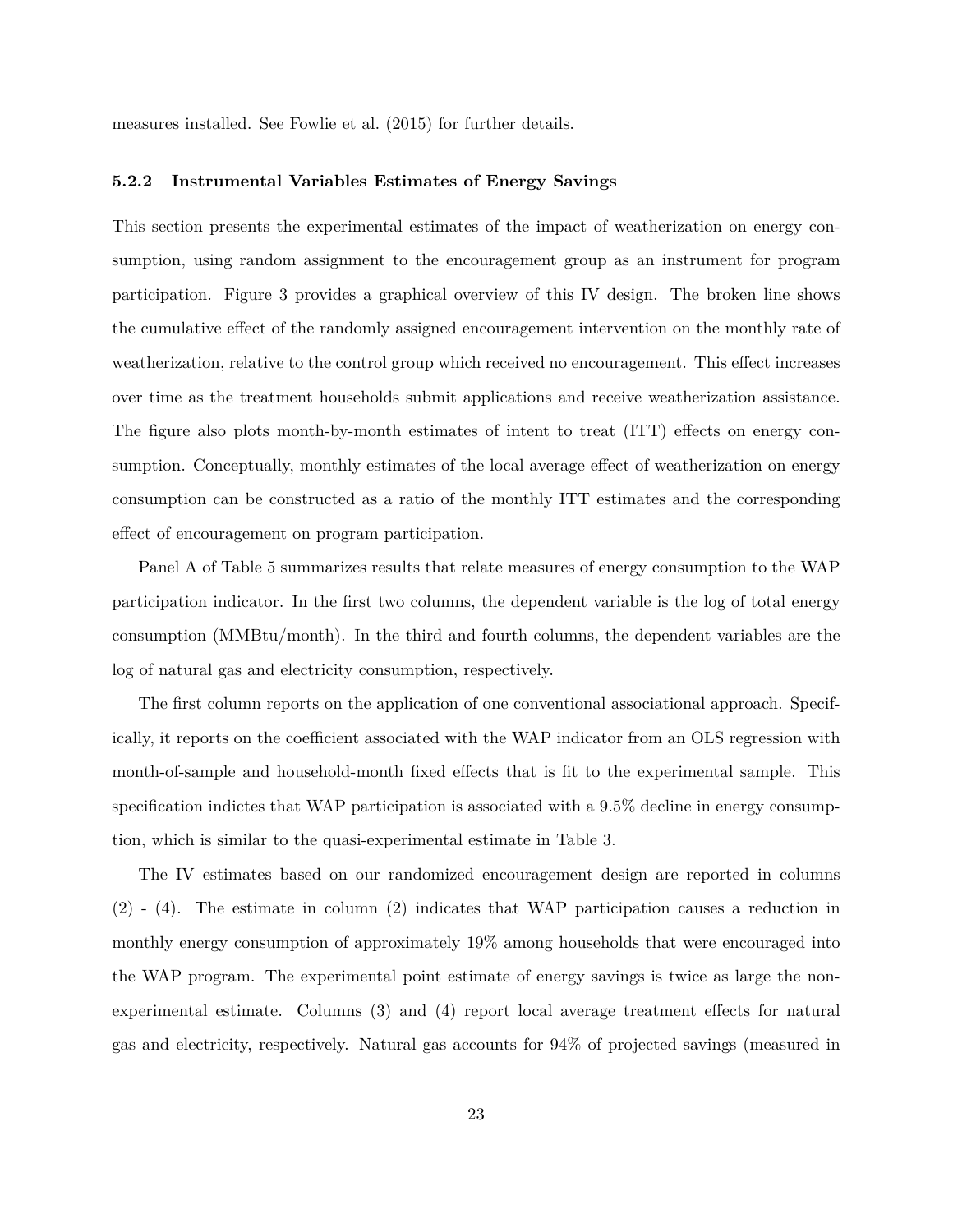MMBtu), so it is not surprising that natural gas consumption is more significantly impacted by weatherization.<sup>24</sup> Our IV strategy is predicated on an exclusion restriction: we assume that our encouragement activities affected energy consumption only through its effect on participation in the WAP program. To informally test whether the treatment's encouragement activities had a direct effect on energy consumption, we test for an effect of our encouragement activities on the households in the encouraged group that did not receive weatherization assistance. We fail to reject the null of no effect on energy consumption among these households.<sup>25</sup>

Panel B of Table 5 computes the present value of the estimated energy savings under alternative assumptions about investment time horizons and discount rates. The approach we take is similar to that described in section 5.1. One difference is that we cannot directly observe energy consumption in the post-assignment period among compliers assigned to the control group. Instead, we impute the average consumption among unweatherized compliers using average consumption among unweatherized households in the encouraged and control groups, respectively, and the estimated proportion of compliers in the population (reported in Table 4).<sup>26</sup>

As with the quasi-experimental results, the experimentally estimated energy savings are small relative to the projected savings and the upfront costs. Our estimates imply energy savings of 17.2 MMBtu per year, whereas the average projected savings among compliers is 43.7 MMBtu. Our central estimate of the realized average savings per household is roughly \$2,400. This is

<sup>&</sup>lt;sup>24</sup>The coefficient in column (2) is not a weighted average of the gas and electricity coefficients in columns (3) and (4) for two reasonse. First, the samples differ slightly across the columns, and second the coefficients on the fixed effects and other covariates are not constrained to be equal in columns (3) and (4). It is also worth noting that the effect of weatherization on gas consumption is more precisely estimated. This is not surprising, because natural gas consumption is driven primarily by the end uses targeted by weatherization (space and water heating), whereas electricity consumption is derived from many end uses that are unaffected by weatherization (e.g., lighting and appliances).

<sup>&</sup>lt;sup>25</sup>To conduct this test, we drop all households receiving weatherization assistance from the experimental sample. Using the remaining households, we regress the log of monthly energy consumption on an indicator that equals zero before encouragement activities were initiated and one after they began in March 2011 for all households assigned to the encouraged group. We estimate a precise zero effect which suggests that our encouragement intervention had no effect on energy use in these households and supports the validity of the exclusion restriction. Of course, our exclusion restriction also implies that the encouragement intervention does not directly effect energy consumption among households taking up the weatherization treatment but we cannot test this assumption directly.

<sup>&</sup>lt;sup>26</sup>In Table 4 we estimate the share of always takers and compliers in the population to be 1% and 5%, respectively. We directly observe the average energy consumption among unweatherized households in the encouraged group (i.e., the never takers) during the post-assignment period. We also observe the average consumption among unweatherized households during the post-assignment period in the control group. As this represents a weighted average of consumption across never takers and compliers, we can impute the average post-assignment consumption among unweatherized compliers. This is the imputed baseline consumption reported in Table 5.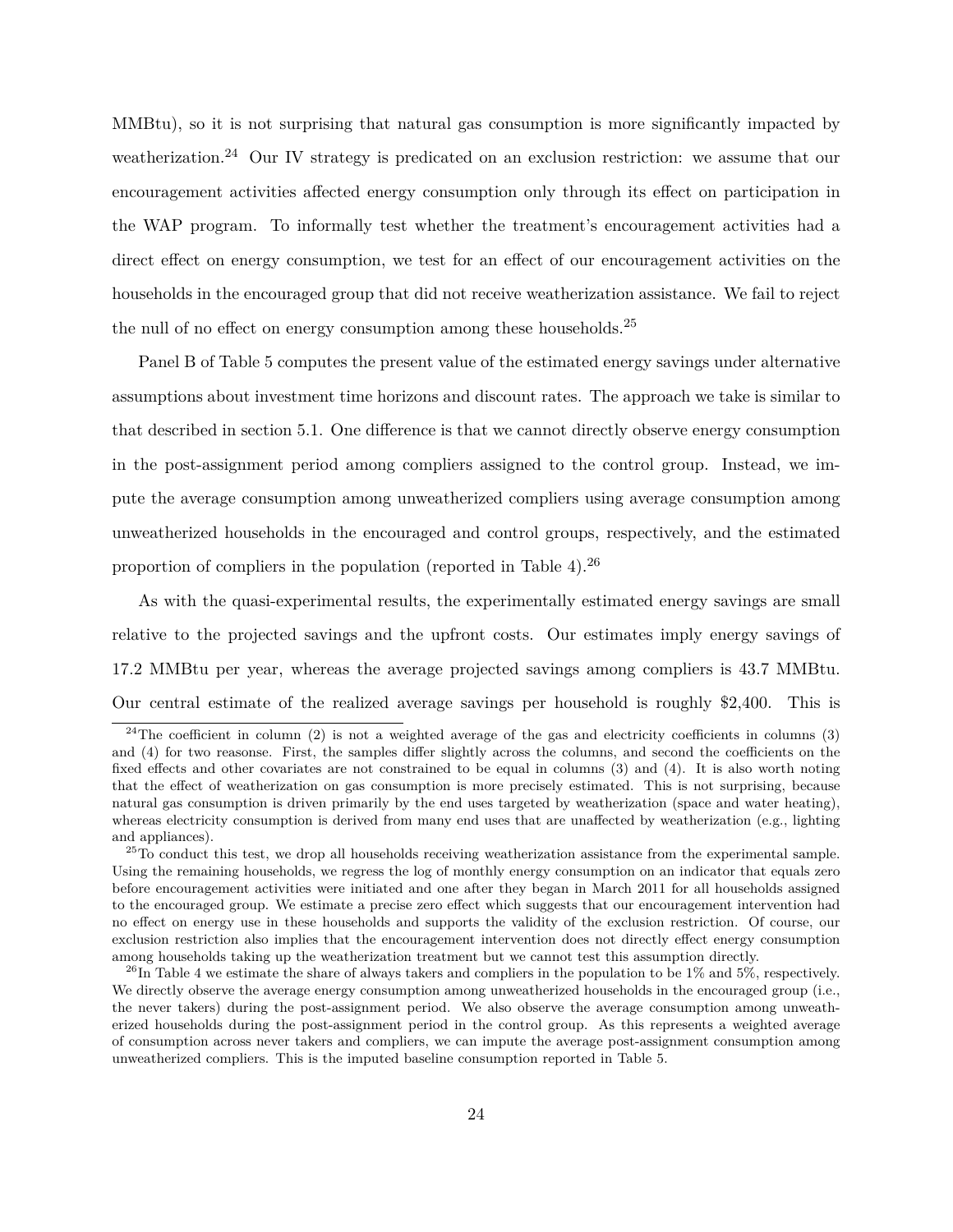significantly lower than the average net present value of savings predicted by the ex ante engineering analysis which is \$9,206 among compliers (and \$10,689 averaged across all weatherized households in our data).<sup>27</sup> The nine estimates of the present value of the savings range from approximately \$1,450 (high discount rate and short time horizon) to about \$3,500 (low discount rate and long time horizon). These estimates are just 32% to 77% of the upfront cost of the energy efficiency measures.<sup>28</sup>

The estimated local average treatment effect of weatherization on energy consumption is approximately twice as large as the quasi-experimental estimate of the average effect among all households receiving weatherization assistance. The Appendix investigates several potential explanations for this difference. We note that there are significant observable differences between the group of complier households in the experimental sample and the weatherized households in the quasi-experimental sample. Adjusting parametrically for these observable differences explains approximately 20% of the discrepancy between the experimental and quasi-experimental treatment effect estimates. The remaining difference in estimated causal effects could be due to unobservable differences between complier households and households that need no encouragement to pursue weatherization assistance. Additional explanations could be that omitted time-varying factors bias the quasi-experimental estimates towards zero or that measurement error in the WAP indicator lead to attenuation bias in the quasi-experimental estimator. Note that the last explanation is consistent with the fact that the estimate in column (1) of Table 5 is comparable to the quasiexperimental estimator.<sup>29</sup> Finally, given that we are using two distinct data sets, the differences in the estimated parameters could be due to sampling variation. We have no way of distinguishing between these explanations.

<sup>&</sup>lt;sup>27</sup>The average present discounted savings among weatherized households in the control group was projected to be \$11,215. The average projected discounted savings among weatherized households in the encouraged group is \$9,490. We estimate that compliers account for 85% of weatherized households in the encouraged group. We thus impute that the average projected savings among complier households is \$9,206.

 $28$ To compute these percentages, we use an average cost of \$4,550 among compliers. To construct this average, we use our estimate that 85 percent of weatherized households in the encouraged group are compliers. We observe the average cost among always takers in the control group to be \$5,123. We interepret the average cost among weatherized households in the encouraged group, \$4,636, to be a weighted average across compliers and always takers. Note that the range of the percentages would likely be different if we had household-level estimates of savings and treatment costs.

<sup>&</sup>lt;sup>29</sup>Results are robust to requiring more and less documentation from the CAAs to define a household as "weatherized." Measurement error could exist, for instance, if there are typos in the CAAs' paperwork.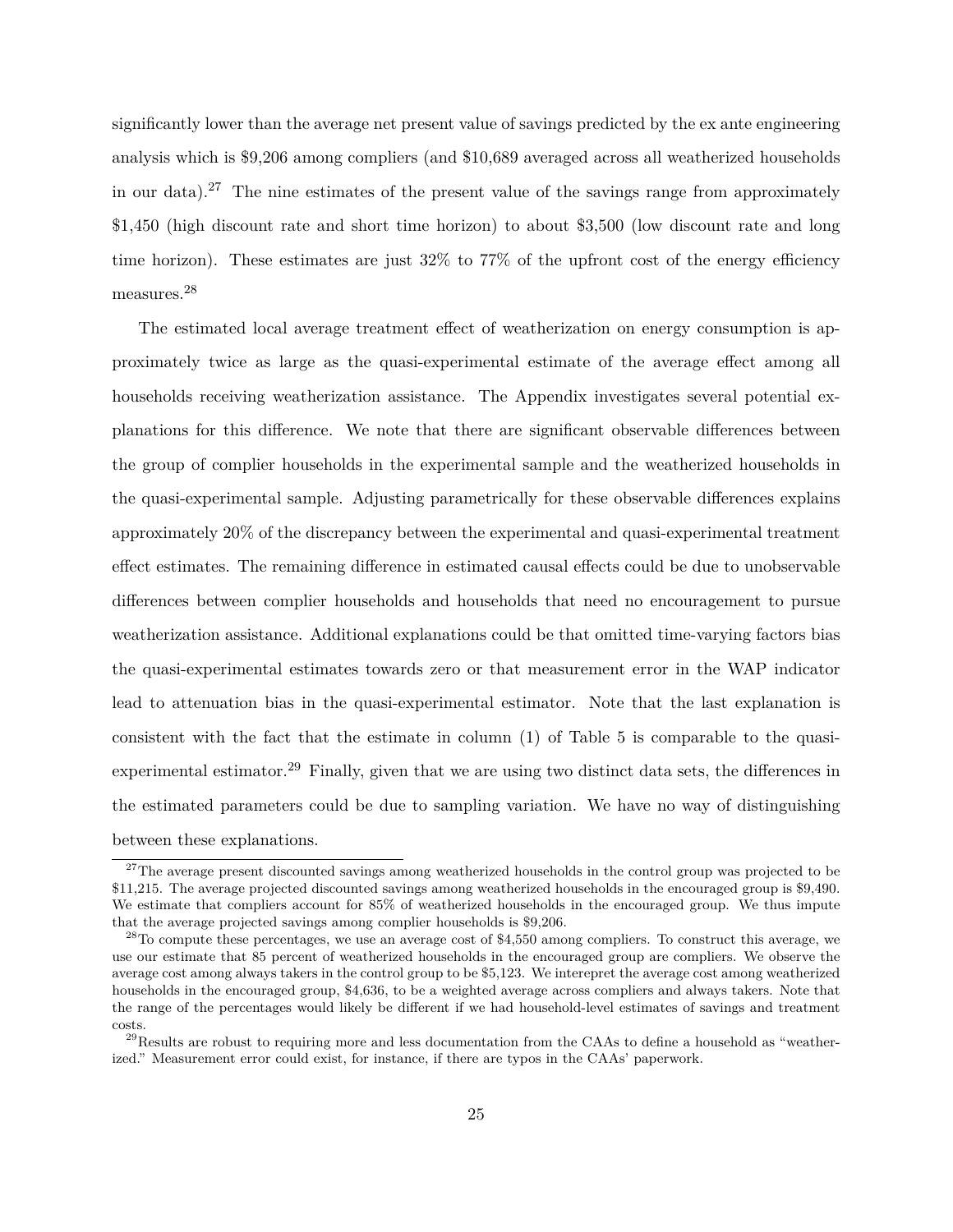# **5.3 Household Reoptimizing Behavior, Building Thermal Properties, and the Welfare Implications of Rebound**

In Section 2 we introduced a utility-maximization framework that uses a revealed preference approach to bound the average willingness to pay for any efficiency-induced increase in households' consumption of energy services. In this section, we implement this bounding exercise in three steps.

### **5.3.1 Does Weatherization Lead to Temperature "Take Back"?**

The first step tests for an effect of weatherization on household demand for space heating. Table 6 summarizes the results from our survey of indoor air temperatures and thermostat set points collected during the winter of 2013 at a subset of our quasi-experimental households. All weatherized households surveyed had received efficiency improvements at least one year before the survey was administered, allowing plenty of time for residents to observe the extent to which the weatherization retrofit affected winter heating costs. A total of 899 households allowed our survey team to enter their home to record the thermostat set point, and 688 allowed our surveyors to linger long enough to record the actual indoor temperature. Approximately half of the households for which we have thermostat or temperature data had received weatherization assistance (453/899 and 349/688). Anticipating some measurement error, we used two different devices to measure indoor temperatures at each home.

Table 6 reports results from regressing thermometer readings and thermostat set points on a binary variable indicating whether the household had been weatherized.<sup>30</sup> Columns (1) and (3) report results from our base specification. Survey respondents comprise a non-random subset of our sample as only a fraction of the targeted household were home and/or willing to open the door to receive our surveyors. Further only 41% of households who opened the door to our surveyors allowed us to come in and collect temperature measurements. Because we observe differences between survey respondents and the larger sample, we also estimate specifications where survey household observations are weighted to match the covariate means in the larger quasi-experimental sample

 $30$ If surveyors recorded temperatures from both devices, the temperature specifications include two measurements per household. Standard errors are clustered at the household level.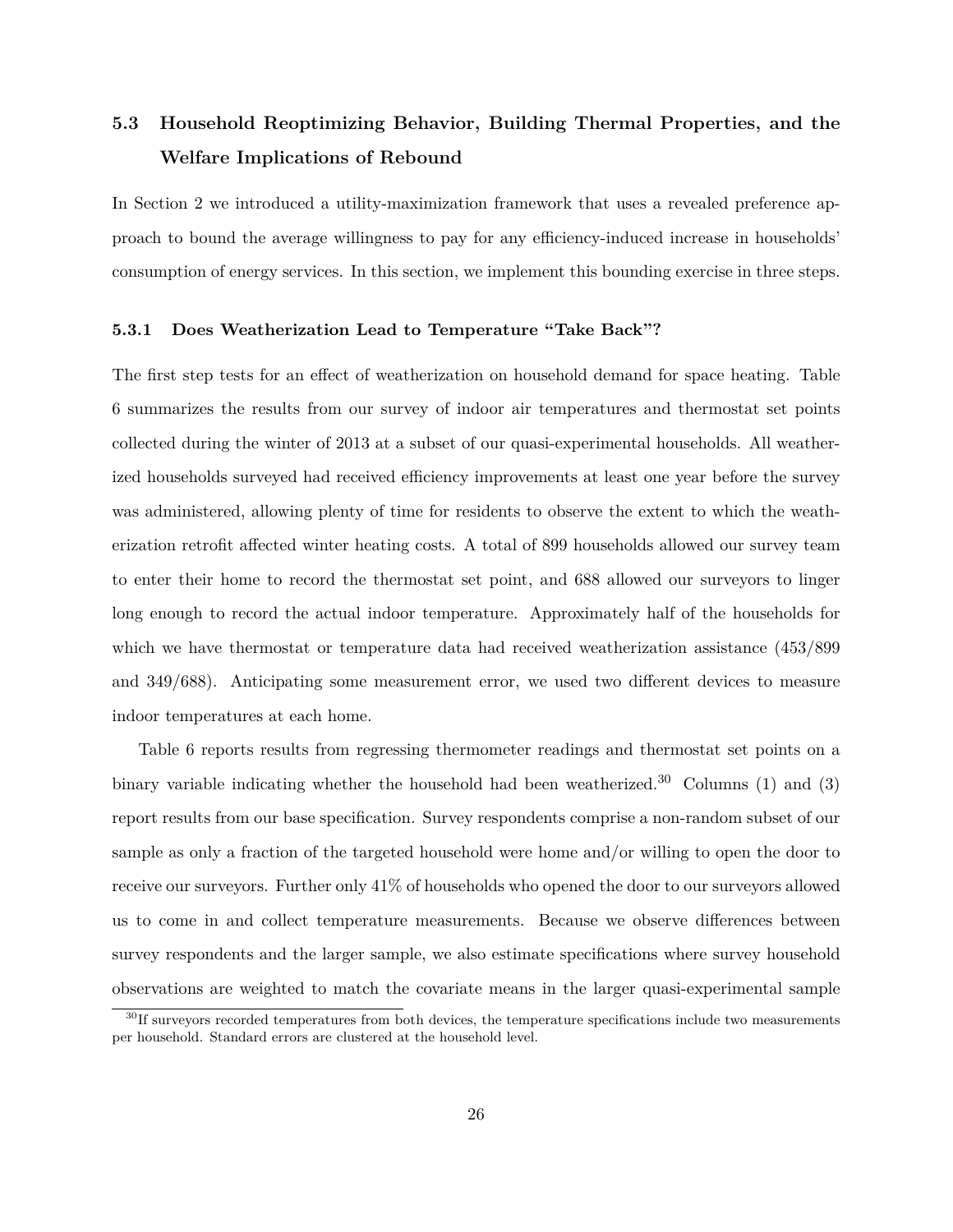of weatherized households.<sup>31</sup> These results are reported in columns  $(2)$  and  $(4)$ . All specifications control for the outdoor temperature on the day of the survey, measured by heating degree days (HDD).

Columns (1) and (2) show that, after controlling for outdoor temperatures, indoor temperatures may be slightly warmer at weatherized households. The point estimate suggests an increase of 0.65 degrees. This effect is imprecisely estimated; we fail to reject the null of zero. The coefficient associated with the HDD variable is statistically significantly negative in the temperature specifications, suggesting that indoor temperatures measure lower on colder days. Although we asked surveyors to wait several minutes before recording temperatures, this finding suggests that cold air brought with the surveyor could be affecting the measurements.<sup>32</sup> Because the standard errors of our estimates do not allow us to reject a small increase in indoor temperatures, we will estimate an upper bound on possible welfare gains using an estimated increase in temperature of 0.65 degrees based on the point estimate in Column  $(2).^{33}$ 

In contrast, Columns (3) and (4) suggest that weatherized households set their thermostats lower, on average, by approximately 0.6 degrees F. This is inconsistent with a rebound in demand for indoor heat. One possible explanation is that retrofits, by reducing cold air infiltration, allow households to maintain the same (or slightly higher) levels of indoor comfort at lower thermostat set points.

 $31$  For both the thermostat set point and indoor temperature samples, we developed pairwise comparisons of observable household and dwelling characteristics across weatherized and unweatherized surveyed households and the larger quasi-experimental sample. The surveyed sub-sample is observationally similar among most - but not all dimensions. For example, for both dependent variables, survey respondents are significantly more likely to report having children or elderly family members, less likely to be unemployed, and are more likely to use gas as their primary source of heat, as compared to the larger quasi-experimental sample. Among unweatherized households, surveyed households tend to be larger.

<sup>&</sup>lt;sup>32</sup>Notably, our estimated constants in columns (1) and (2) minus approximately  $5^{\circ}$  F, recognized by engineers as a typical internal heat gain (e.g., from body heat), is equal to the base temperature of 65° F used in standard HDD calculations.

 $33$ The positive coefficient on the weatherization dummy in columns (1) and (2) appears sensitive to outliers in our data, which may reflect coding errors by our survey team. For example, when we trim the sample by excluding the top and bottom 5% of the observations, the coefficient on a specification equivalent to column (4) is 0.01 (standard error  $= 0.27$ . The results on the thermostat set point are not sensitive to data trimming.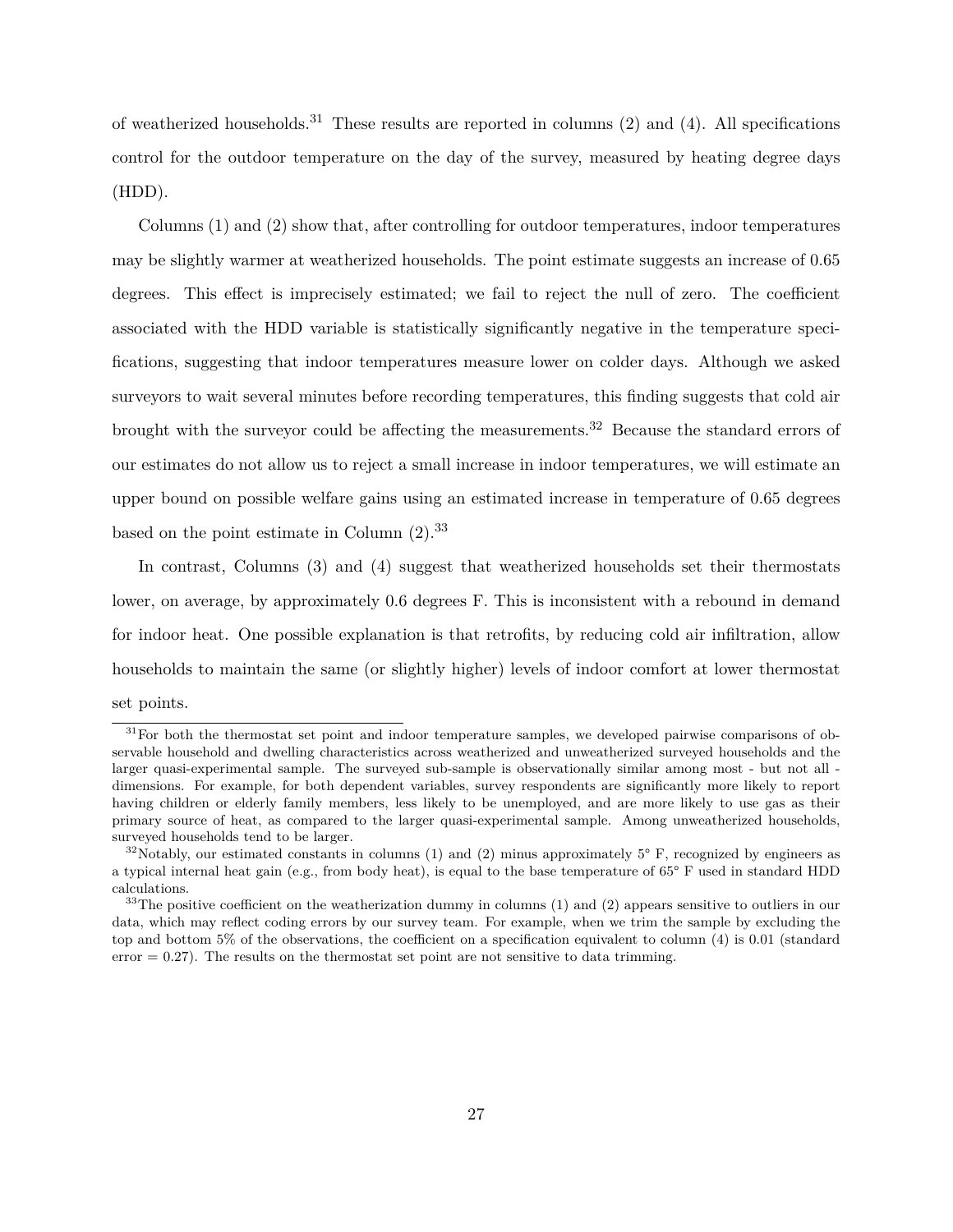#### **5.3.2 Building Energy Performance**

In order to estimate how a given increase in demand for indoor space heating translates into an increase in monthly gas consumption, we need to estimate the thermal properties of a representative building. We use the so-called "degree day method" to model the energy required to increase temperatures in an average home in our data (Thorpe, 2013) . Heating degree days (HDDs) measure the difference between outdoor temperatures and a temperature that people generally find comfortable indoors. In the literature that analyzes energy use in buildings, it is common to assume a linear relationship between energy consumption and this difference (e.g., Friedman, 1987; Dyson et al., 2014). We find empirical support for this assumption in our setting. We use this estimated relationship between HDD and monthly energy consumption to estimate the effect of increased demand for indoor temperatures on energy consumption. This approach assumes that a household's choice of the indoor temperature is independent of outdoor temperatures, thus outdoor temperatures are a valid proxy for the desired level of heating services.  $34$ 

In residential buildings where building envelope losses are the major determinant of heating energy requirements, it is standard to summarize the technical relationship between energy consumption and heating demand by regressing energy consumption on HDDs. Specifically, we estimate the following equation:

$$
C_{imt} = \alpha_i + \beta_1 \mathbf{1} \{WAP\}_{imt} + \beta_2 HDD_{mt} + \beta_3 HDD_{mt} * \mathbf{1} \{WAP\}
$$

$$
+\beta_4 HDD_{mt}^2 + \beta_5 HDD_{mt}^2 * 1\{WAP\}_{imt},
$$

where *Cimt* measures the natural gas consumption at household *i* in month *m* and year *t*. We estimate this equation using data collected from program applicants during winter months (September-March) over the entire sample period. Panel data allow us to include household-level fixed effects in this regression. We include both a linear and a quadratic HDD term, allowing each coefficient to vary with weatherization status, as well as a separate intercept for WAP participating

 $34$ Note that this assumption is consistent with the results in Table 6 which fail to reject that there is no relationship between HDD and thermostat set point.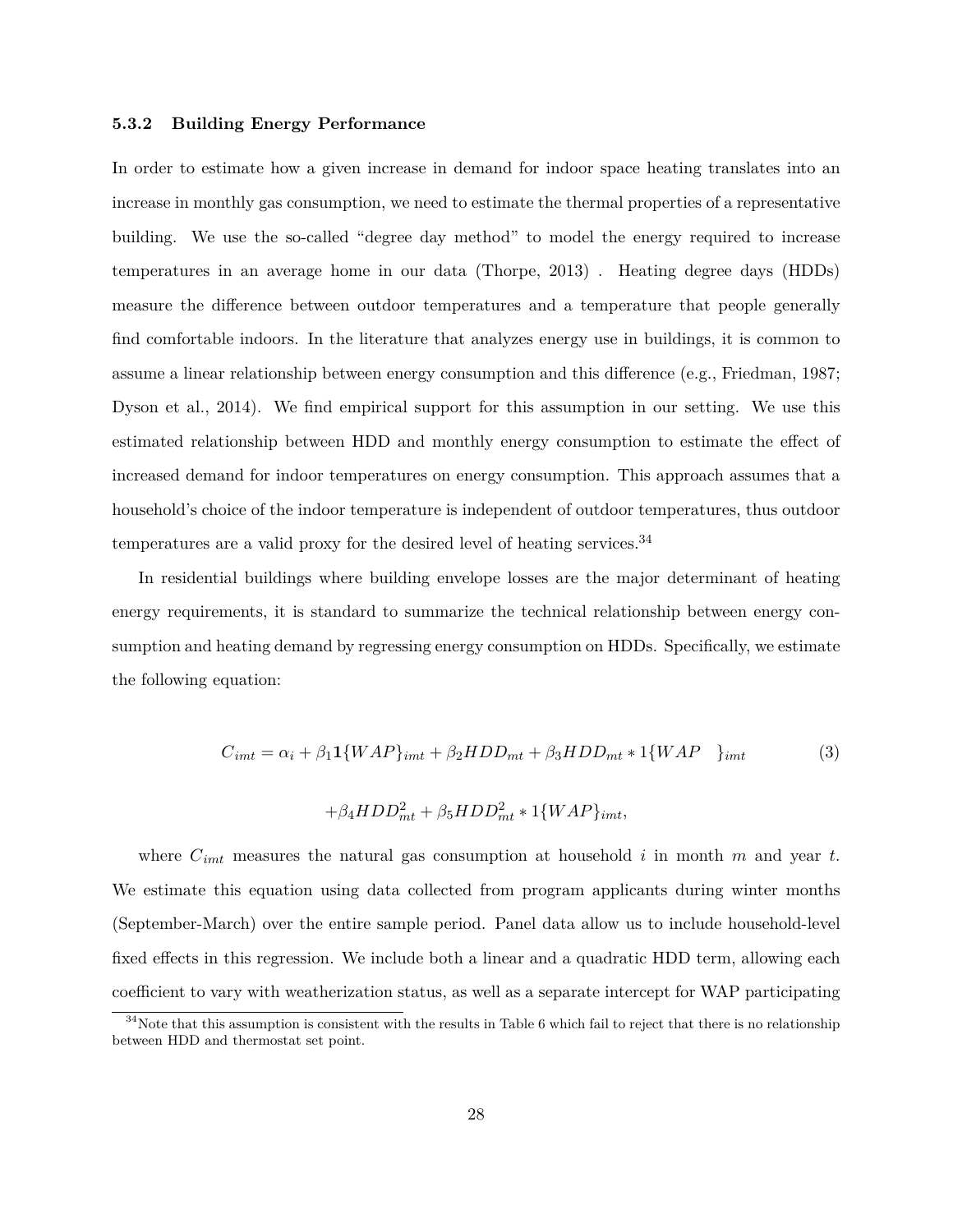households.

All of the estimated coefficients in equation (3) are highly statistically significant and very precisely estimated. The R-squared value is 0.73. Figure 4 summarizes the relationship between energy consumption (during winter months) and HDD separately for weatherized and unweatherized observations. This figure is analogous to the bottom panel of Figure 1 (flipped into the top quadrant).

The estimated slope of the relationship is less steep among weatherized homes. That is, weatherizations effectively reduce the marginal cost of indoor space heating during the winter. Moreover, it is noteworthy that this relationship is approximately linear though we estimated quadratic terms.

## **5.3.3 Bounding the Average Valuation of Increased Indoor Heat**

This subsection implements an approach to bounding the welfare gain from higher indoor temperatures. The product of the slope of the relationship between natural gas consumption and HDD (depicted in Figure 4) and the average natural gas price in the post-encouragement period provides a measure of the the marginal cost of gas heating. Among unweatherized households, this product is equal to approximately \$0.072 per heating degree day (or \$2.17 per heating degree month). The analogous calculation for weatherized households lead to an estimated marginal cost of \$0.056 per heating degree day (or \$1.67 per heating degree month). This implies that weatherization led to a reduction in the marginal cost of approximately  $20\%$ .<sup>35</sup>

These estimates of the marginal costs of heating among weatherized and non-weatherized households can be combined with the estimated 0.65 degree increase in indoor temperatures (see Table 6, column  $(2)$ ) to bound the average welfare gain from weatherized households' reoptimization.<sup>36</sup> The lower bound of households' valuation of the higher temperatures is given by  $0.65^{\circ}F * \$1.67/\text{degree}$ month or \$1.09 per winter month. At this lower bound, the utility gains from increased warmth

<sup>&</sup>lt;sup>35</sup>These estimates of incremental heating costs are comparable to a "rule of thumb" popularized by the American Council for an Energy-Efficient Economy. This rule states that a household will pay approximately 3% on their gas bill for a degree increase in winter thermostat settings (see, for example, http://www.improvenet.com/a/5-easy-waysto-lower-your-gas-bill-during-the-winter). Average natural gas bills during winter months are \$85.95 and \$57.96 at unweatherized and weatherized homes, respectively.

<sup>&</sup>lt;sup>36</sup>Because the relationship between heating services and energy consumtpion is approximately linear, the average temperature increase yields the average willingness to pay for heating services.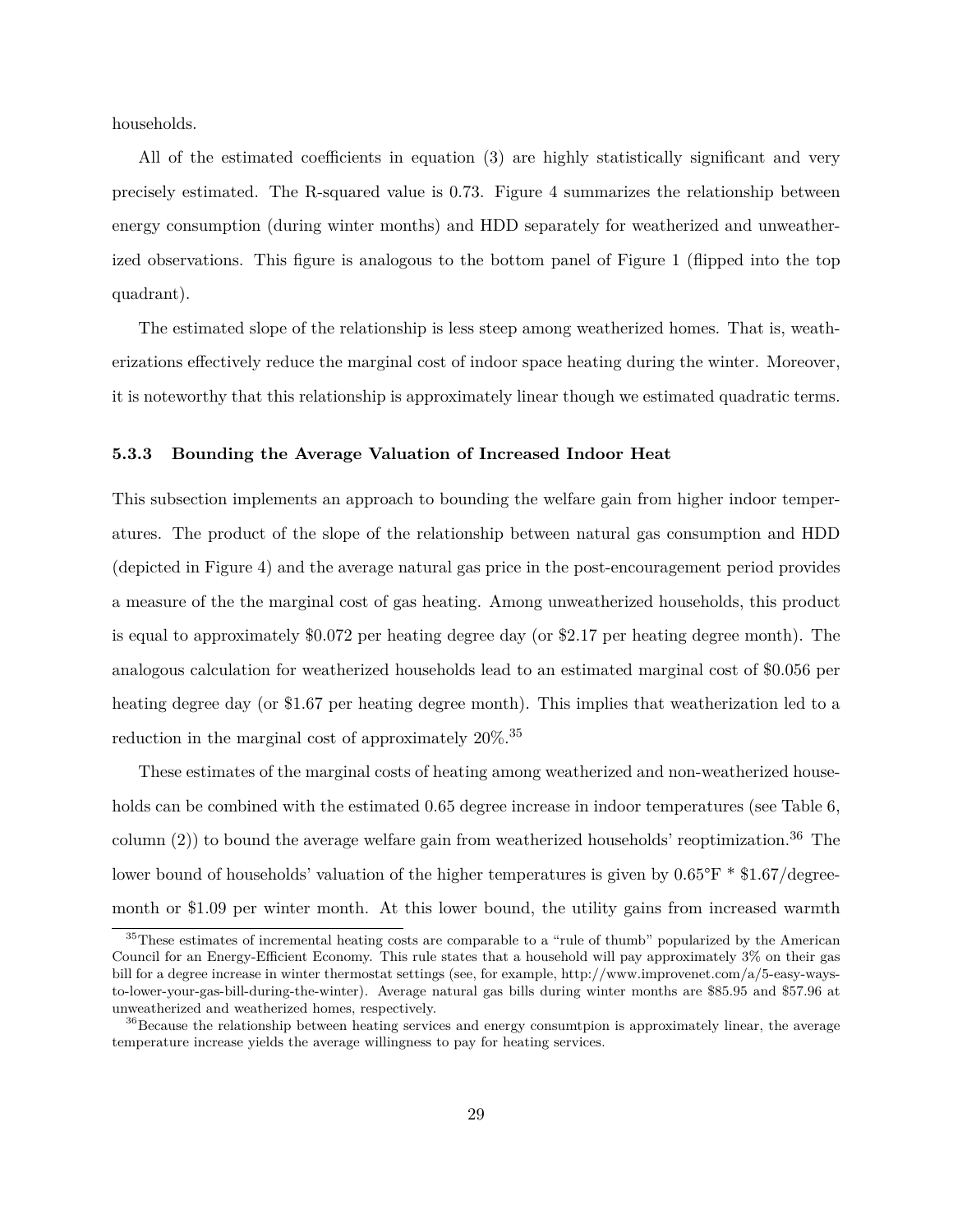are exactly offset by the increase in the energy expenditures incurred to achieve the temperature increase, implying a zero gain in welfare. To define the upper bound, we note that by revealed preference, unweatherized households chose not to pay 0.65°F \* \$2.17/degree-month or \$1.41 per winter month to achieve this incremental increase in temperature. It follows that average marginal benefits from this temperature increase cannot exceed \$1.41 per winter month. Since increasing indoor temperatures by 0.65 °F costs the average weatherized household \$1.09 per winter month, the average net gain from the weatherization-induced increase in warmth does not exceed \$0.32 per winter month. Assuming 6 full winter months in Michigan, this implies an upper bound on the annual welfare gain of roughly \$1.92 from higher indoor temperature. In sum, this bounding exercise suggests that the welfare gains from any efficiency-induced rebound in heating demand are very small, likely less than  $0.1\%$  of the energy expenditure savings. Put another way, the efficiency induced rebound in demand for indoor heating appears to be inconsequential in this setting. Our methodology also allows us to calcualte the potential welfare gains from much larger increases in indoor temperatures. Note that even a 10 degree F increase in indoor temperatures would lead to a welfare gain of less than \$30 per year.

# **6 Interpretation**

This section evaluates the returns to energy efficiency investments in residential retrofits from private and social perspectives. We also provide an alternative summary measure of cost effectiveness, which is the cost per ton of carbon abated. To conduct this part of the analysis, we use the experimental estimates of the effect of weatherization on energy consumption to estimate average energy savings.

## **6.1 Returns on Residential Energy Efficiency Investments**

Panel A of Table 7 evaluates the internal rate of return (IRR) on investment from a private perspective. More precisely, we report the discount rate at which the discounted value of average avoided energy expenditures exactly equals the average upfront investment. While these investments were free to participating households, it is nevertheless informative to estimate the private returns if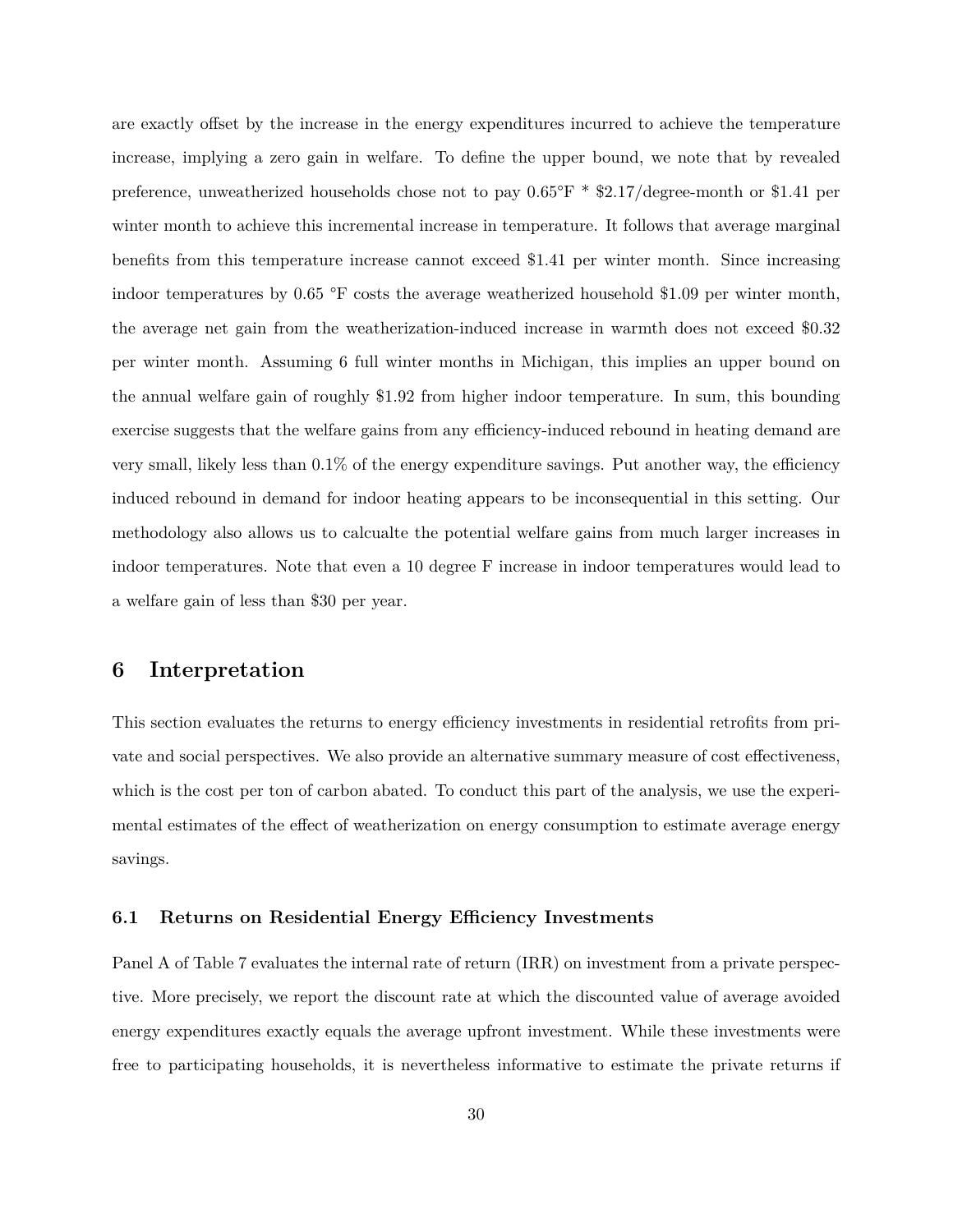households had been responsible for the upfront costs because most households that consider the exact same investments do not qualify for WAP. That is in the broader population, the IRR is a critical factor in determining take-up of energy efficiency investments.

Column  $(1)$  computes the internal rate of return using the average upfront investment costs<sup>37</sup> and the average reductions in annual energy expenditures projected by the WAP program audit. These savings are monetized or valued by using the average retail residential natural gas and electricity prices in 2013 as reported by the EIA.<sup>38</sup> Over a range of time horizons, the estimated IRR is quite high, as they should be given the investment rule that required projected savings exceed costs. The rate of return associated with the savings-weighted average lifespan (i.e., 16 years) is approximately 12%. By this measure, efficiency investments supported under WAP appear to be very attractive investments that greatly exceed typical returns available in equity, real estate, and bond markets.

The second column of Table 7 replaces the projected savings with an estimate of realized welfare benefits. This is calculated as the sum of the actual energy savings (in monetary terms), derived from the randomized encouragement design, and the estimated upper bound of the monetized value of the net welfare gain from higher indoor temperatures.<sup>39</sup> The estimate of realized savings is about \$235, which is only  $36\%$  (=\$235/\$651) of the average projected annual monetary savings.<sup>40</sup> When the upper bound of the monetized value of the higher indoor temperatures is added to the energy savings, the annual benefits are roughly \$237. Using this measure of annual benefits, the IRR is -10.5% for the 10 year horizon, -2.2% for 16 years and 0.3% for 20 years. This finding of low, indeed

 $37$ The upfront investment costs are calculated as the imputed average installation, construction, and materials costs among compliers.

<sup>38</sup>The average monthly residential gas price in Michigan is \$10.46/MMBtu. The average residential electricity price is \$0.11/kWh.

 $39\text{By adding the upper bound, we use a generous estimate of the welfare gain associated with heating demand.}$ rebound as the lower bound is zero. Because the estimated rebound effect is so small, the decision to use the upper versus lower bound estimate has little impact on these calculations. It is important to note that there may be additional benefits and costs to households that received weatherization assistance that are not reflected in increased indoor air temperatures. For example, consumers may realize health benefits associated with reduced draftiness. At the same time, there are speculations in the public health literature that the program may increase health risks as less drafty homes may trap indoor air pollutants such as radon.

 $^{40}$ The experimental estimate of average energy savings (measured in MMBtu) is  $39\%$  (17.2 MMBtu/43.7 MMBtu) of projected energy savings. This is modestly larger than our estimate of the ratio of realized annual monetary savings to projected annual monetary savings, because 2013 energy prices are modestly lower than the prices assumed by the audits.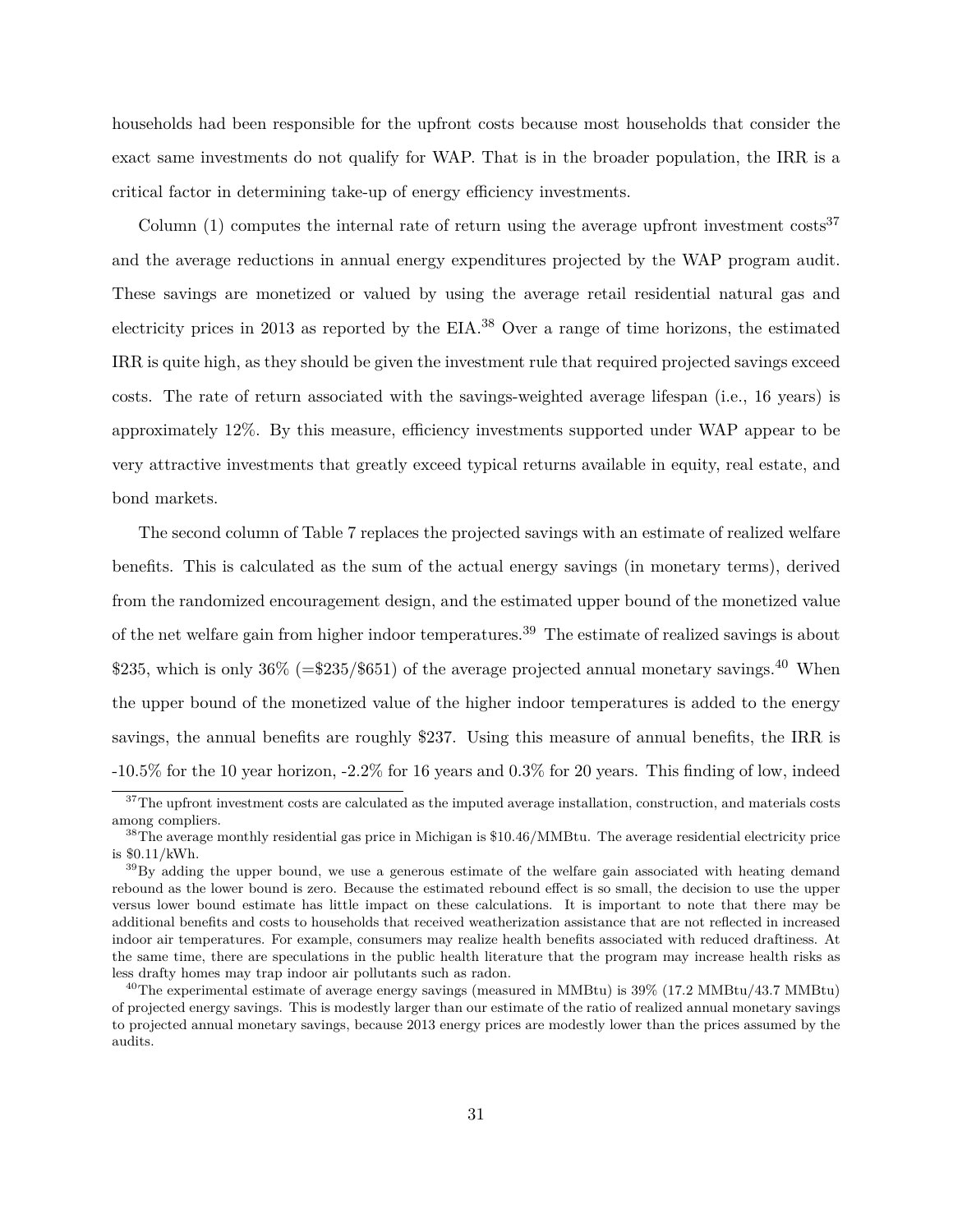negative, returns suggests that, at least for residential home retrofits, there may not be much of an efficiency gap to explain as investments with these returns are infrequently taken-up in the broader economy.

Panel B conducts a similar exercise but adds the value of avoided emissions to the benefit side. Avoided emissions of  $CO<sub>2</sub>$  are valued at \$38 per ton of (Greenstone et al., 2013). Nitrogen oxide and sulfur dioxide emissions from residential gas consumption are valued at \$250 per ton and \$970 per ton, respectively (Muller and Mendelsohn, 2009).<sup>41</sup> The IRRs for the 10, 16, and 20 year horizons are -8.8%, -0.8%, and 1.5%, respectively.

The societal perspective is an especially important one to judge these investments, because a wide set of policies encourage residential energy efficiency investments. Panel C reports estimates of the social internal rate of return that are calculated by using the social value of avoided fuel consumption, rather than the retail prices, to monetize the energy savings and adding the monetized value of the avoided emissions (as in Panel B). The retail electricity and natural gas prices used in Panels A and B include a fixed cost component that covers connection costs; these fixed costs are not avoided when efficiency investments reduce residential natural gas and electricity consumption (Davis and Muehlegger, 2010). Since most electricity and natural gas distribution utilities are subject to cost-plus regulation, the fixed costs recovery will be shifted to other customers; thus, households that reduce energy consumption receive a transfer from other households. We use the average of the 2013 spot prices (\$3.73/MMBtu) set at the Henry Hub distribution point, a standard reference price for natural gas in North America, to reflect the true marginal cost of natural gas over the lifetime of the measures.<sup>42</sup> To value reductions in electricity consumption, we use the average wholesale electricity price in the midwest electricity market.

These adjustments lead to a meaningful decrease in the IRR, relative to the IRRs in Panels A and B. For example, the social IRR for the 16 year time horizon is -9.5%; it is -20.0% and -6.1% for

 $41$ We assume that burning natural gas emits 116.39 lbs CO<sub>2</sub> per mmbtu, 0.092 lbs NOx per mmbtu, and 0.000584 lbs SO2 per mmbtu. We assume a marginal operating emissions rate of 0.916 lbs CO<sub>2</sub> per kWh in the Midwest power sector (Callaway et al., 2015). Sulfur dioxide and nitrogen oxide emissions from residential natural gas consumption are monetized using the median marginal damage estimates in (Muller and Mendelsohn, 2009). NOx and SO2 emissions from electricity generation are subject to a (barely) binding cap.

 $^{42}$ This is lower than the average gas recovery charge reported by the utility in regulatory proceedings over the post-weatherization period (\$5.54), but the utility's recovery charge rolls in contract positions.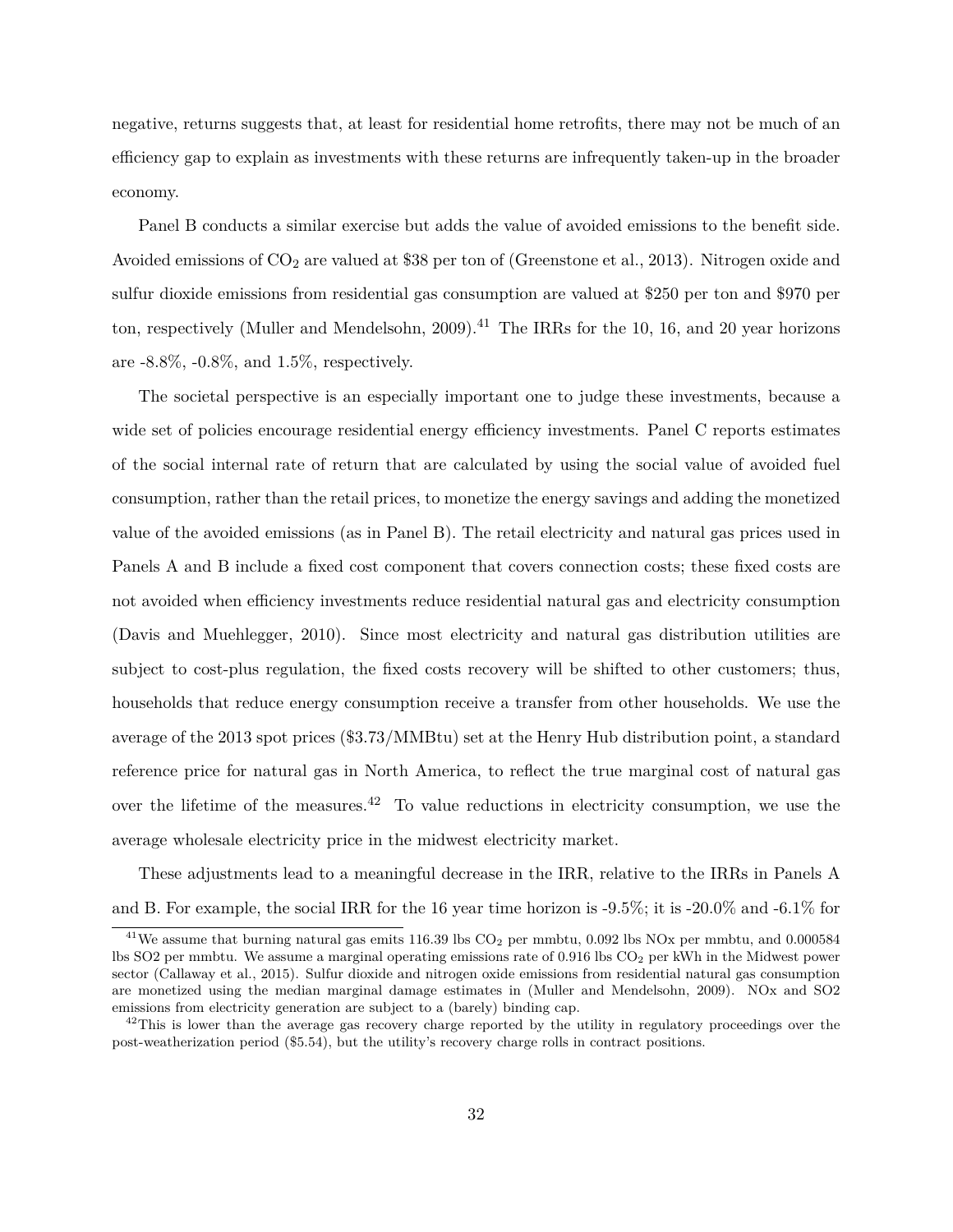the 10 and 20 year horizons, respectively. Overall, these residential energy efficiency investments have a negative rate of return across all reasonable time horizons.<sup>43</sup>

An alternative method to summarize the return on WAP energy efficiency investments is to estimate the cost per ton of  $CO<sub>2</sub>$  avoided. This is calculated as the ratio of the net cost of the investments (i.e., the annual rental cost of the upfront investment less the value of annual energy savings) and the tons of  $CO<sub>2</sub>$  emissions reduced per year. Panel D uses a 3% discount rate to calculate the annual rental cost of capital, while Panel E uses 7%. Both panels report results based on assumptions of 10, 16, and 20 year lifespans for the investments and use wholesale energy prices as above.

As in Panels A through C, the conclusions differ starkly depending on whether one uses *projected* or *realized* energy savings. Using projected energy savings values generated by the NEAT program audits and the 16 year lifespan, the cost per ton of  $CO<sub>2</sub>$  avoided is -\$19 with a 3% discount rate and \$14 with a 7% discount rate. With these estimates, the energy efficiency investments would be judged beneficial because they are less than the United State Government's offical value of the social cost of carbon (i.e., the monetized value of the avoided damages from a ton of abated  $CO<sub>2</sub>$  emissions) of \$38. Indeed, the Panel D cost of -\$19 supports the claims that energy efficiency investments are win-win because the engineering estimates suggest that it is possibly to simultaneously reduce households' energy costs and carbon emissions.

However, the estimates that are based on actual energy savings again tell a different story. When the experimental estimates of actual natural gas and electricity savings are used in column  $(2)$ , the analogous costs per ton of  $CO<sub>2</sub>$  avoided are \$329 (3% discount rate) and \$484 (7% discount rate). These costs exceed the United States Government's social cost of carbon by roughly an order or magnitude, suggesting that, at least in this study's context, residential energy efficiency investments are an inefficient approach to mitigating climate change.

<sup>43</sup>An alternative approach would be to calculate the social internal rate of return from the government's perspective. This approach would require accounting for the social cost of public funds, administrative costs of the program, and costs of the encouragement design.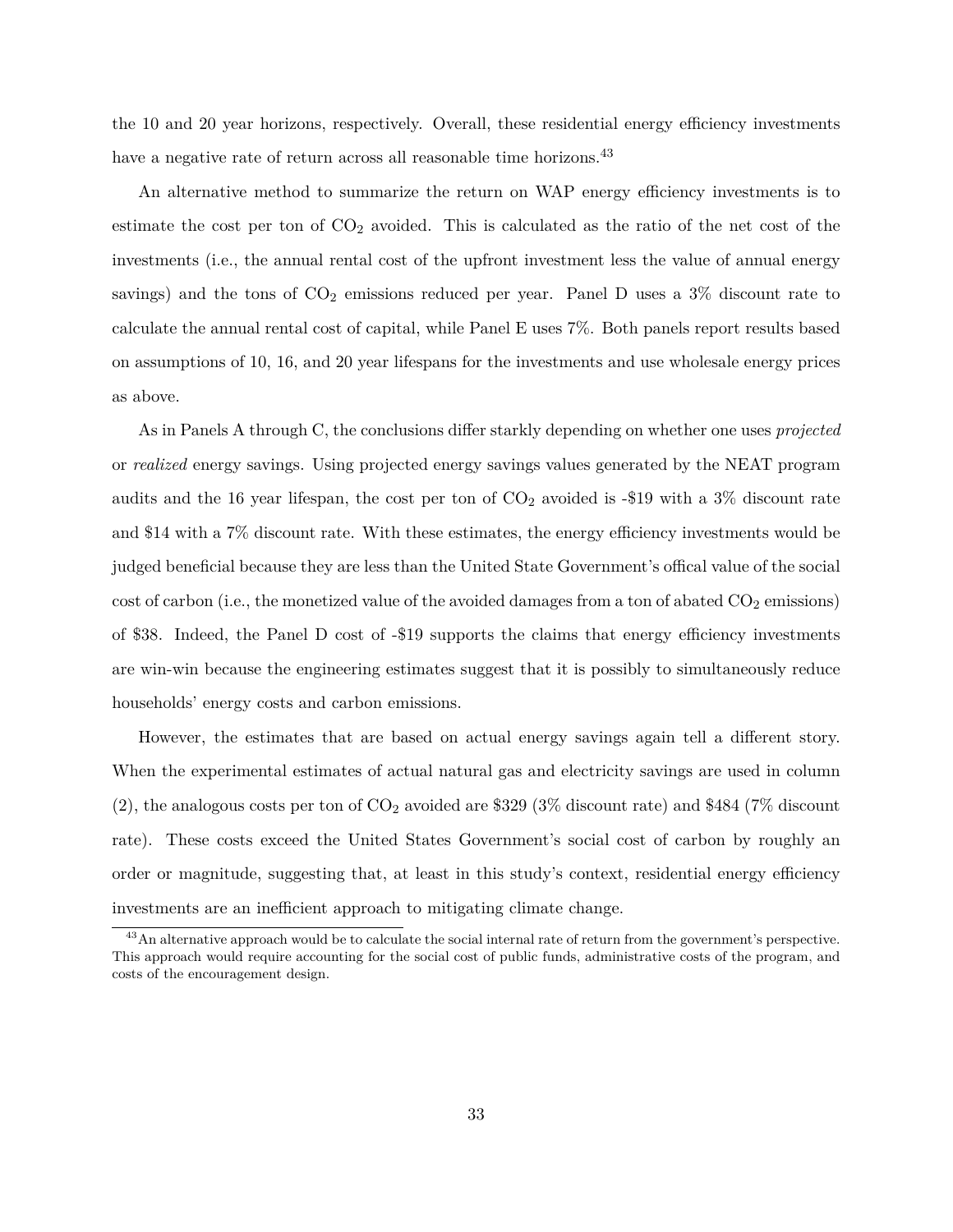## **6.2 What Explains the Low Rate of Return on These Efficiency Investments?**

It is natural to ask why the returns to residential energy efficiency investments are so low. After all, WAP is designed so that the only measures implemented are ones with projected savings to costs ratios greater than one.

An important factor leading to negative returns on investment is the incomplete realization of projected energy savings. The projected savings are about 2.5 times the preferred experimental savings estimate. Further, the projected savings are roughly 4 times the quasi-experimental estimates of energy savings. There are relatively few ex-post estimates in the academic peer-reviewed literature, with Davis et al. (2014) and Dubin et al. (1986) serving as notable exceptions.<sup>44</sup> Both of those papers similarly find low realization rates, although they largely attribute it to behavioral responses (i.e., the rebound effect) which we have shown plays at most a minor role in this paper's setting. Moreover because energy efficiency programs are implemented by regulated utilities, there are a number of regulatory filings that estimate ex post program savings and it is hardly unusual for them to find that the programs deliver estimated savings considerably lower than projected.<sup>45</sup>

Having ruled out the rebound effect as the primary explanation for the gap between projected and realized energy savings, we conclude that the efficiency audit tool must systematically overstate the real returns to these investments. Along these lines, we explore some alternative sources of this bias. First, we compare the distribution of temperatures observed during our study period against the typical weather patterns on which engineering calculations are based. Although we do observe some moderate spells in our timeframe, on average we observe colder than average temperatures and higher than average degree day measures in our sample; these colder temperatures should lead to greater than average savings.

A second potential source of bias concerns the over-statement of baseline energy use. Several studies and utility reports have documented how software-based energy analysis of existing homes

<sup>&</sup>lt;sup>44</sup>A recent working paper with a nonexperimental design finds that, for residential energy efficiency investments similar to those in the WAP program, projected energy savings are about 2 times larger than actual energy savings (Allcott and Greenstone, 2015).

<sup>45</sup>See, for example, CPUC (2015), which summarizes findings across California programs implemented from 2010- 2012 and reports realization rates from below 30% to above 100%, though the estimated savings are mainly derived from observational approaches that produce associational evidence. Findings appear similar in other jurisdictions. An early analysis of several thousand home retrofits in Hood River, Oregon similarly found realization rates below 40% (Hirst, 1987).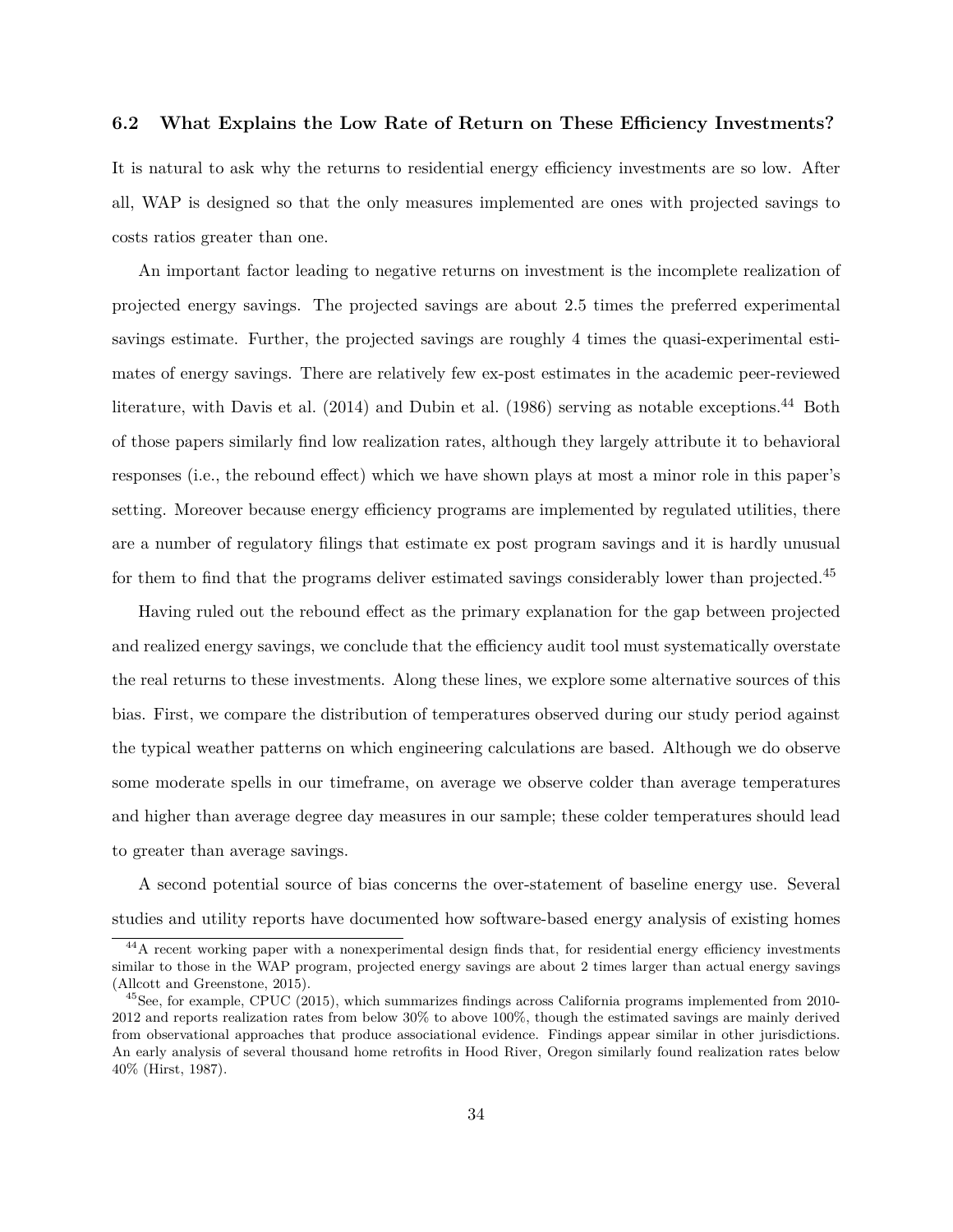tends to over-predict pre-retrofit energy use and retrofit energy savings.<sup>46</sup> Indeed, we found in our data that the NEAT program predicts baseline natural gas consumption that exceed actual consumption by more than 25% prior to weatherization. This suggests that the auditing tool could be under-estimating the efficiency properties of the average home prior to weatherization, which may partly explain the over-statement of the benefits of upgrading to a given efficiency standard.

Overall, our findings suggest that the NEAT audit tool over-estimates returns by a significant margin. Further, this overestimation of savings does not appear to be due to behavioral responses. This is an important finding in its own right; NEAT is widely used by state and local WAP sub grantees, utility companies, and home energy audit firms.<sup>47</sup>

# **7 Conclusion**

We conducted a large-scale randomized encouragement design experiment on a sample of over 30,000 households presumptively eligible for participation in WAP in the state of Michigan. Approximately one quarter of these households were randomly assigned to a treatment group that was encouraged to apply for the program and received significant application assistance. The control households were free to apply for WAP but were not contacted or assisted in any way by our team. We also analyze corroborating evidence from a quasi-experimental analysis covering over twice as many weatherizations as well as a survey of indoor conditions at weatherized and unweatherized homes.

We document three primary findings. First, the aggressive encouragement efforts were disappointing. This encouragement increased take-up rates from less than 1% in the control group to about 6% at a cost of over \$1,000 per weatherized household. Second, we find that WAP participation reduced energy consumption by 10-20% among participating households. However, the upfront cost of the energy efficiency investments are about twice the cost of the realized energy savings. Further, the projected savings are about 2.5 times the actual savings. Third, while the

<sup>&</sup>lt;sup>46</sup>For example, a recent report found that modeling software consistently overestimated energy consumption; mean modeled total annual use was 40% greater than billed use (SBW, 2012).

<sup>&</sup>lt;sup>47</sup>While more sophisticated building simulation models exist, an appeal of NEAT is that it can be inexpensively used by the thousand of implementers who have a wide range of skills and technical training. Indeed, the DOE cites one of the primary benefits of NEAT as its accessibility to non-technical users (EERE, 2010). While more complex models exist, they are very likely to be more expensive to use.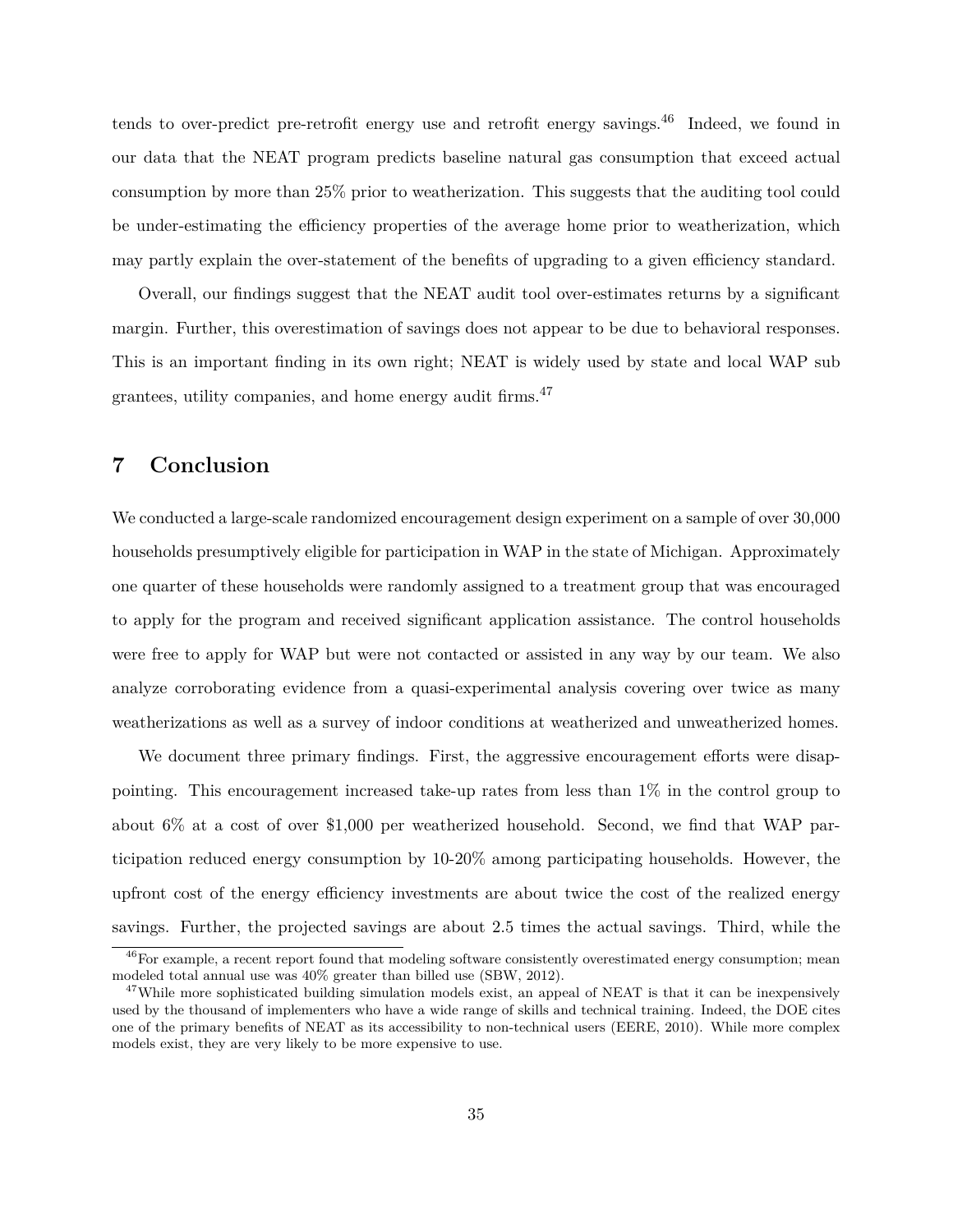modest energy savings might be attributed to the rebound effect, when demand for energy end uses increases as a result of greater efficiency, the paper fails to find evidence of economically or statistically signicant increases in indoor temperature at weatherized homes.

Overall, the energy efficiency investments we evaluate are poor performers on average across a variety of metrics. From a household's perspective, the annual internal rate of return that would rationalize these efficiency investments is -2.2%. The household's perspective differs from society's because it fails to recognize the benefits of greenhouse gas and local pollutant emissions reductions and because the retail prices for natural gas and electricity exceed their marginal costs of delivery. Accounting for these two factors, the annual social internal rate of return that would justify these investments is -9.5%, which is even less favorable. Finally, we also calculate the average cost per ton of avoided *CO*<sup>2</sup> under a range of assumptions. The most plausible estimates are approximately \$329/ton, which is about an order of magnitude larger than the U.S. government's estimate of the monetized benefits of avoided emissions (i.e., the social cost of carbon) of roughly \$38.

This study demonstrates that the returns to common residential energy efficiency investments are negative both privately and socially among low-income households in Michigan. The results are striking because Michigan's cold winters and the likelihood that the weatherized homes were not in perfect condition suggests that it may have been reasonable to expect high returns in this setting. Regardless of one's priors, this paper underscores that it is critical to develop a body of credible evidence on the true, rather than projected, returns to energy efficiency investments in the residential and other sectors. The findings also suggest that the last several decades may have seen too much investigation into the why of the energy efficiency gap and not enough into whether there really was one.

From a policy perspective, WAP does not appear to pass a conventional cost-benefit test, although its full-set of goals may not be reflected in such tests. On the broader question of optimal climate change policy, this paper's findings indicate that residential energy efficiency retrofits are unlikely to provide the least expensive carbon reductions. Future research should examine whether the real world returns to energy efficiency investments differ so starkly from engineering projections in other settings.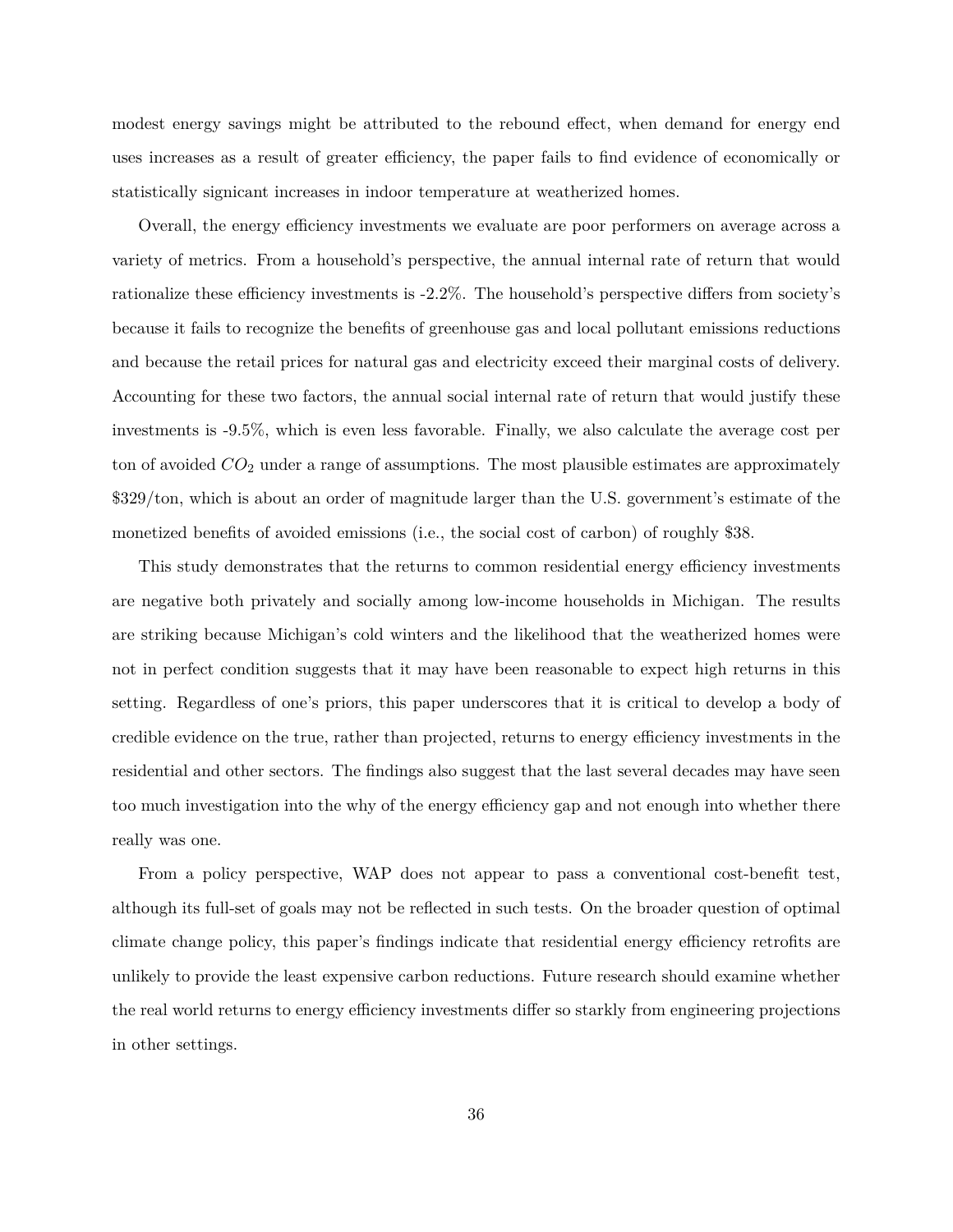# **References**

- Allcott, H. and Greenstone, M. (2012). Is there an energy efficiency gap? *The Journal of Economic Perspectives*, 6(1):3–28.
- Allcott, H. and Greenstone, M. (2015). Maximizing money vs. utility: Measuring the welfare effects of energy efficiency programs. *Mimeograph*.
- Barbose, G. L., Goldman, C. A., Hoffman, I. M., and Billingsley, M. A. (2013). The future of utility customer-funded energy efficiency programs in the United States: projected spending and savings to 2025. *Energy Efficiency Journal*, 6(3):475–493.
- Callaway, D., Fowlie, M., and McCormick, G. (2015). Location, location, location: the variable value of renewable energy and demand-side efficiency resources. *Working paper*.
- CPUC (2015). 2010 to 2012 energy efficiency annual progress evaluation report. Technical report, California Public Utilities Commission.
- Davis, L. (2008). Durable goods and residential demand for energy and water: evidence from a field trial. *RAND Journal of Economics*, 39(2):530–546.
- Davis, L., Fuchs, A., and Gertler, P. (2014). Cash for coolers: evaluating a large-scale appliance replacement program in Mexico. *American Economic Journal: Economic Policy*, 6(4):207–238.
- Davis, L. and Muehlegger, E. (2010). Do Americans consume too little natural gas? An empirical test of marginal cost pricing. *The RAND Journal of Economics*, 41(4):791–810.
- Dubin, J. A., Miedema, A. K., and Chandran, R. V. (1986). Price effects of energy-efficient technologies: a study of residential demand for heating and cooling. *The RAND Journal of Economics*, 17(3):310–325.
- Dyson, M., Borgeson, S., Michaelangelo, T., and Callaway, D. (2014). Using smart meter data to estimate demand response potential, with application to solar energy integration. *Energy Policy*, 73:607–619.
- EERE (2010). Review of selected home energy auditing tools: in support of the development of a national building performance assessment and rating program. Technical report, U.S. Department of Energy, Energy Efficiency & Renewable Energy.
- EIA (2015). Natural gas monthly. Technical report, Energy Information Administration.
- Fowlie, M., Greenstone, M., and Wolfram, C. (2015). Are the non-monetary costs of energy efficiency investments large? Understanding low take-up of a free energy efficiency program. *American Economic Review Papers and Proceedings*.
- Friedman, D. (1987). Cold houses in warm climates and vice versa: A paradox of rational heating. *Journal of Political Economy*, 95(5):1089–97.
- Gerarden, T. D., Newell, R. G., and Stavins, R. N. (2015). Assessing the energy-efficiency gap. Technical report, Harvard Environmental Economics Program.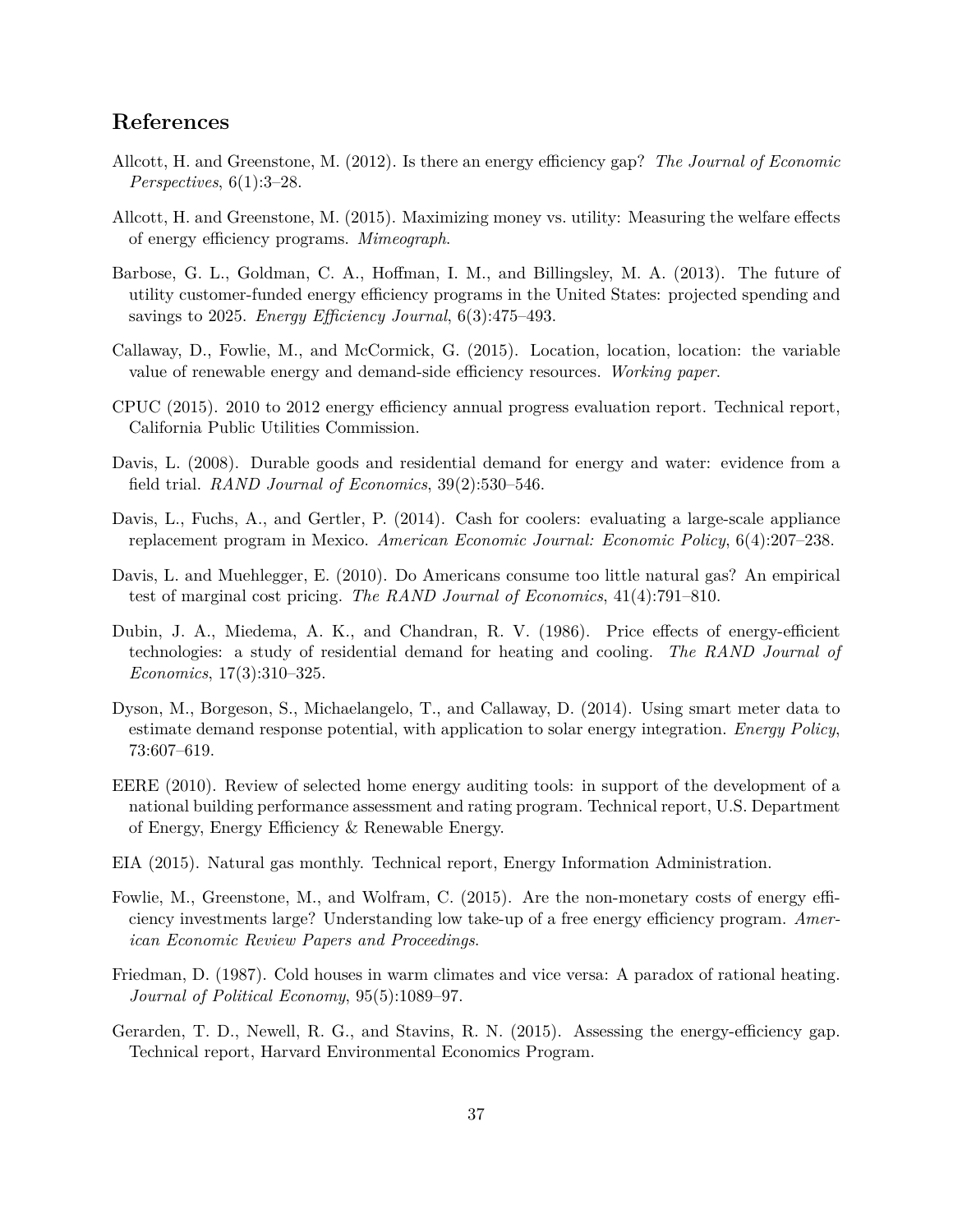- Gillingham, K., Kotchen, M. J., Rapson, D. S., and Wagner, G. (2013). Energy policy: The rebound effect is overplayed. *Nature*, 493(7433):475–476.
- Gillingham, K. and Palmer, K. (2014). Bridging the energy efficiency gap: policy insights from economic theory and empirical evidence. *Review of Environmental Economics and Policy*, 8(1):18– 38.
- Graff Zivin, J. and Novan, K. (2015). Upgrading efficiency and behavior: electricity savings from residential weatherization programs. *Working paper*. Paper can found at arefiles.ucdavis.edu.
- Greenstone, M., Kopits, E., and Wolverton, A. (2013). Developing a social cost of carbon for US regulatory analysis: a methodology and interpretation. *Review of Environmental Economics and Policy*, 7(1):23–46.
- Hirst, E. (1987). Cooperation and community conservation comprehensive report. Technical report, Oak Ridge National Laboratory.
- ICF (2014). EPA's 111(d) clean power plan could increase energy efficiency impacts, net benefits, and total value. White paper and webinar. Technical report, ICF International.
- IEA (2013). Redrawing the energy-climate map. Technical report, International Energy Agency.
- Jacobsen, G. D. and Kotchen, M. J. (2013). Are building codes effective at saving energy? Evidence from residential billing data in Florida. *Review of Economics and Statistics*, 95(1):34–49.
- Joskow, P. L. and Marron, D. B. (1992). What does a negawatt really cost? Evidence from utility conservation programs. *The Energy Journal*, 13(4):41–74.
- Loftus, P. J., Cohen, A. M., Long, J. C. S., and Jenkins, J. D. (2015). A critical review of global decarbonization scenarios: what do they tell us about feasibility? *Wiley Interdisciplinary Reviews: Climate Change*, 6(1):93–112.
- McKinsey & Company (2009). Unlocking energy efficiency in the U.S. economy. Technical report, McKinsey Global Energy and Materials.
- Metcalf, G. E. and Hassett, K. A. (1999). Measuring the energy savings from home improvement investments: evidence from monthly billing data. *The Review of Economics and Statistics*, 81(3):516–528.
- Muller, N. and Mendelsohn, R. (2009). Efficient pollution regulation: getting the prices right. *The American Economic Review*, 99(5):1714–1739.
- Radnofsky, L. (2010). A stimulus project gets all caulked up. *Wall Street Journal*.
- SBW (2012). 2010-2012 pge and sce whole house retrofit program process evaluation study. Technical report.
- Schwarz, P. M. and Taylor, T. N. (1995). Cold hands, warm hearth? Climate, net takeback, and household comfort. *The Energy Journal*, 16(1):pp. 41–54.
- Thorpe, D. (2013). *Energy Management in Buildings: The Earthscan Expert Guide*. Routledge.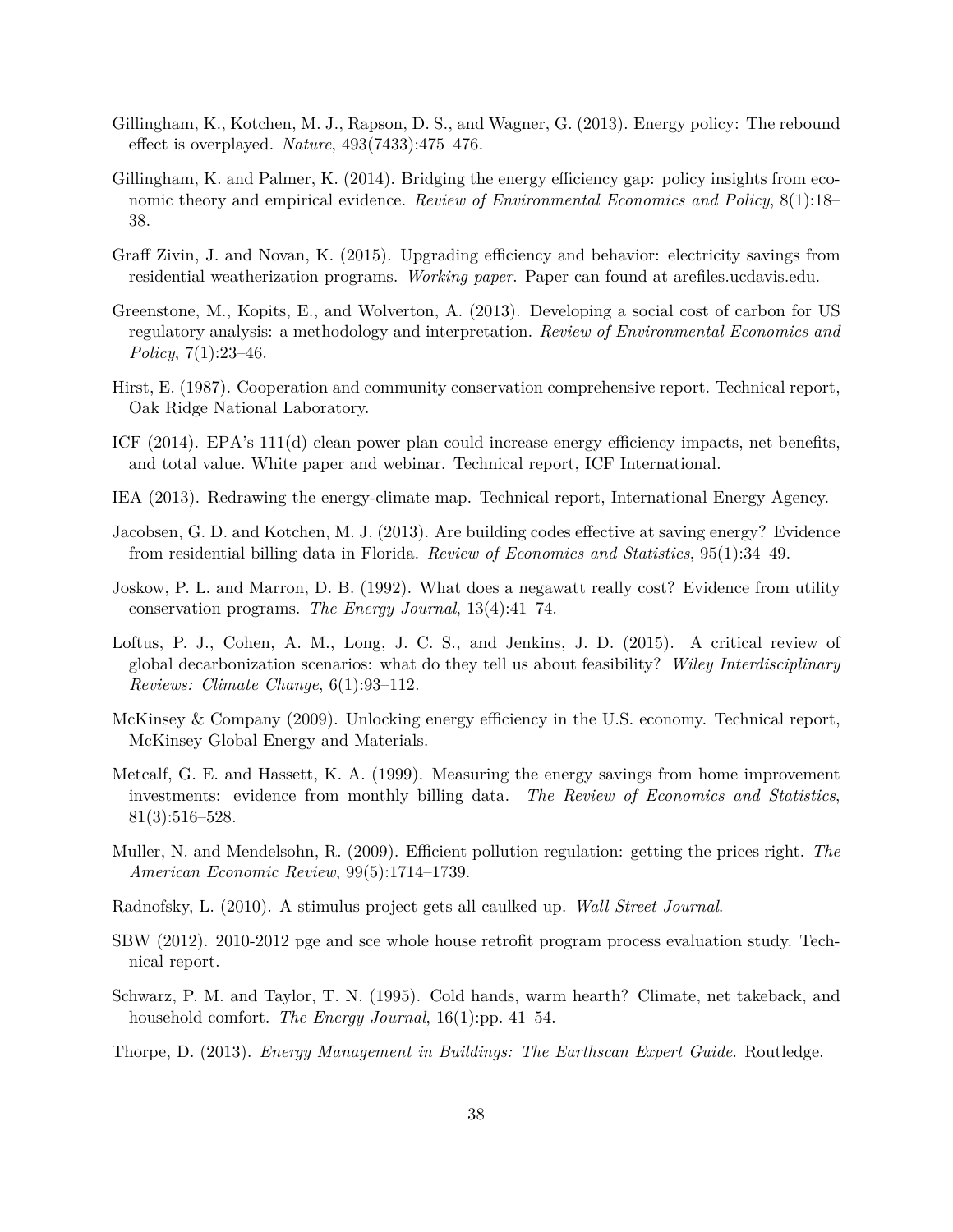# **8 Figures**

Figure 1: Household-level re-optimization in response to an efficiency improvement



Note: Budget constraints and indifference curves of a representative consumer are plotted in the top quadrant. A linear relationship between heating services and building energy consumption (over a range where heating demand is strictily positive, and heating technology constraints do not bind) are plotted in the bottom quadrant. Please see text for details.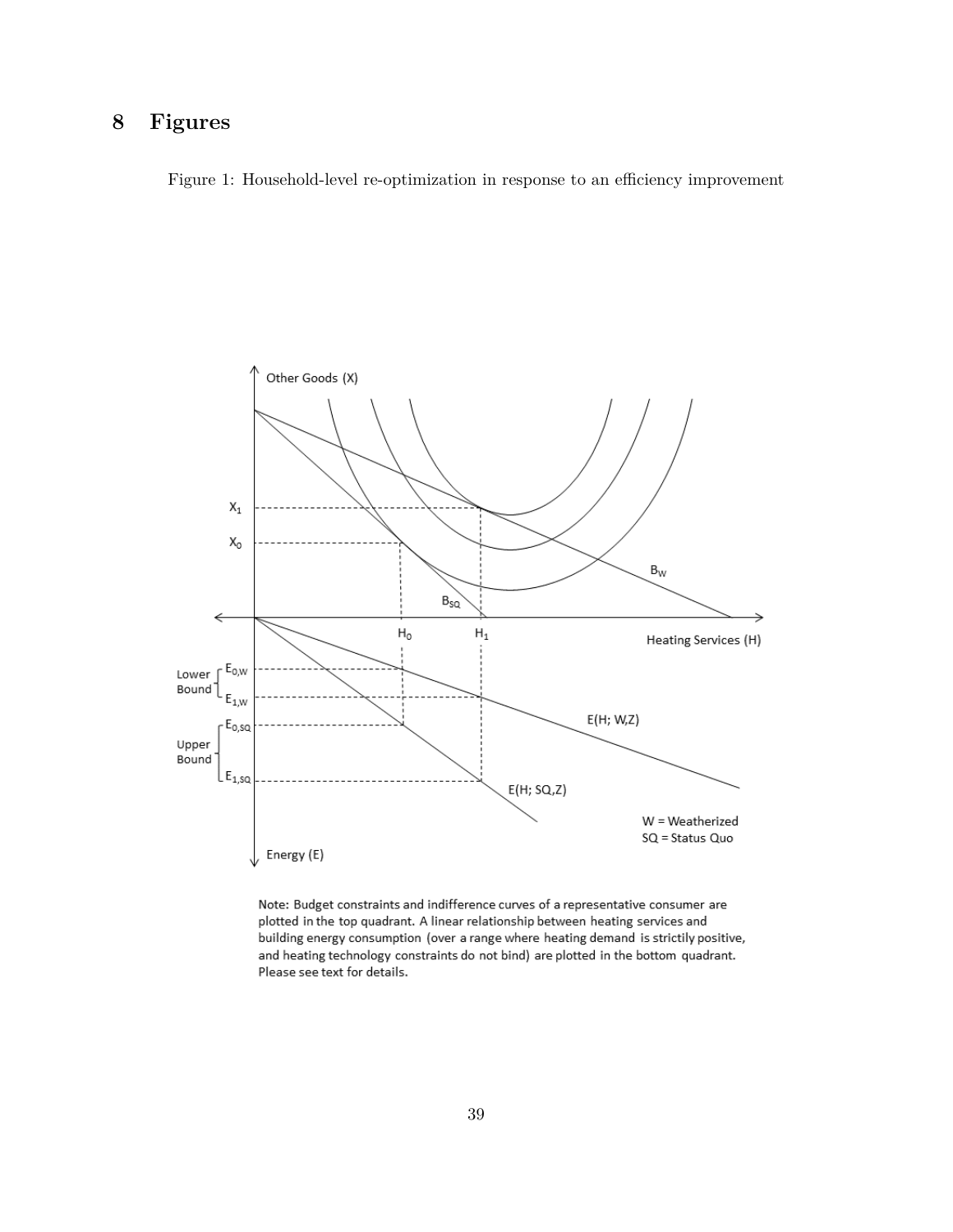

Figure 2: Event study analysis: Matched quasi-experimental sample

Notes: This figure reports estimated weatherization effects by quarter before and after the weatherization was completed based on the quasi-experimental estimates reported in column (1) of Table 3. The time zero effect captures energy consumption in the month of the weatherization. The effects are also allowed to vary by the realized weather in the quarter. See text for details.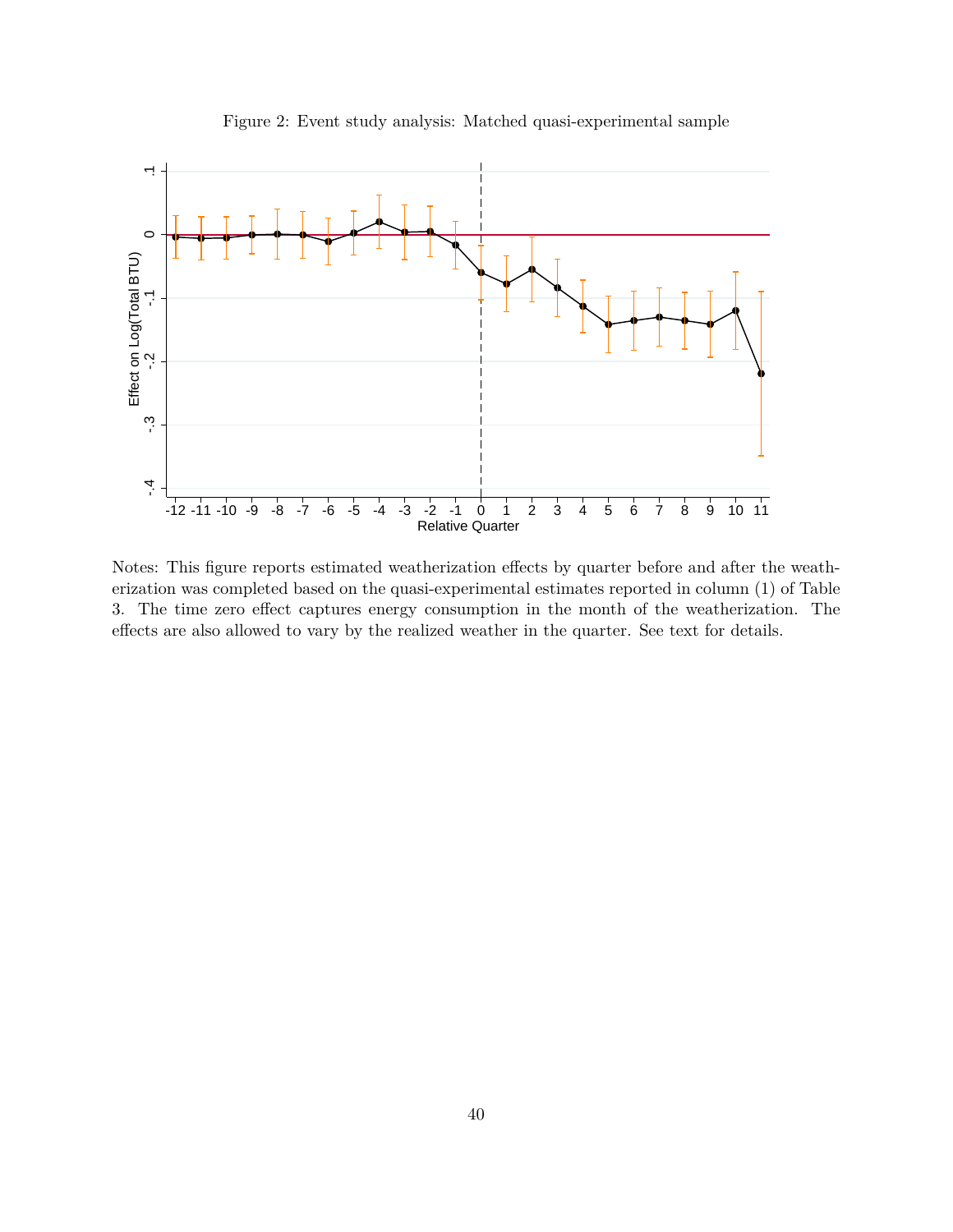

Figure 3: Effect of encouragement on participation and energy consumption

Notes: This figure provides an overview of the local average treatment effect estimates. The broken line tracks the cumulative difference in participation rates across the encouraged and control groups. The circular markers plot the monthly estimates of the intent to treat effects on household energy consumption (in logs).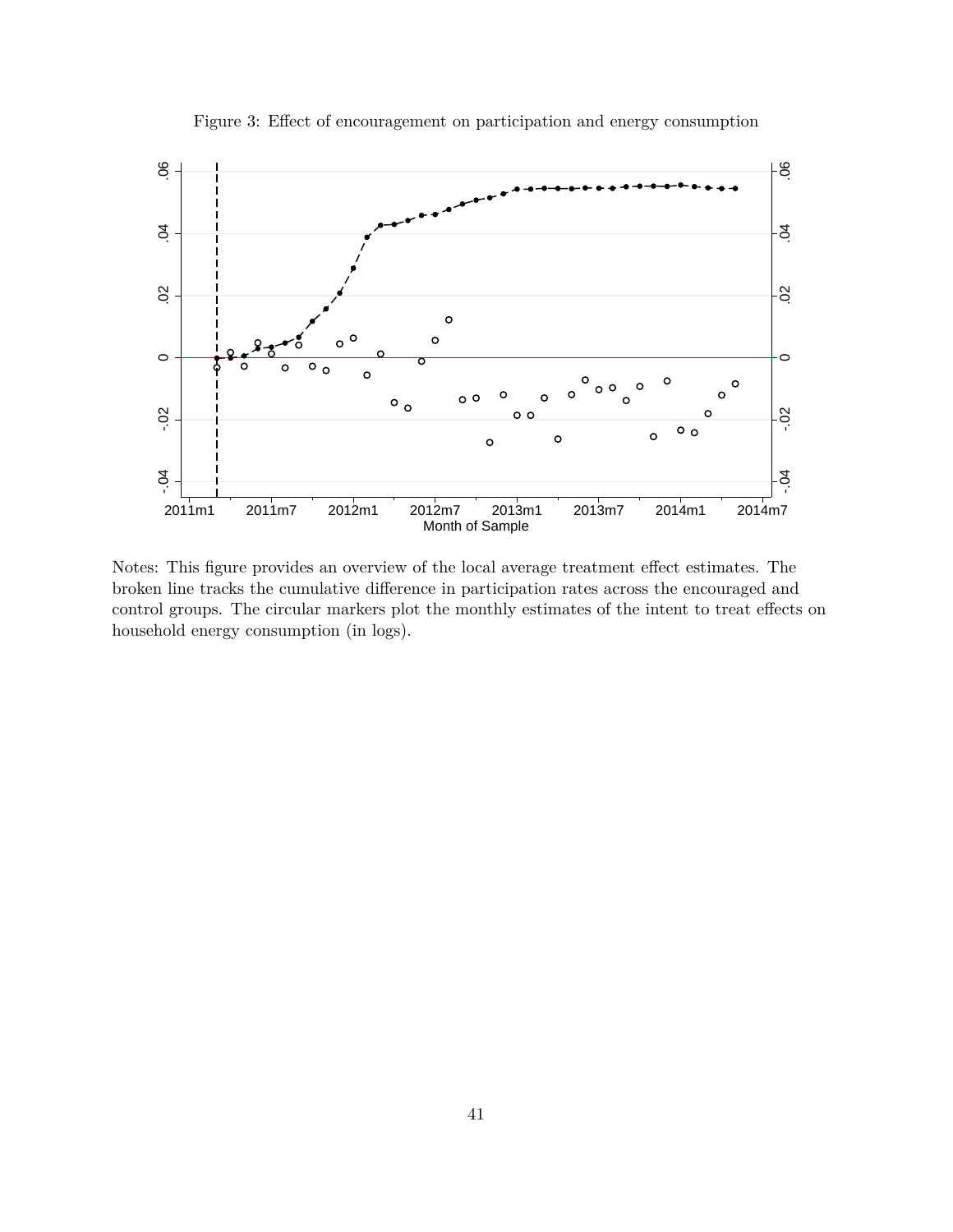

Figure 4: Building energy performance at weatherized versus unweatherized homes

Notes: This figure plots the estimated relationship between monthly natural gas consumption and heating degree days during winter months at weatherized and unweatherized households, respectively. See Equation (3) in the text.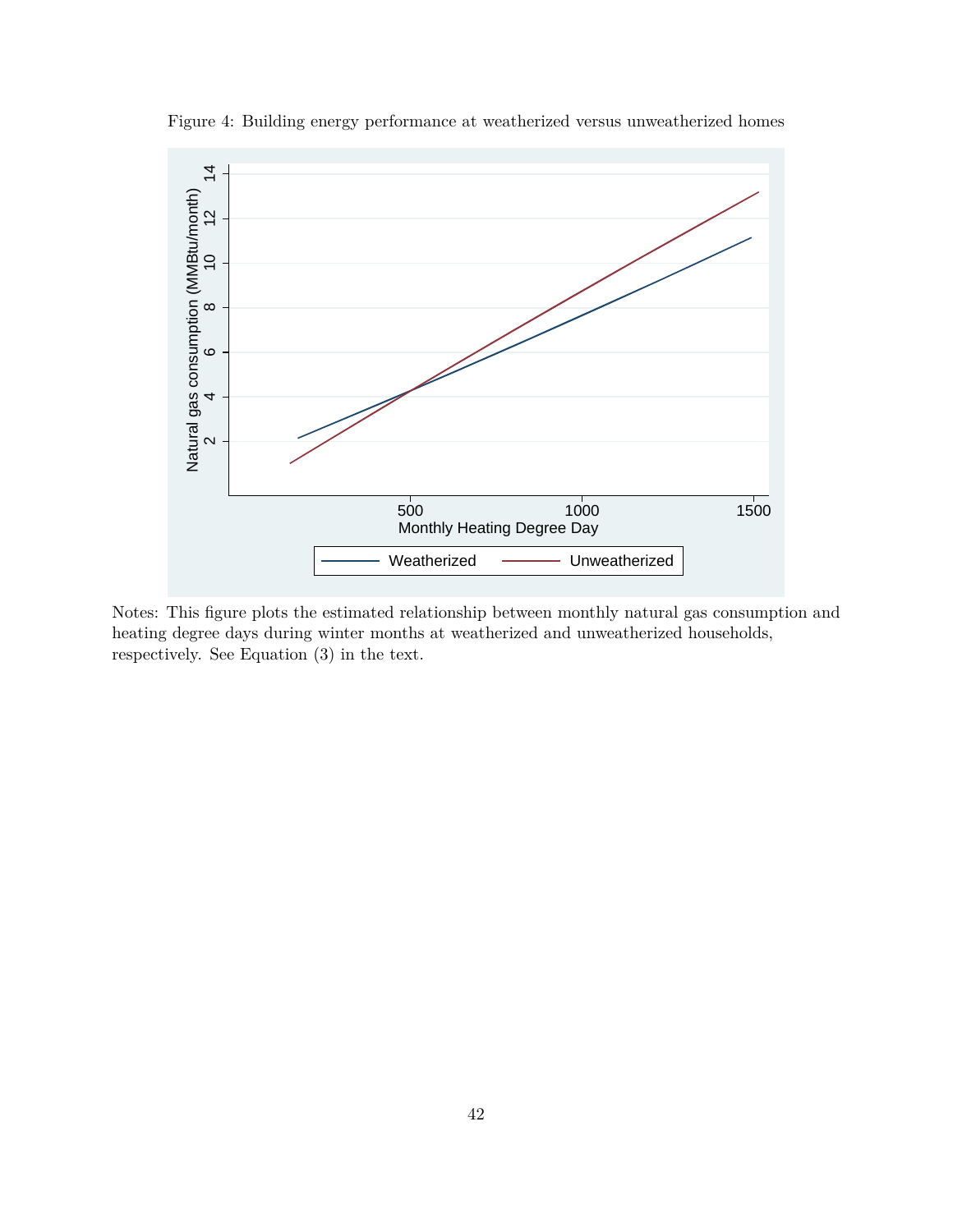# **9 Tables**

| <b>Encouragement activity</b> |         |
|-------------------------------|---------|
| Encouraged group (households) | 8,648   |
| Initial home visits           | 6,694   |
| Robo-calls                    | 23,500  |
| Personal calls                | 9,171   |
| Follow up appointments        | 2,720   |
| Average cost/encouraged hh    | \$55.00 |

## Table 1: Randomized encouragement intervention

Note: The table summarizes efforts to encourage a group of Michigan households to take up weatherization assistance. These households were selected randomly from a sub-population of households who were located in the service territory of our partner utility and presumptively eligible based on ex ante available income information.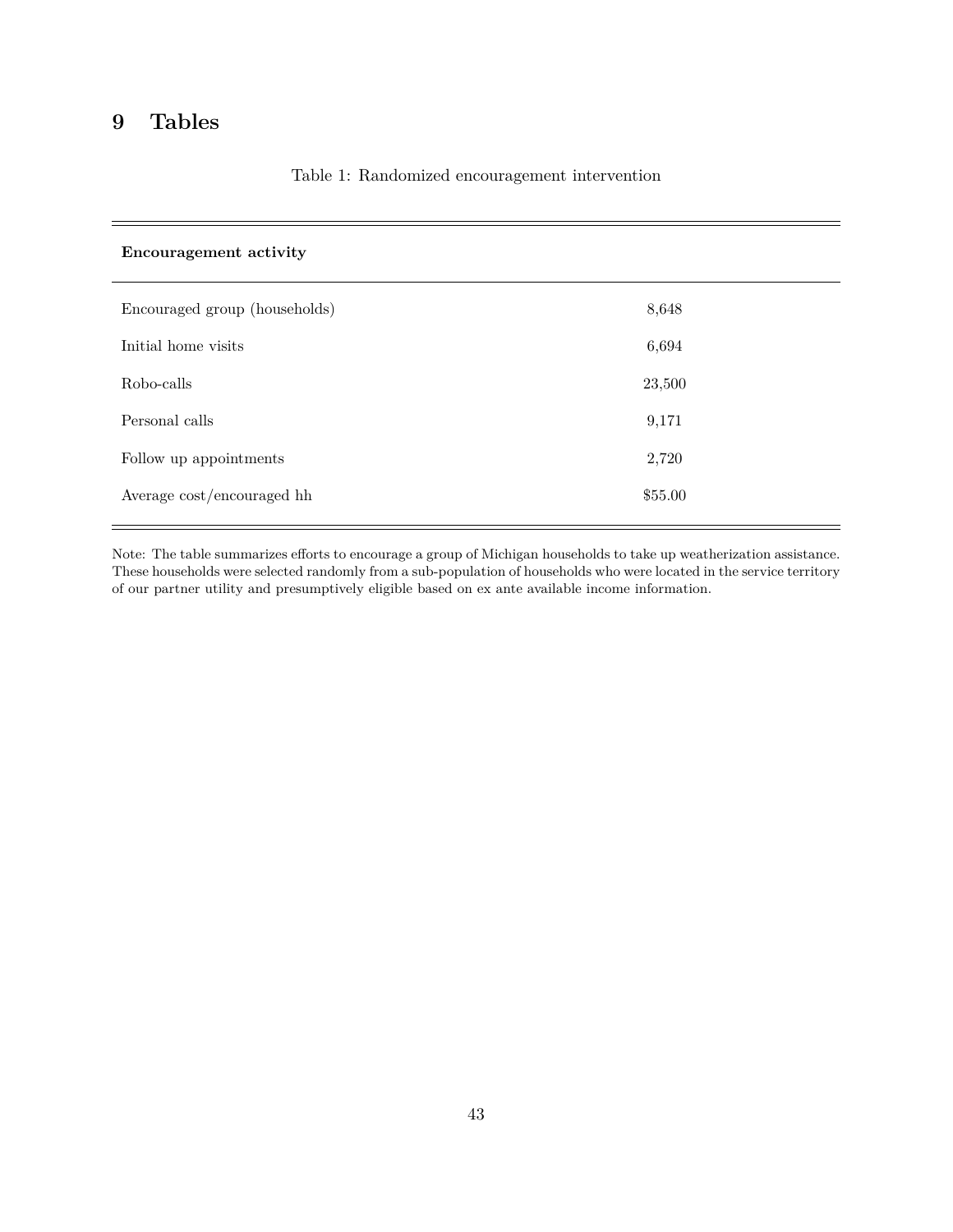|                                                    | Experimental<br>encouraged<br>$\widehat{\Xi}$ | Experimental<br>control<br>(2) | $(1)$ - $(2)$<br>$\widehat{S}$                                                                                                                                                                                                                                                                                                                                                                                      | weatherized<br>$\overline{AB}$<br>$\left( 4\right)$ | Unweatherized<br>applicants<br>$\widetilde{5}$ | $(4)-(5)$<br>$\odot$                                                                                                                                                                                                                                                                                    |
|----------------------------------------------------|-----------------------------------------------|--------------------------------|---------------------------------------------------------------------------------------------------------------------------------------------------------------------------------------------------------------------------------------------------------------------------------------------------------------------------------------------------------------------------------------------------------------------|-----------------------------------------------------|------------------------------------------------|---------------------------------------------------------------------------------------------------------------------------------------------------------------------------------------------------------------------------------------------------------------------------------------------------------|
| Panel A: Pre-treatment period monthly              | energy consumption                            |                                |                                                                                                                                                                                                                                                                                                                                                                                                                     |                                                     |                                                |                                                                                                                                                                                                                                                                                                         |
| Winter gas (MMBtu)                                 | $10.40\,$                                     | 10.38                          |                                                                                                                                                                                                                                                                                                                                                                                                                     | 9.88                                                | $11.63\,$                                      |                                                                                                                                                                                                                                                                                                         |
| Summer gas $(\mathrm{MMBtu})$                      | 2.84                                          | 2.79                           |                                                                                                                                                                                                                                                                                                                                                                                                                     | 1.80                                                | $2.16\,$                                       |                                                                                                                                                                                                                                                                                                         |
| Winter electricity (MMBtu)                         | 2.12                                          | $2.10\,$                       |                                                                                                                                                                                                                                                                                                                                                                                                                     | 2.24                                                | 2.30                                           |                                                                                                                                                                                                                                                                                                         |
| Summer electricity (MMBtu)                         | 2.17                                          | 2.17                           | $\begin{array}{l} 0 \\ 0 \\ 0 \\ 0 \\ 0 \\ \hline \end{array} \hspace{-.5cm} \begin{array}{l} 0 \\ 0 \\ 0 \\ 0 \\ 0 \\ \hline \end{array} \hspace{-.5cm} \begin{array}{l} 0 \\ 0 \\ 0 \\ 0 \\ 0 \\ \hline \end{array} \hspace{-.5cm} \begin{array}{l} 0 \\ 0 \\ 0 \\ 0 \\ 0 \\ \hline \end{array} \hspace{-.5cm} \begin{array}{l} 0 \\ 0 \\ 0 \\ 0 \\ \hline \end{array} \hspace{-.5cm} \end{array} \hspace{-.5cm}$ | 2.23                                                | 2.20                                           | $-1.75**$<br>$(0.16)$<br>$(0.05)$<br>$(0.05)$<br>$(0.04)$<br>$(0.04)$<br>$(0.04)$                                                                                                                                                                                                                       |
| Panel B: Demographics and dwelling characteristics |                                               |                                |                                                                                                                                                                                                                                                                                                                                                                                                                     |                                                     |                                                |                                                                                                                                                                                                                                                                                                         |
| Household income (\$)                              |                                               |                                |                                                                                                                                                                                                                                                                                                                                                                                                                     | 19,617                                              | 17,509                                         | $2,108**$                                                                                                                                                                                                                                                                                               |
| Percent of poverty $(\%)$                          |                                               |                                |                                                                                                                                                                                                                                                                                                                                                                                                                     | 115                                                 | 104                                            | (417.16)<br>$11^{**}$                                                                                                                                                                                                                                                                                   |
| Household size $(\#)$                              |                                               |                                |                                                                                                                                                                                                                                                                                                                                                                                                                     | 2.56                                                | 2.47                                           |                                                                                                                                                                                                                                                                                                         |
| Children (share of households)                     |                                               |                                |                                                                                                                                                                                                                                                                                                                                                                                                                     | 0.24                                                | 0.15                                           |                                                                                                                                                                                                                                                                                                         |
| Reported disability (share of households)          |                                               |                                |                                                                                                                                                                                                                                                                                                                                                                                                                     | 0.04                                                | 0.03                                           |                                                                                                                                                                                                                                                                                                         |
| Elderly (share of households)                      |                                               |                                |                                                                                                                                                                                                                                                                                                                                                                                                                     | 0.23                                                | 0.13                                           |                                                                                                                                                                                                                                                                                                         |
| Heat with natural gas (share)                      |                                               |                                |                                                                                                                                                                                                                                                                                                                                                                                                                     | 0.79                                                | 0.57                                           |                                                                                                                                                                                                                                                                                                         |
| Age of home (years)                                |                                               |                                |                                                                                                                                                                                                                                                                                                                                                                                                                     | 59.15                                               | 62.08                                          | $\begin{array}{c} (1.96)\\[-4pt] 0.09\\[-4pt] 0.06)\\[-4pt] 0.00\\[-4pt] 0.01\\[-4pt] 0.01\\[-4pt] 0.00\\[-4pt] 0.01\\[-4pt] 0.00\\[-4pt] 0.01\\[-4pt] 0.01\\[-4pt] 0.01\\[-4pt] 0.01\\[-4pt] 0.02\\[-4pt] 0.03\\[-4pt] 0.03\\[-4pt] 0.03\\[-4pt] 0.34\\[-4pt] 0.03\\[-4pt] 0.34\\[-4pt] 0.01\\[-4pt] $ |
| Households                                         | 7,549                                         | 21,339                         |                                                                                                                                                                                                                                                                                                                                                                                                                     | 2,074                                               | 2,973                                          |                                                                                                                                                                                                                                                                                                         |

Table 2: Differences in Sample Means Between Groups of Households Table 2: Differences in Sample Means Between Groups of Households Note: Columns numbered  $(1)$ ,  $(2)$ ,  $(4)$  and  $(5)$  report average values. Columns  $(3)$  and  $(6)$  report differences in means (with standard errors in parentheses).<br>Columns  $(1)$  and  $(2)$  report sample means for the ra the quasi-experimental sample that applied for weatherization but did not receive assistance as of April 2014. Household counts summarize energy consumption data. Panel B focuses exclusively on program applicants because t Columns (1) and (2) report sample means for the randomized encouraged and the experimental control groups, respectively. Column (4) reports the sample means for all weatherized households in the quasi-experimental sample while column (5) reports the the sample means for households in the quasi-experimental sample that applied for weatherization but did not receive assistance as of April 2014. Household counts summarize energy consumption data. Panel B focuses exclusively on program applicants because this demographic data is not available for the majority of households in Note: Columns numbered  $(1)$ ,  $(2)$ ,  $(4)$  and  $(5)$  report average values. Columns  $(3)$  and  $(6)$  report differences in means (with standard errors in parentheses). the experimental sample that did not apply to the program.  $\hspace{0.1mm}^*$  Significant at the 5 percent level the experimental sample that did not apply to the program.

Significant at the 5 percent level

 $\!$  Significant at the 1 percent level ∗∗ Significant at the 1 percent level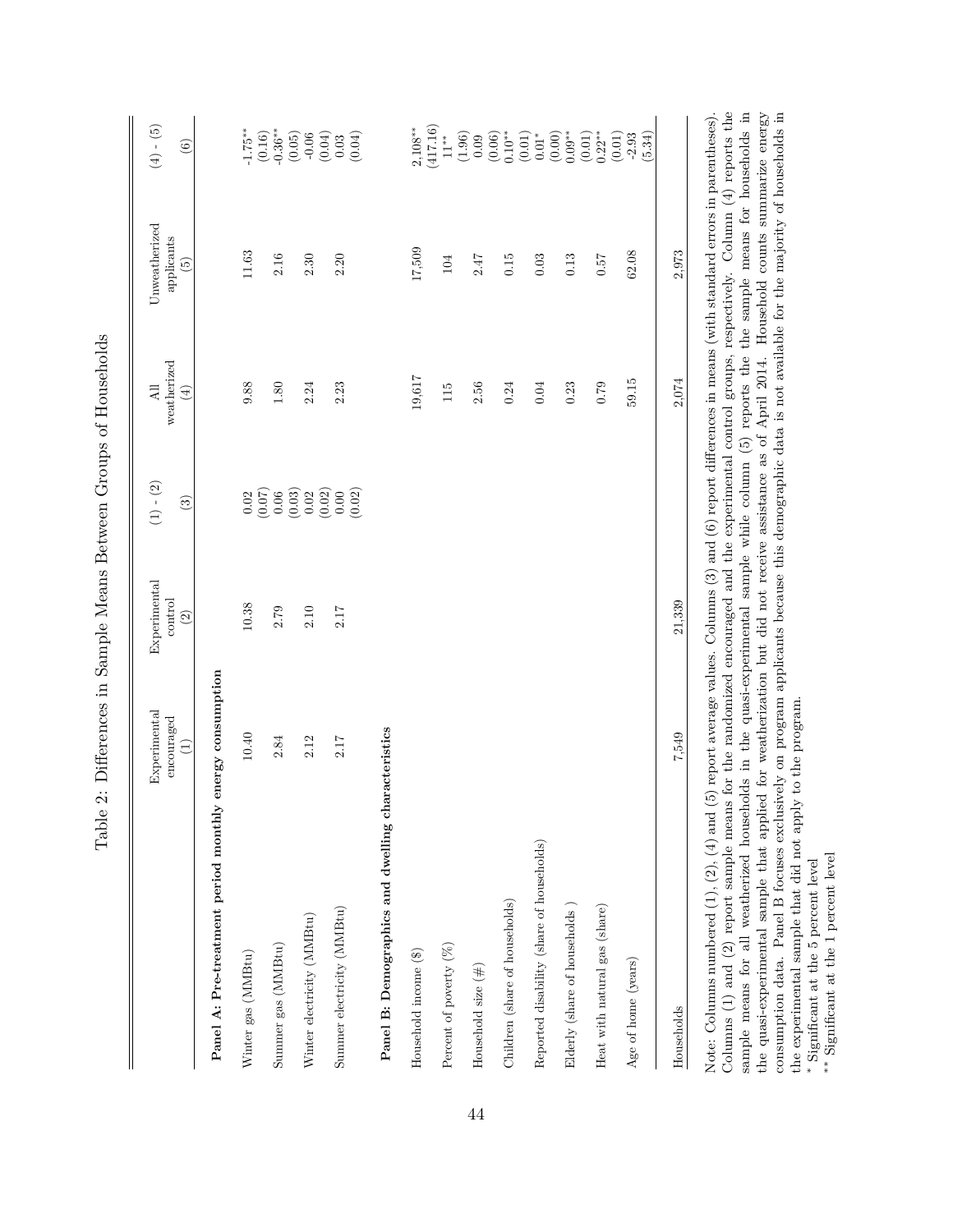Table 3: Quasi-experimental estimated impacts of weatherization on household energy consumption

| Panel A: Dependent variable is monthly energy consumption (in logs) |                   |                   |                   |                    |           |                  |
|---------------------------------------------------------------------|-------------------|-------------------|-------------------|--------------------|-----------|------------------|
|                                                                     | $\left( 1\right)$ | $\left( 2\right)$ | $\left( 3\right)$ | $\left( 4\right)$  | (5)       | (6)              |
| <b>WAP</b>                                                          | $-0.08**$         | $-0.09**$         | $-0.08**$         | $-0.09**$          | $-0.10**$ | $-0.10**$        |
|                                                                     | (0.01)            | (0.01)            | (0.01)            | (0.01)             | (0.01)    | (0.01)           |
| Average consumption<br>control group                                |                   | 8.48<br>[8.29]    |                   | 12.20<br>$[10.36]$ |           | 9.79<br>$[7.32]$ |
| (MMbtu/month)                                                       |                   |                   |                   |                    |           |                  |
| month-of-sample FE                                                  | Υ                 | N                 | Y                 | N                  | Y         | N                |
| month-of-sample x county FE                                         | N                 | Y                 | N                 | Y                  | N         | Y                |
| P-score matched sample                                              | N                 | N                 | N                 | N                  | Y         | Y                |
| Adjusted R-squared                                                  | 0.85              | 0.86              | 0.83              | 0.83               | 0.80      | 0.81             |
| Households                                                          | 5,013             | 5,013             | 3,334             | 3,334              | 3,404     | 3,404            |
| Observations                                                        | 282196            | 282196            | 183353            | 183353             | 188287    | 188287           |

#### **Panel B: Present value of (discounted) savings**

| Time Horizon |           | Discount rate |            |
|--------------|-----------|---------------|------------|
|              | 3 percent | 6 percent     | 10 percent |
|              |           |               |            |
| $10$ years   | \$1,321   | \$1,140       | \$952      |
| $16$ years   | \$1,946   | \$1,565       | \$1,212    |
| 20 years     | \$2,304   | \$1,777       | \$1,319    |
|              |           |               |            |

Note: Panel A reports estimates of the reduction in monthly energy consumption following weatherization. The dependent variable is the log of monthly household energy consumption (electricity and natural gas) measured in MMBtu. All columns include houshold-by-month-of sample fixed effects. Columns (1) and (2) use data from all weatherization appplicants while columns (3) and (4) use a sample limited to implementing agencies that participated in the experiment as well as applicants that applied after the encouragement intervention was initiated. Columns (5) and (6) report estimates comparable to columns (1) and (2) reweighted by the propensity score. Standard errors (in parentheses) are clustered at the household level. Panel B reports the net present value of energy savings implied by the preferred estimate reported in column (6). Reductions in energy bills associated with the estimates in column (6) are assumed to accrue over the life of the measure using a range of discount rates and assumed time horizons.

<sup>∗</sup> Significant at the 5 percent level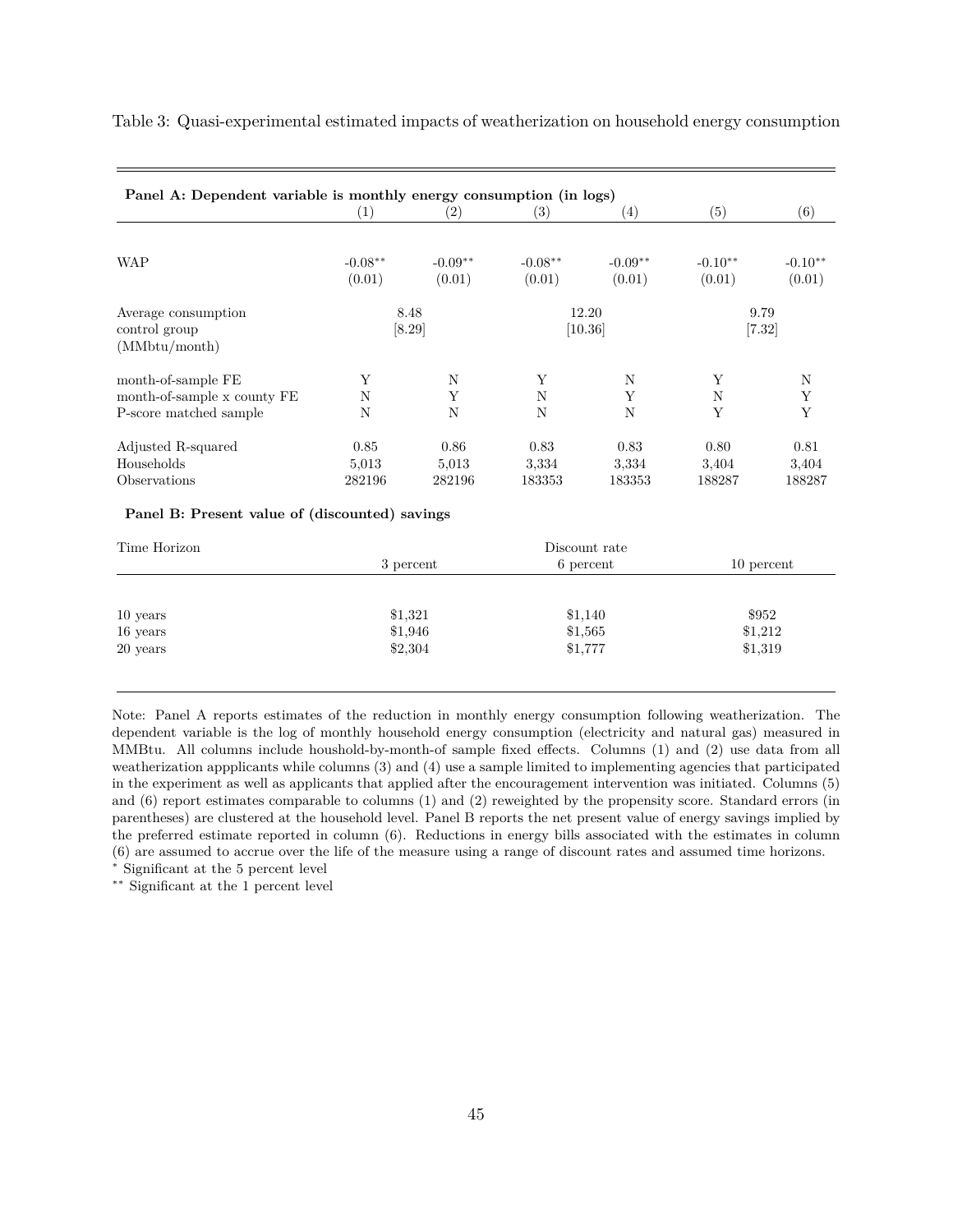|           | Application          | Efficiency<br>audit  | Weatherization<br>complete |
|-----------|----------------------|----------------------|----------------------------|
|           | $\left(1\right)$     | (2)                  | (3)                        |
| Base Rate | $0.02**$<br>(< 0.01) | $0.01**$<br>(< 0.01) | $0.01**$<br>(< 0.01)       |
|           |                      |                      |                            |

(*<* 0*.*01) (*<* 0*.*01) (*<* 0*.*01)

Encouragement  $0.13$ <sup>∗</sup>\*  $0.05$ <sup>\*\*</sup>  $0.05$ <sup>\*\*</sup> 0.05<sup>\*\*</sup>

Households 28889 28889 28889

### Table 4: Randomized encouragement: return on effort

Note: The table shows the effect of our encouragement on program applications, efficiency audits, and weatherization. Indicators of program participation status are regressed on an encouragement indicator and a constant. The unit of observation is a household.

<sup>∗</sup> Significant at the 5 percent level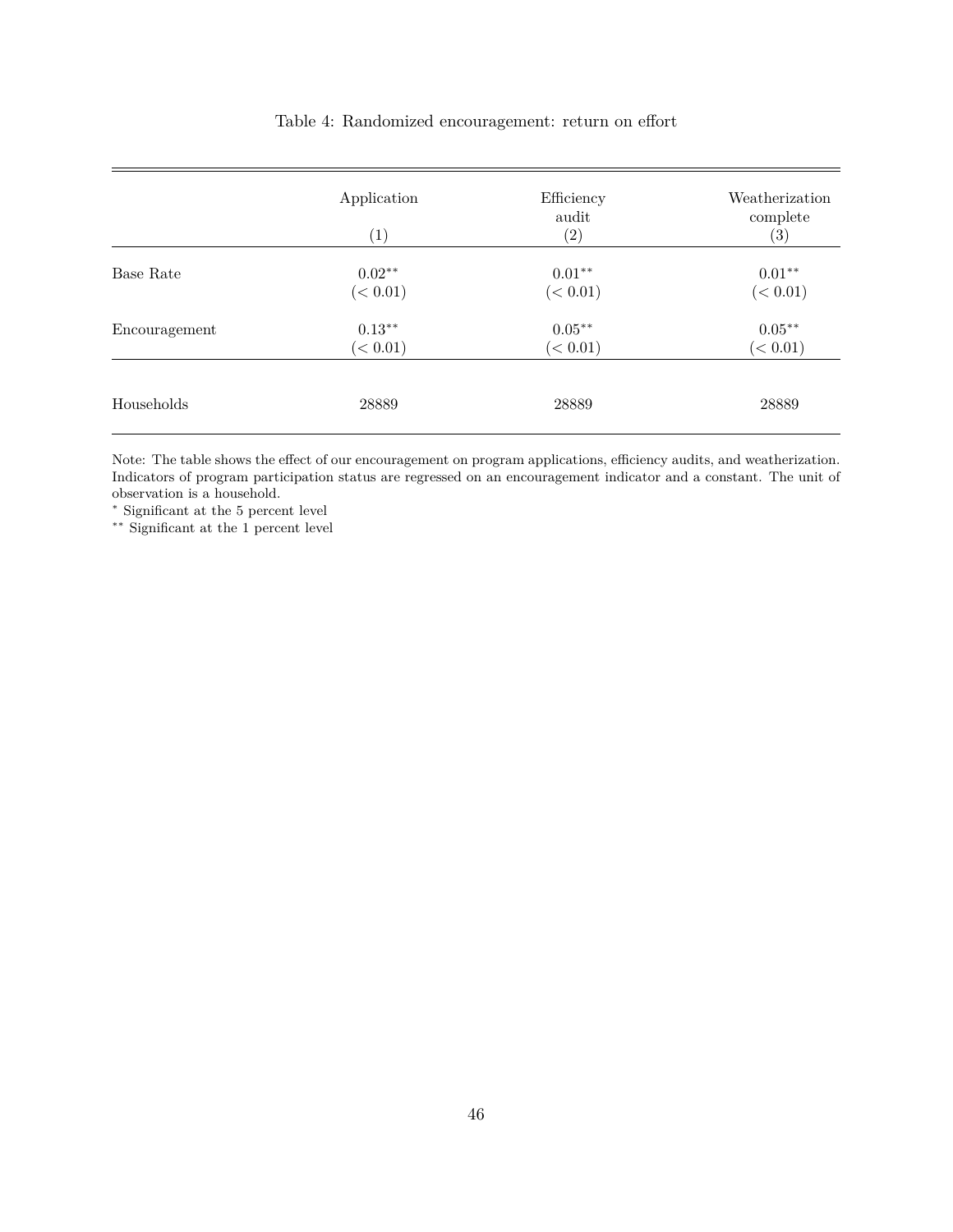|                                                |               | <b>Total Energy</b>               | Gas                 | Electricity       |
|------------------------------------------------|---------------|-----------------------------------|---------------------|-------------------|
|                                                | (1)<br>OLS-FE | $\left( 2\right)$<br><b>IV-FE</b> | (3)<br>IV-FE        | (4)<br>$IV-FE$    |
|                                                | $-0.10**$     | $-0.20*$                          |                     |                   |
| <b>WAP</b>                                     | (0.01)        | (0.08)                            | $-0.21**$<br>(0.08) | $-0.10$<br>(0.10) |
| Imputed baseline consumption<br>MMbtu/month    |               | 7.52                              | 6.38                | 2.19              |
| F-statistic                                    |               | $267.41**$                        | $260.10**$          | $266.78**$        |
| Households                                     | 27,990        | 27,229                            | 26,054              | 27,115            |
| Observations                                   | 1662781       | 1653583                           | 1528526             | 1638337           |
| Panel B: Present value of (discounted) savings |               |                                   |                     |                   |
| Time Horizon                                   |               | Discount rate                     |                     |                   |
|                                                | 3 percent     | 6 percent                         | 10 percent          |                   |
| $10$ years                                     | \$2,003       | \$1,728                           | \$1,443             |                   |

Table 5: Experimental estimated impacts of weatherization on household energy consumption

Note: Dependent variable measures log of monthly household energy consumption. Panel A reports regression coefficients. With the exception of the first column, all specifications are estimated using 2SLS. Standard errors (in parentheses) are clustered by household. Panel B reports the net present value of energy savings implied by the savings estimates in columns (3) and (4) using a range of discount rates and assumed time horizons. Reductions in energy bills associated with the estimates are assumed to accrue over the life of the measure. All regressions include month-of-sample and household-month fixed effects.

16 years \$2,949 \$2,373 \$1,837 20 years \$3,493 \$2,693 \$1,999

<sup>∗</sup> Significant at the 5 percent level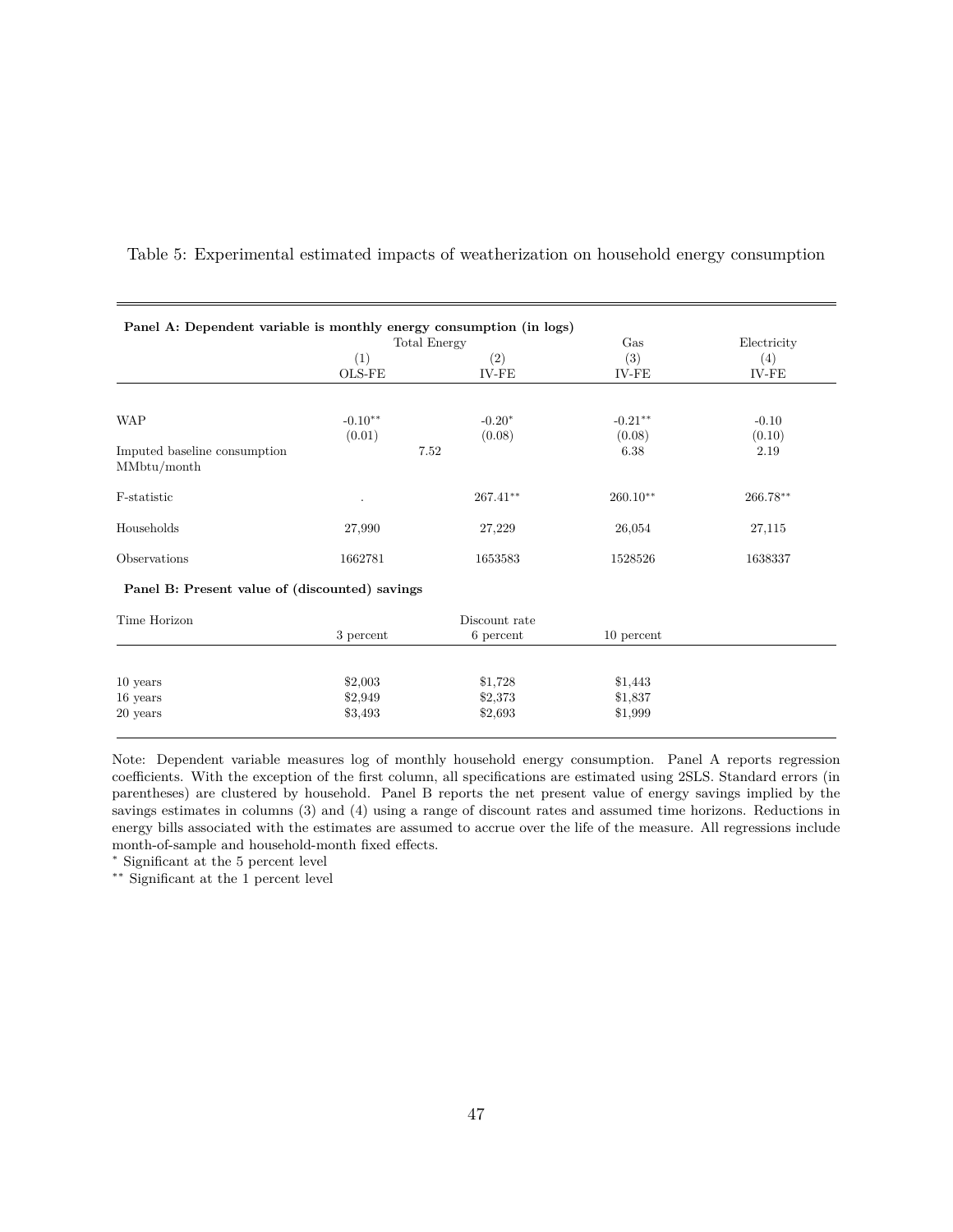#### **Indoor temperature response to weatherization**

| Thermometer      |                   |                   | Thermostat |  |
|------------------|-------------------|-------------------|------------|--|
| $\left(1\right)$ | $\left( 2\right)$ | $\left( 3\right)$ | (4)        |  |
| $72.36**$        | $72.17**$         | $69.26**$         | 68.91**    |  |
| (0.95)           | (1.24)            | (0.96)            | (1.29)     |  |
| 0.57             | 0.65              | $-0.57$           | $-0.56$    |  |
| (0.41)           | (0.44)            | (0.29)            | (0.33)     |  |
| $-0.16**$        | $-0.15***$        | 0.04              | 0.05       |  |
| (0.03)           | (0.04)            | (0.03)            | (0.04)     |  |
| N                | Y                 | N                 |            |  |
| 0.02             | 0.02              | 0.01              | 0.01       |  |
| 1359             | 1359              | 899               | 899        |  |
|                  |                   |                   |            |  |

Note: The table reports measured indoor temperature differentials across weatherized (WAP) and unweatherizedhouseholds. Columns (1) and (2) have the indoor thermometer temperature reading as a dependent variable while columns (3) and (4) use the survey thermostat readings. Columns (2) and (4) are weighted so that surveyed population better represents total quasi-experimental sample. Standard errors clustered at the household level.

<sup>∗</sup> Significant at the 5 percent level ∗∗ Significant at the 1 percent level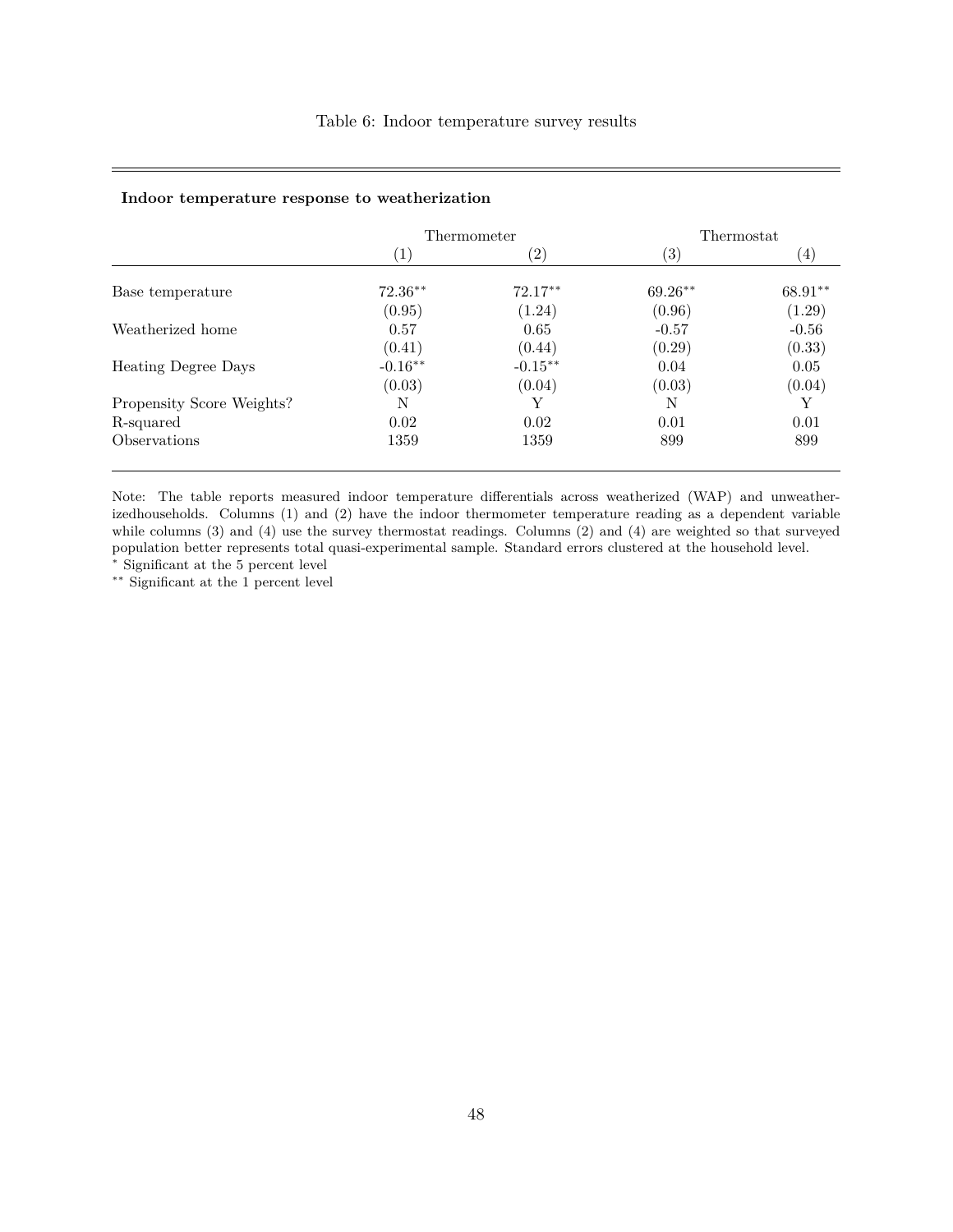| Time     | Ex ante                                                              | Empirical                                                                                                             |
|----------|----------------------------------------------------------------------|-----------------------------------------------------------------------------------------------------------------------|
| horizon  | projections                                                          | estimates                                                                                                             |
|          | (NEAT)                                                               |                                                                                                                       |
|          | (1)                                                                  | (2)                                                                                                                   |
|          | Panel A: Private internal rate of return                             |                                                                                                                       |
| 10 years | 7.0%                                                                 | $-10.5%$                                                                                                              |
| 16 years | 11.8%                                                                | $-2.2\%$                                                                                                              |
| 20 years | 12.8%                                                                | 0.3%                                                                                                                  |
|          |                                                                      | Panel B: Private internal rate of return, adding avoided emissions damages                                            |
| 10 years | 11.3%                                                                | $-8.8\%$                                                                                                              |
| 16 years | 15.5%                                                                | $-0.8\%$                                                                                                              |
| 20 years | 16.4%                                                                | 1.5%                                                                                                                  |
|          | Panel C: Social internal rate of return                              |                                                                                                                       |
| 10 years | $-1.0\%$                                                             | $-20.0\%$                                                                                                             |
| 16 years | 5.4%                                                                 | $-9.5%$                                                                                                               |
| 20 years | $7.0\%$                                                              | $-6.1\%$                                                                                                              |
|          | Panel D: $CO_2$ abatement cost - 3 percent discount (\$/ton $CO_2$ ) |                                                                                                                       |
| 10 years | \$29                                                                 | \$552                                                                                                                 |
| 16 years | $- $19$                                                              | \$329                                                                                                                 |
| 20 years | $-$ \$35                                                             | \$255                                                                                                                 |
|          | Panel E: $CO_2$ abatement cost - 7 percent discount (\$/ton $CO_2$ ) |                                                                                                                       |
| 10 years | \$61                                                                 | \$701                                                                                                                 |
| 16 years | \$14                                                                 | \$484                                                                                                                 |
| 20 years | $\$0$                                                                | \$417                                                                                                                 |
|          |                                                                      | Note: All calculations use the average retrofit cost of \$4,581. This is the ex post realized average expenditure per |
|          |                                                                      | household as reported by the implementing agencies. Column (1) reflects engineering projections of annual energy      |

Table 7: Estimated returns on investments in energy efficiency

savings. In Panels B and C, column (1) also incorporates the value of estimated emissions reductions (valued using a social cost of carbon value of \$38 per ton *CO*<sup>2</sup> and values for avoided local pollutants as described in the text). Column (2) replaces the engineering estimates of energy savings with our experimental estimates of energy savings. Column (2) also incorporates the upper bound on the net welfare gain from increased heating demand using our very small and statistically insignificant point estimate of the upper bound on the efficiency-induced increase in welfare associated with warmer indoor air temperatures.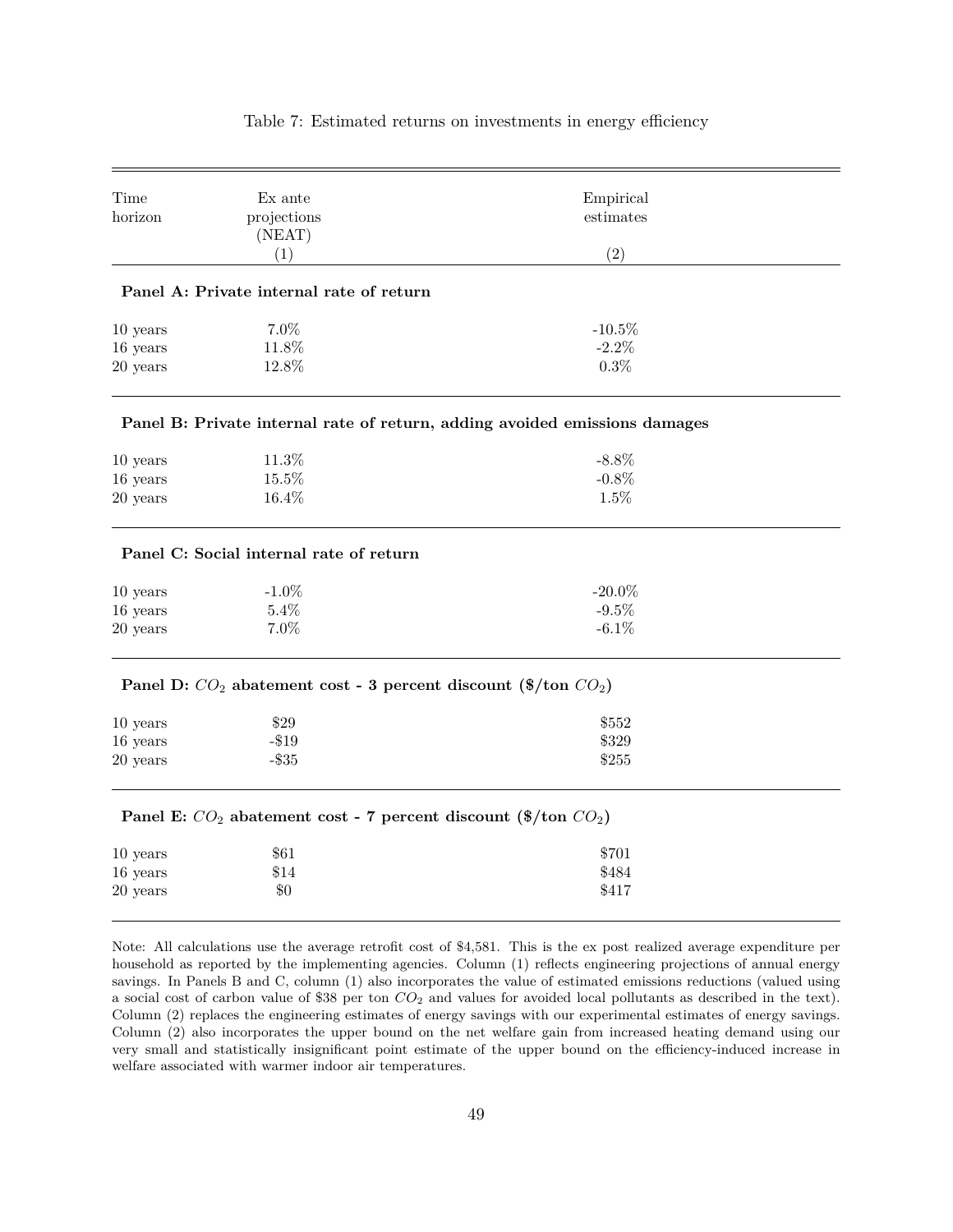# **10 Appendix**

## **10.1 Background on Experimental Research Design**

Our experimental research required close collaboration with both our partner utility and the community action agencies that serve households in the utility's service territory. We established these formal partnerships with two large implementing agencies. The experimental research design includes only households living in the counties served by our partner agencies.

To implement the recruitment and assistance, we issued a request for proposals from organizations specializing in grassroots organizing and mobilization. We selected FieldWorks LLC, a private company that specializes in designing communications strategies, running neighborhood canvassing operations, and managing outreach campaigns. Prior to our project, their staff had generated millions of phone calls and knocked on millions of doors in previous engagements. We found them to be highly focused and innovative in their approach to educating households about weatherization assistance, and helping individuals to navigate the application and enrollment process.

To select the study sample, we first identified census blocks within the counties served by our partner utility and implementing agencies that had high rates of home ownership, high rates of natural gas heating, and household incomes that would qualify for weatherization assistance. FieldWorks then used additional data purchased from InfoUSA to identify specific households within these census blocks that they believed met the income qualifications and owned their home. FieldWorks also focused exclusively on relatively dense neighborhoods to reduce the costs of their canvassing operations. These households comprised our study population. From this population, we randomly selected 34,161 households for our study sample. Approximately one quarter of these households were randomly assigned to our encouragement "treatment." These treated households were encouraged to apply for WAP and offered extensive application assistance. We provide no recruitment, outreach, or assistance to the remaining 25,513 households. For households assigned to the control groups, we simply observe energy consumption and program participation decisions.

We worked closely with FieldWorks to develop a persuasive recruit and assist strategy for the approximately one quarter of the sample households that were assigned to the treatment group. Fieldworks personnel, together with our field manager, coordinated field operations in Michigan. Individuals selected from the targeted communities were hired to conduct the bulk of the door-todoor canvassing and outreach activities.

#### **10.2 Modeling Selection into the Weatherization Assistance Program**

Although our household by month-of sample fixed effects will control for any time invariant differences between households, differences in time-varying factors could confound the quasi-experimental comparisons across weatherized and unweatherized households. This creates the potential for bias in the quasi-experimental estimates. We thus take some additional steps to ensure that the comparison groups are similar along dimensions we can observe. To the extent that observable differences across households are correlated with omitted, time-variant determinants of energy consumption, balancing covariates across comparison groups can mitigate omitted variable bias.

We estimate the probability of receiving weatherization assistance as a function of observable covariates that presumably play a role in determining program take-up: number of children in the home, elderly residents, income level, primary heating fuel, and trends in historic energy use. Estimated propensity scores are used to construct inverse probability weights. Equation (1) is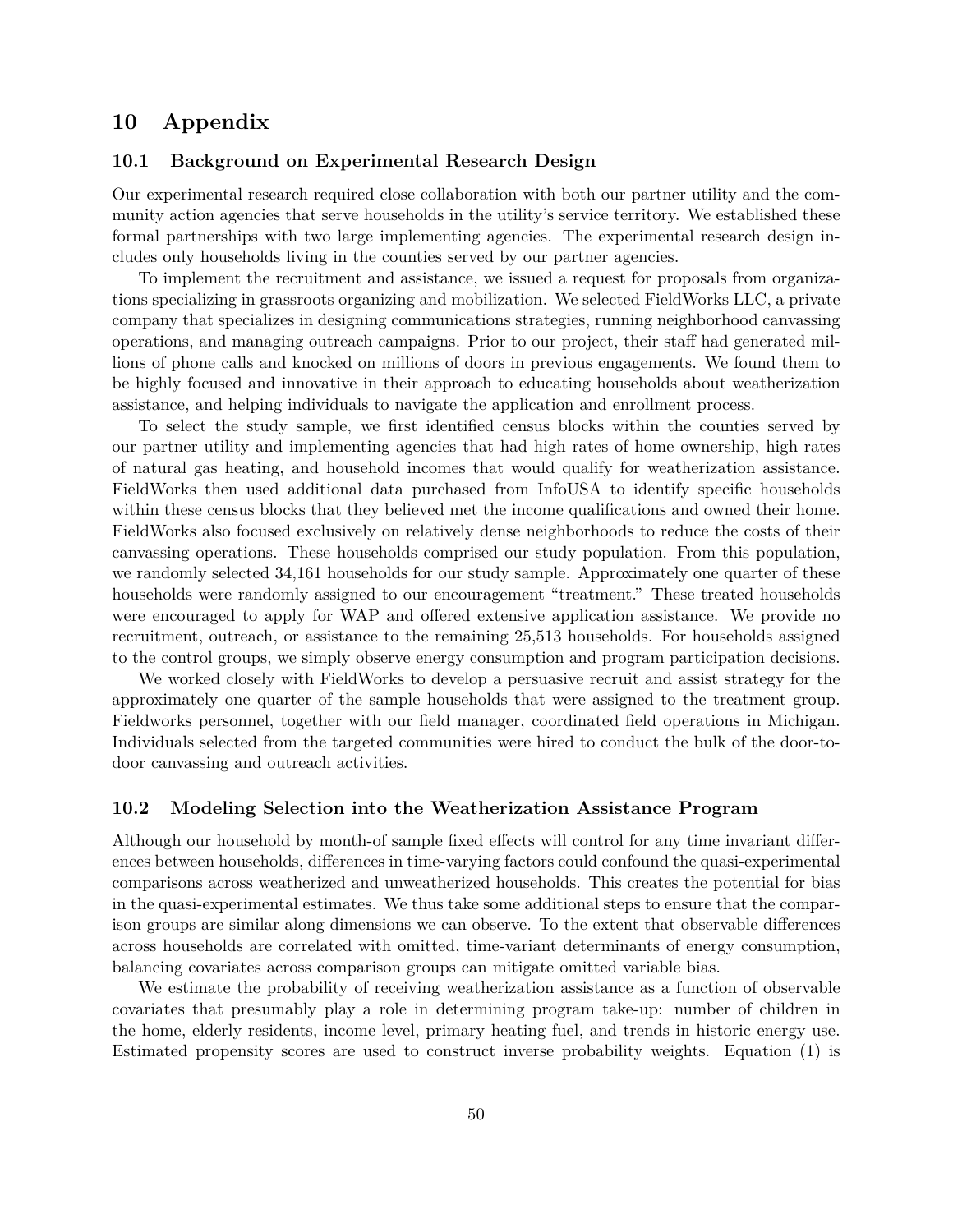re-estimated as a weighted regression, using inverse probability weights for the control households. Estimated treatment effects are robust to alternative specifications of the selection equation.

### **10.3 Fuel-Specific Treatment Effects**

In the paper, we report the quasi-experimental results that define the dependent variable in terms of total monthly energy consumption (i.e. natural gas plus electricity). To compute the discounted present value of energy savings, we need to estimate fuel-specific savings in levels. There are two ways to construct these estimates. We can estimate these directly, estimating equation separately for electricity and natural gas, defining the dependent variable in equation in terms of levels. Or we can estimate these two equations using the log transformed dependent variable and calculate levels as a percentage of the control group consumption. Because the timing of the weatherization retrofits vary across participant households, we can at best approximate baseline average consumption.

Appendix Table 2 reports estimation results for specifications in which the dependent variable is defined in levels and in logs. The table also reports the average consumption (natural gas and electricity, respectively) in the control groups in 2012-2014. We use this to approximate the average counterfactual energy consumption. We obtain very similar estimates of monthly reductions in natural gas and electricity consumption using either approach. This is reassuring insofar as our savings estimates are robust to alternative functional form assumptions.

## **10.3.1 Comparing Experimental and Quasi-Experimental Estimates of Energy Consumption Impacts**

We estimate that efficiency improvements reduced monthly energy consumption by 20% on average among those households who were induced by our encouragement to seek out weatherization assistance. This is twice as large as the quasi-experimental estimates of the average effect among all households receiving weatherization assistance from these same agencies. The difference in these point estimates is economically significant, but not statistically significant due to the imprecision of the experimental estimate. This appendix summarizes steps we have taken to investigate possible explanations for this difference.

One possible explanation is that relatively more funds were invested in energy efficiency retrofits at households in our experimental sample. However, when we compare measures of dollars spent and measures installed, we find that the average investment per household was significantly smaller among weatherized households in our encouraged group (as compared to the larger quasi-experimental sample). Thus, it is not the case that differences in energy consumption impacts can be explained by higher investment rates at complier homes.

Another explanation is that the effects of weatherization on energy consumption vary significantly and systematically across households, and that compositional differences in the complier households versus other weatherized households explains the observed differences in average treatment effects. Appendix Table 3 compares households receiving weatherization in the encouraged group with weatherized households that were not part of the experimental sample. The table reveals significant differences along important dimensions. For example, we find that weatherized households in the encouraged group are significantly more likely to report using natural gas as their primary heating source. As mentioned above, we drew our experimental sample from counties associated with high degrees of gas heating so that we could track heating fuel consumption in our natural gas and electricity data. Among weatherized households in the experimental sample, over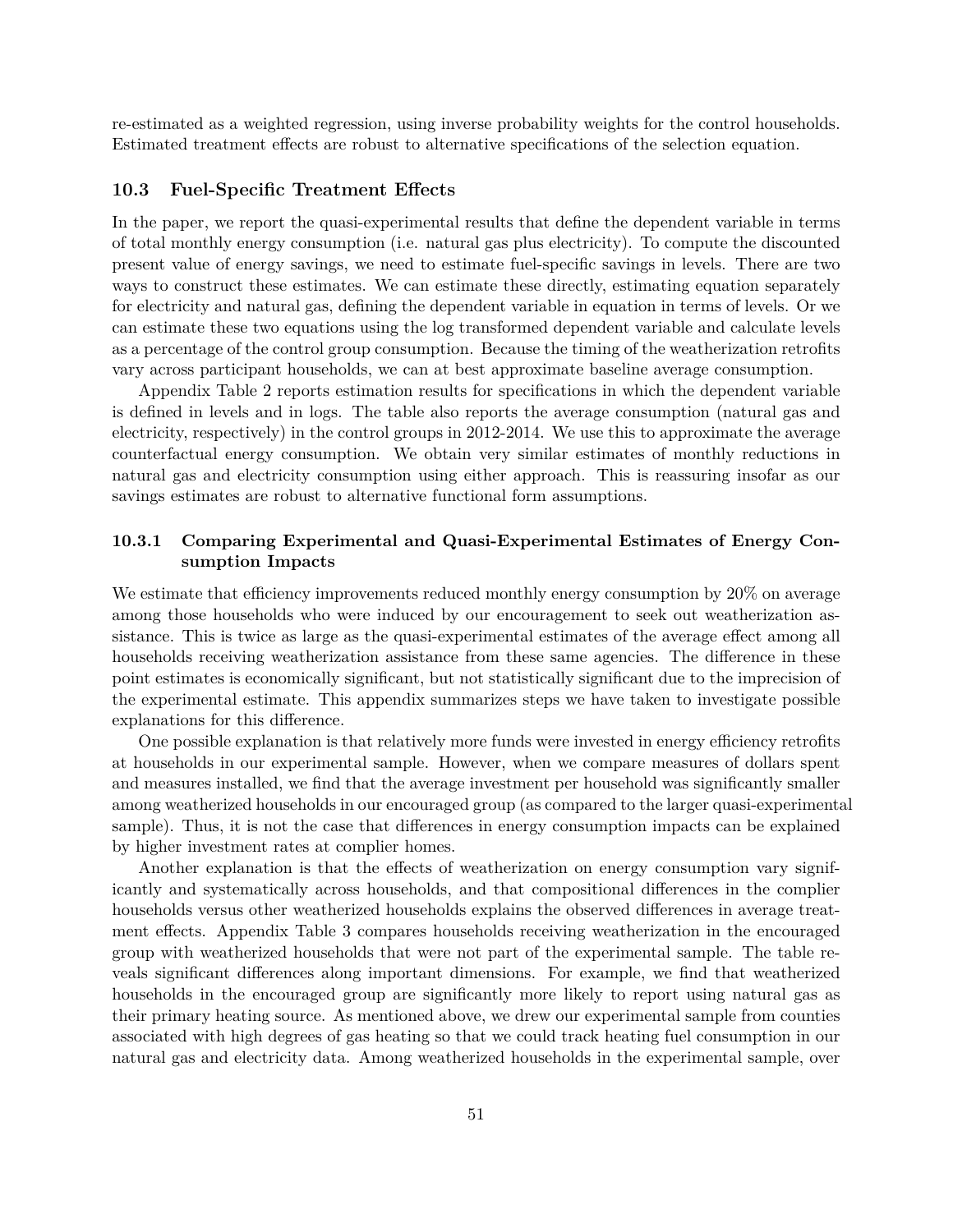96% report using natural gas as the primary heating fuel, 3% use electric heat, and the remaining 1% report heating with a fuel other than natural gas or electricity (i.e., propane, fuel oil, or wood). In contrast, almost 18% of weatherized households outside the experimental sample report using a heating fuel other than electricity or natural gas as their primary heating fuel. Because we do not observe propane, wood, or fuel oil consumption in our data, we observe only a fraction of the weatherization-induced energy savings at these households. This will bias our quasi-experimental estimates towards zero. We also find that weatherized households outside the experimental sample are larger, less likely to receive a furnace replacement as part of the weatherization, and less likely to report an elderly resident as compared to weatherized households in the encouraged group.

To assess whether these observable differences could explain the differences in treatment effect estimates, we estimate a more flexible specification of Equation (1) that allows both average energy consumption in the post-treatment period and the average effect of weatherization on energy consumption to vary along a number of observable dimensions. Appendix Table 4 summarizes the results of estimating these alternative specifications. To make the comparison between quasiexperimental and experimental treatment effect estimates as direct as possible, we use a subset of the quasi-experimental data that includes only those households that applied for weatherization with the two agencies we partnered with in our experiment.

We find that the estimated average treatment effects varies significantly with several of the variables that are distributed differently in the experimental and quasi-experimental groups of weatherized households. In particular, quasi-experimental treatment effect estimates are significantly higher among households that heat with natural gas. We also find that savings are significantly higher among households that report an elderly resident. We find no significant differences in estimated effects in other dimensions such as household size. Column (3) reports a specification that includes variables that are not randomly assigned, but could determine savings (furnace replacement and retrofit costs).

The estimated coefficients in column (2) are used to construct a treatment effect for a household that resembles the average complier household along observable dimensions. This yields an average treatment effect of -0.13. These results suggest that less than a third of the difference between the quasi-experimental and experimental treatment effect estimates can be explained by observable differences across the different groups of weatherized households.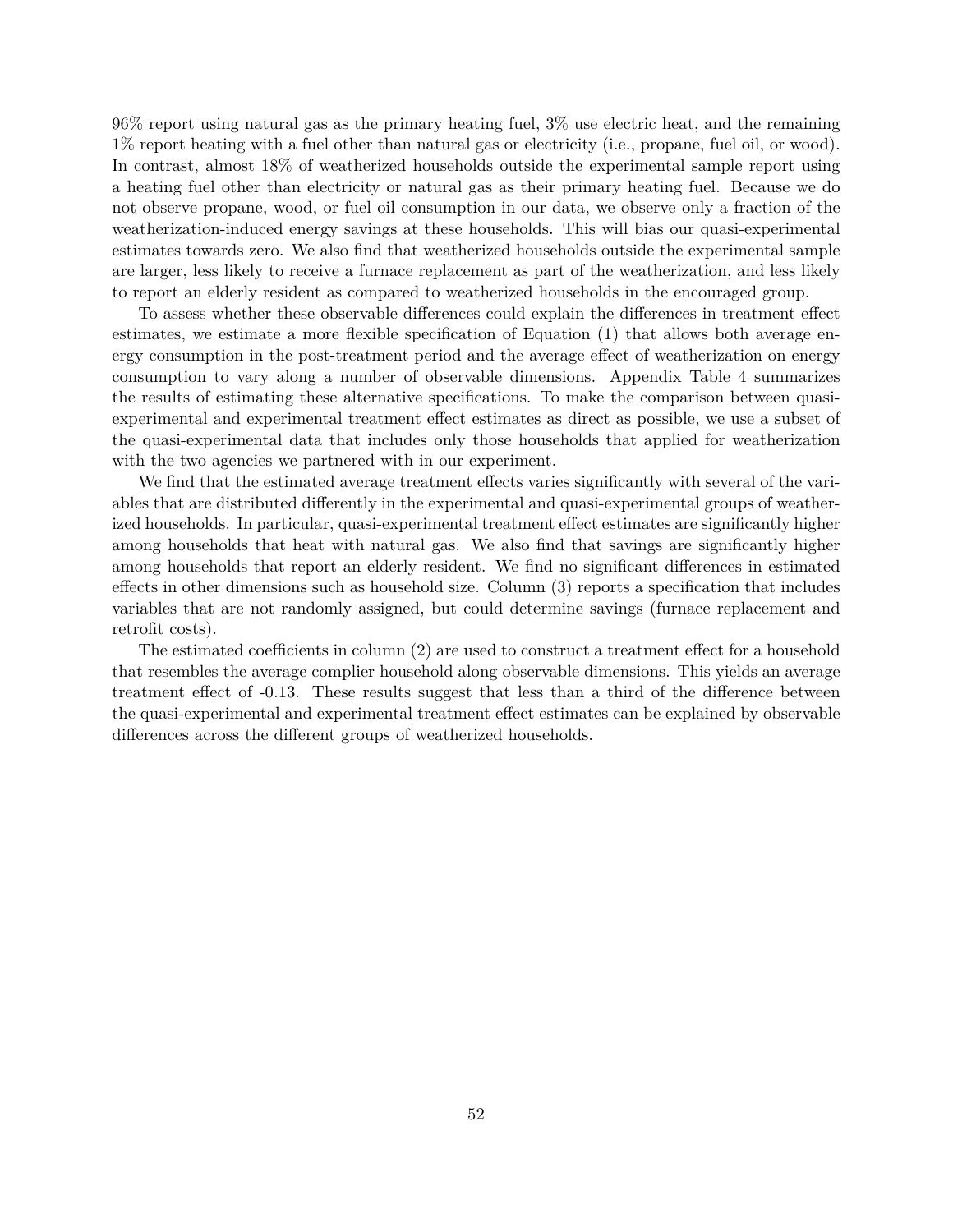# **11 Appendix Tables**

|                                             | Weatherized<br>households   |
|---------------------------------------------|-----------------------------|
| Energy savings (projected)                  |                             |
| Natural gas savings: heating (annual MMBtu) | 50.36                       |
| Electricity savings: cooling (annual MMBtu) | (45.96)<br>4.22             |
| Projected energy savings/ baseline          | (50.45)<br>0.46<br>(0.20)   |
| Investment costs and projected savings      |                             |
| Investment cost: reported $(\$)$            | 5,151                       |
| Investment cost: projected $(\$)$           | (3,137)<br>5,306            |
| Projected NPV savings (\$)                  | (2,823)<br>10,689           |
| Projected savings:investment ratio          | (11, 857)<br>2.01<br>(2.48) |
| Key measures                                |                             |
| Furnace replacement                         | 0.34                        |
| Attic insulation                            | (0.47)<br>0.85              |
| Wall insulation                             | (1.06)<br>0.44              |
| Infiltration reduction                      | (1.16)<br>0.76<br>(0.43)    |
| Households                                  | 1,638                       |

Table 1: Projected costs, savings, retrofit measures at weatherized households

Notes: This table summarizes data from all weatherized households that could be exactly matched with audit data. Average values reported, standard deviations appear in parentheses.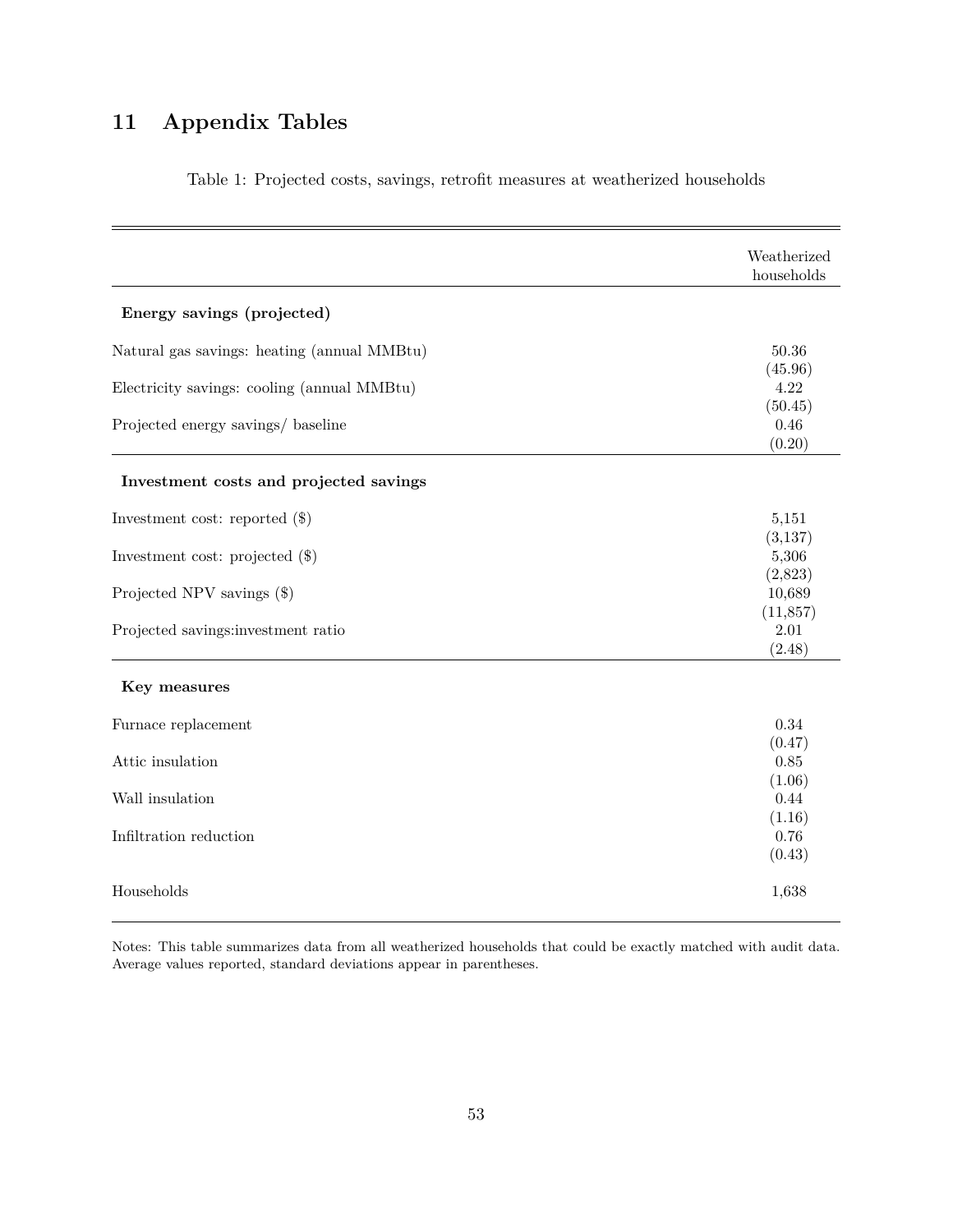| Panel A: Dependent variable is monthly natural gas consumption |           |             |           |                   |            |             |
|----------------------------------------------------------------|-----------|-------------|-----------|-------------------|------------|-------------|
|                                                                | (1)       | (2)         | (3)       | $\left( 4\right)$ | (5)        | (6)         |
|                                                                |           |             |           |                   |            |             |
| <b>WAP</b>                                                     | $-0.12**$ | $-0.97**$   | $-0.12**$ | $-1.07**$         | $-0.11***$ | $-0.97**$   |
|                                                                | (0.01)    | (0.08)      | (0.01)    | (0.09)            | (0.01)     | (0.08)      |
| Average consumption                                            |           | 8.74        |           | 8.47              |            | 7.52        |
| control group                                                  |           | [8.48]      |           | [8.25]            |            | $[7.10]$    |
| (MMbtu/month)                                                  |           |             |           |                   |            |             |
| Trimmed sample                                                 | N         | $\mathbf N$ | Y         | Y                 | N          | $\mathbf N$ |
| P-score matched sample                                         | N         | N           | N         | N                 | Y          | Y           |
| Dep. variable                                                  | $\log$    | levels      | log       | levels            | log        | levels      |
| Adjusted R-squared                                             | 0.85      | 0.86        | 0.85      | 0.85              | 0.84       | 0.84        |
| Households                                                     | 3,405     | 3,406       | 2,864     | 2,864             | 3,404      | 3,404       |
| Observations                                                   | 183851    | 188291      | 153339    | 156594            | 183848     | 188287      |

Table 2: Quasi-experimental estimated impacts of weatherization on household gas and electricity consumption

### **Panel B: Dependent variable is monthly electricity consumption**

|                                                       | (1)                 | (2)                 | (3)                 | $\left(4\right)$    | $\left( 5\right)$   | (6)                 |
|-------------------------------------------------------|---------------------|---------------------|---------------------|---------------------|---------------------|---------------------|
| <b>WAP</b>                                            | $-0.06**$<br>(0.01) | $-0.17**$<br>(0.03) | $-0.05**$<br>(0.01) | $-0.13**$<br>(0.04) | $-0.06**$<br>(0.01) | $-0.12**$<br>(0.04) |
| Average consumption<br>control group<br>(MMbtu/month) |                     | 2.57<br>$[1.86]$    |                     | 2.53<br>[1.77]      |                     | 2.33<br>$[1.44]$    |
| Trimmed sample                                        | N                   | N                   | Υ                   | Υ                   | N                   | N                   |
| P-score matched sample                                | N                   | N                   | N                   | N                   | Y                   | Y                   |
| Dep. variable                                         | $\log$              | levels              | log                 | levels              | log                 | levels              |
| Adjusted R-squared                                    | 0.66                | 0.55                | 0.64                | 0.53                | 0.63                | 0.63                |
| Households                                            | 4,909               | 4,914               | 3,308               | 3,313               | 3,300               | 3,303               |
| Observations                                          | 276022              | 293548              | 181565              | 194384              | 182113              | 194372              |

Note: Table reports estimates of the reduction in monthly energy consumption following weatherization. The unit of observation is a household-month. The dependent variable is monthly household energy consumption (electricity or natural gas) measured in MMBtu. The coefficient reported is the coefficient on the weatherization indicator, which switches to one from zero after a household weatherization is completed. All specifications include household-by-month fixed effects. Standard errors (in parentheses) are clustered at the household level. <sup>∗</sup> Significant at the 5 percent level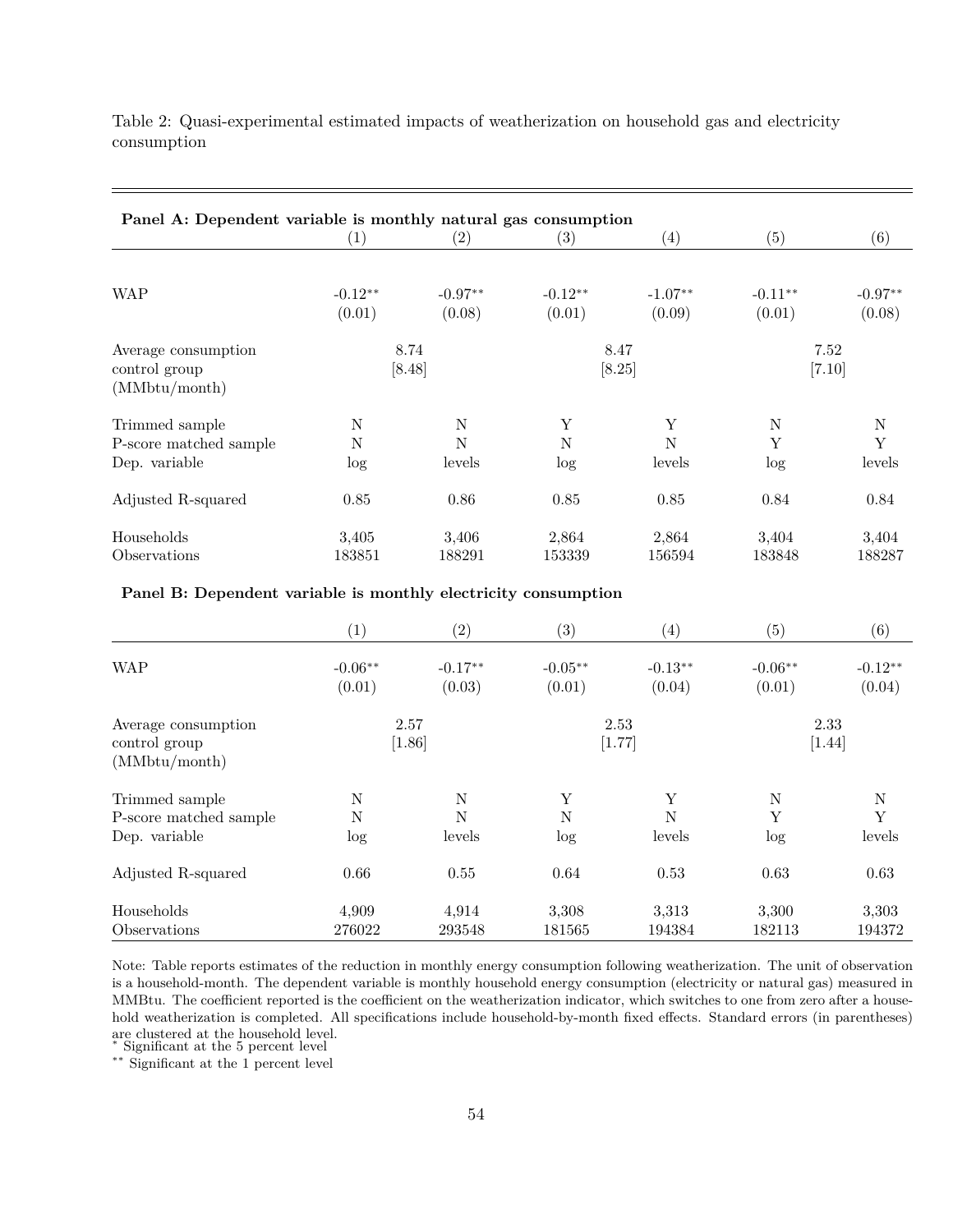|                                                                  | Experimental<br>control<br>(1) | Experimental<br>encouraged<br>(2) | $(2) - (1)$<br>(3) | Other<br>weatherized<br>(4) | $(4) - (2)$<br>(5) |
|------------------------------------------------------------------|--------------------------------|-----------------------------------|--------------------|-----------------------------|--------------------|
| Panel A: Pre-treatment period monthly energy consumption (MMBtu) |                                |                                   |                    |                             |                    |
| Winter gas (MMBtu)                                               | 10.42                          | $9.80\,$                          | $-0.62$            | 9.82                        | $\rm 0.03$         |
|                                                                  | (3.93)                         | (3.47)                            | (0.32)             | (3.86)                      | (0.23)             |
| Summer gas (MMBtu)                                               | 2.94                           | 2.97                              | 0.03               | 1.32                        | $-1.65***$         |
|                                                                  | (1.47)                         | (1.50)                            | (0.13)             | (1.62)                      | (0.09)             |
| Winter electricity (MMBtu)                                       | 1.99                           | $2.21\,$                          | $0.22*$            | 2.28                        | 0.07               |
|                                                                  | (0.93)                         | (1.10)                            | (0.09)             | (1.36)                      | (0.07)             |
| Summer electricity (MMBtu)                                       | 2.04                           | $2.21\,$                          | 0.16               | 2.26                        | $0.05\,$           |
|                                                                  | (1.02)                         | (1.11)                            | (0.10)             | (1.35)                      | (0.07)             |
| Panel B: Demographics and dwelling characteristics               |                                |                                   |                    |                             |                    |
| Household income $(\$)$                                          | 17,048                         | 19,783                            | $2,735**$          | 20,041                      | 259                |
|                                                                  | (8,840)                        | (12, 172)                         | (1,016)            | (12, 386)                   | (708)              |
| Household size $(\# \text{ people})$                             | 1.99                           | $2.37\,$                          | $0.38**$           | 2.71                        | $0.34**$           |
|                                                                  | (1.30)                         | (1.60)                            | (0.14)             | (1.73)                      | (0.10)             |
| Children (share of hh)                                           | 0.19                           | 0.27                              | 0.07               | 0.24                        | $-0.03$            |
|                                                                  | (0.40)                         | (0.44)                            | (0.04)             | (0.43)                      | (0.02)             |
| Elderly (share of hh)                                            | 0.28                           | $0.38\,$                          | $0.11*$            | 0.17                        | $-0.21**$          |
|                                                                  | (0.45)                         | (0.49)                            | (0.04)             | (0.38)                      | (0.02)             |
| Age of home(yrs)                                                 | 62.87                          | 58.92                             | $-3.94*$           | 58.90                       | $-0.02$            |
|                                                                  | (18.80)                        | (20.73)                           | (1.94)             | (29.21)                     | (1.62)             |
| Floor area $(sq. ft.)$                                           | $1780\,$                       | 1734                              | $-26$              | 1736                        | $\sqrt{2}$         |
|                                                                  | (596)                          | (594)                             | (57)               | (739)                       | (42)               |
| Furnace replacement                                              | 0.44                           | 0.44                              | $-0.00$            | $0.29\,$                    | $-0.15***$         |
|                                                                  | (0.50)                         | (0.50)                            | (0.05)             | (0.45)                      | (0.03)             |
| Gas heat                                                         | 0.94                           | 0.97                              | 0.03               | 0.72                        | $-0.24**$          |
|                                                                  | (0.24)                         | (0.18)                            | (0.02)             | (0.45)                      | (0.02)             |
| Reported cost (total)                                            | 5428.24                        | 4635.99                           | $-792.26**$        | 5262.04                     | 626.06**           |
|                                                                  | (2828.30)                      | (2609.83)                         | (281.74)           | (3294.01)                   | (209.28)           |
| Proj. savings (MMBtu)                                            | 63.71                          | 55.36                             | $-8.35*$           | 54.84                       | $-0.53$            |
|                                                                  | (44.11)                        | (41.83)                           | (4.10)             | (49.00)                     | (2.82)             |
| Households                                                       | 180                            | 436                               |                    | 1,473                       |                    |

Table 3: Differences in sample means between groups of weatherized households

Note: Columns numbered (1), (2), and (4) report average values and standard deviations (in parentheses). Columns (3) and (5) report differences in means (standard errors are in parentheses).

<sup>∗</sup> Significant at the 5 percent level